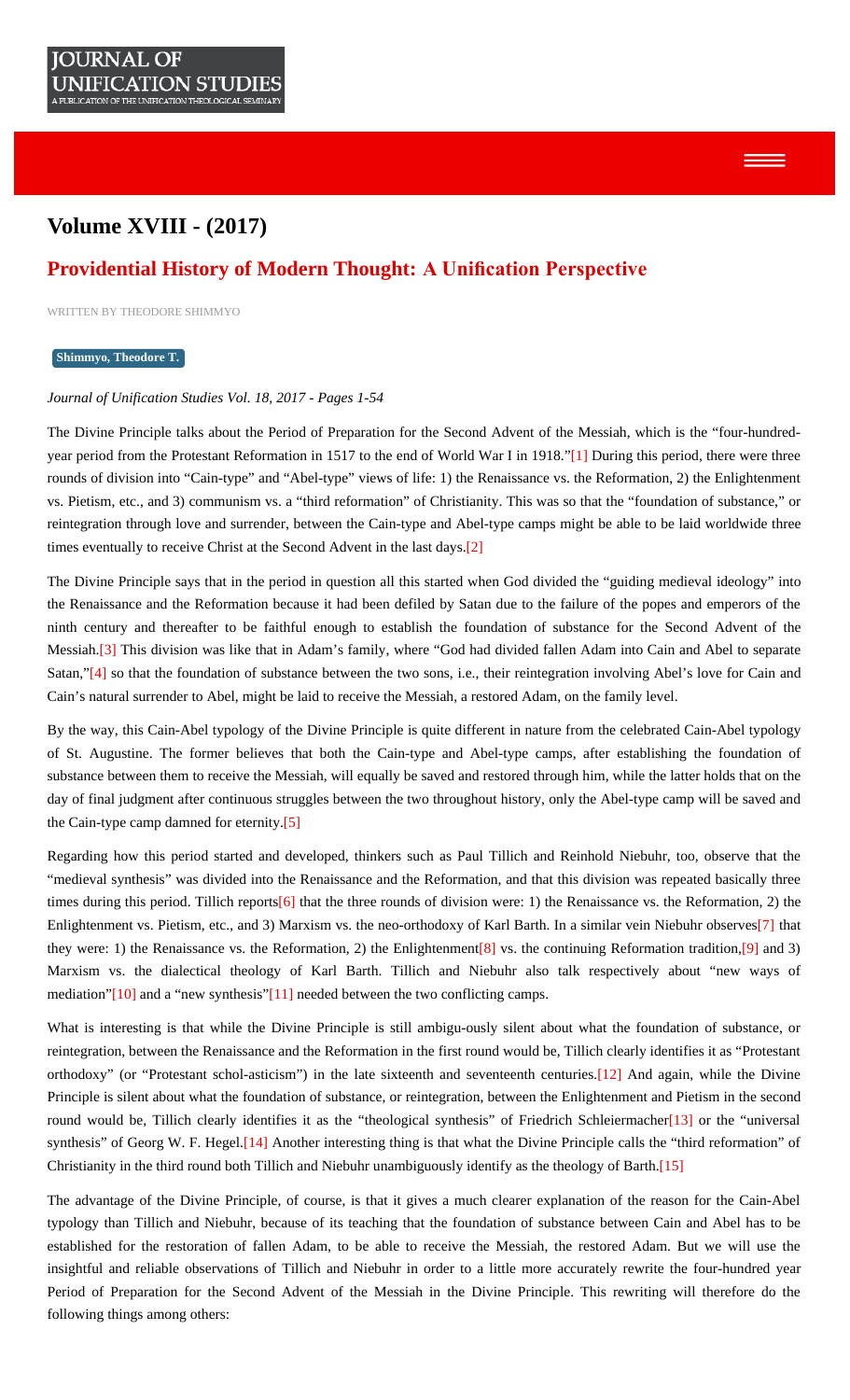First, it will touch upon Protestant scholasticism as the foundation of substance between the Renaissance and the Reformation, the theology of Schleiermacher as part of the foundation of substance between the Enlightenment and Pietism, and the theology of Barth as a main Abel-type view of life in the third round, none of which is discussed in the Divine Principle.

<span id="page-1-1"></span><span id="page-1-0"></span>Second, it will treat Hegel as a philosopher of synthesis between the Enlightenment and Pietism, rather than merely a representative of the Abel-type view of life as the Divine Principle seems to indicate.[\[16\]](#page-22-15) It will also consider Immanuel Kant as another philosopher of synthesis between the Enlightenment and Pietism[,\[17\]](#page-22-16) rather than merely another representative of the Abel-type view of life as the Divine Principle seems to suggest[.\[18\]](#page-22-17)

<span id="page-1-2"></span>Third, it will show that it was actually Protestant scholasticism that was divided into the Enlightenment and Pietism in the second round, unlike the Divine Principle which does not say what was divided into the two. It will also show that it was in fact Hegel's universal synthesis, along with the philosophical synthesis of Kant and the theological synthesis of Schleiermacher, which was divided into communism and Barth's theology in the third round, while again the Divine Principle does not say what was divided into the two.

Fourth, it will suggest that the foundation of substance, or reintegration, between communism and Barth's theology in the third round was, believe it or not, seen in important pre-1960s theologies of synthesis such as the theologies of the later Barth, Reinhold Niebuhr, H. Richard Niebuhr, and Paul Tillich. This is a new suggestion, and the present writer admits that it might need to be more carefully examined elsewhere by historians of theology.

<span id="page-1-3"></span>Finally, it will suggest a *fourth* round of division, which happened mainly in America during the turbulent 1960s but about which the Divine Principle is silent: the division of the pre-1960s theological synthesis into Cain-type radical theologies such as "death of God" theology, black theology, and feminist theology vs. Abel-type theological views such as neo-Fundamentalism and neo-Pentecostalism[.\[19\]](#page-22-18) Accordingly, a *fourth* round of reintegration, which followed the fourth round of division, will also be discussed as the foundation of substance laid in the 1970s through the 1990s to receive what Sun Myung Moon calls the "fourth Adam.["\[20\]](#page-23-0) It will be seen that several schools of reintegrative theology, such as Evangelical theology, reconstructive postmodernism, and the theologies of Karl Rahner and Jürgen Moltmann, as well as the "head-wing["\[21\]](#page-23-1) thought of Rev. Moon, contributed to the fourth round of reintegration.

<span id="page-1-6"></span><span id="page-1-5"></span><span id="page-1-4"></span>It is clear, therefore, that the "modern" period does not just mean the four-hundred year period between 1517 and 1918 but the longer period from the Reformation to today.[\[22\]](#page-23-2)

# **Medieval Scholasticism and Its Breakdown**

#### **1. Formation of Medieval Scholasticism**

Medieval scholasticism was an attempt to unify everything centering on God. In order to solve all the practical problems of human beings, it attempted to synthesize faith and reason, theology and philosophy, religion and culture, and church and state centering on God. In the Middle Ages it was common sense to understand that all are to be united under the authority of God and under the authority of the Church representing God. God was as natural to everyone as the air we breathe is to us. It was indeed a noble ideal. Unless we understand this point well, we may be inclined to think rather simplistically that the Middle Ages were the "Dark Ages."

Medieval scholasticism started from around the ninth century and enjoyed its golden age in the thirteenth century. It had two major schools: the Augustinian and Thomistic. Both had one thing in common: they attempted to synthesize everything centering on God. But their approaches were quite different from each other[.\[23\]](#page-23-3)

<span id="page-1-7"></span>The Augustinian school inherited the tradition of St. Augustine (354-430), and its representatives included St. Bonaventure (1221-1274) of the Franciscan order. This school taught the unity of faith and reason grounded on its basic assertion that faith precedes reason. Because God as the Creator knows this world much better than we do, we first have to unite with God and accept the world by faith before we eventually can know the world well by reason.

By contrast, the Thomistic school was formed by St. Thomas Aquinas (1225-1274) of the Dominican order, who used the then rediscovered philosophy of Aristotle for doing theology. This school taught the unity of faith and reason, saying that while they are independent of each other, they support each other without contradiction. Therefore, while accepting revelation and the traditional teaching of the Church on God by faith, it also observed the created world by reason to deduce God's existence and attributes from it. Thus it taught that these two independent ways of understanding God—by faith and by reason—are not contradictory but complementary.

According to the Divine Principle, the formation of this medieval synthesis, whether Augustinian or Thomistic, was providential preparation for the Second Advent of the Messiah, through whom the "new truth" would be brought forth to "resolve the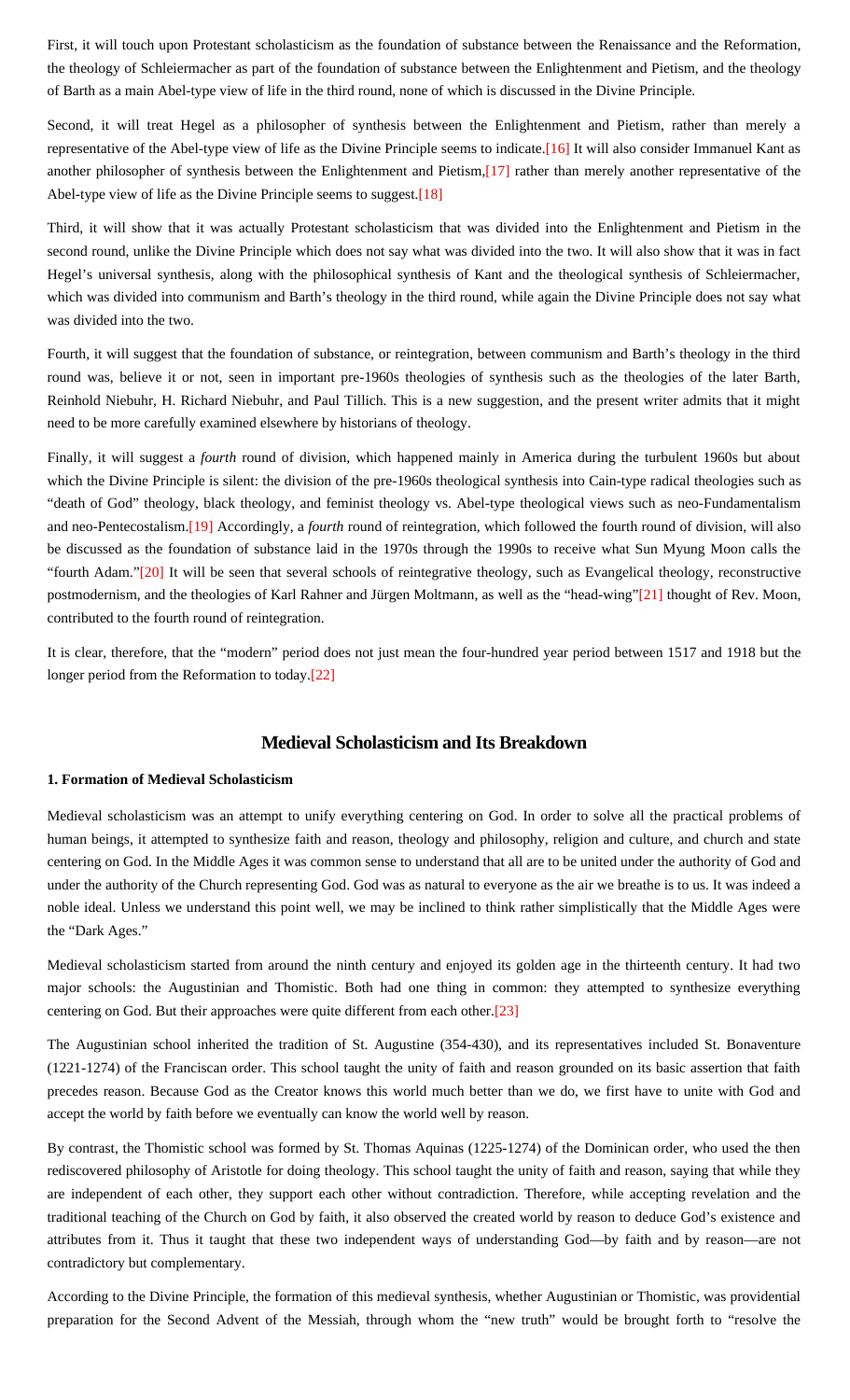<span id="page-2-0"></span>problems of religion and science as an integrated human endeavor, guiding religion, politics and economy to progress in one unified direction based on God's ideal.["\[24\]](#page-23-4)

<span id="page-2-1"></span>Thus, the Second Advent of the Messiah was initially supposed to take place based on the foundation of substance to be made between Emperor Charlemagne (r. 800-814), in the position of Abel, and Pope Leo III (r. 795-816), in the position of Cain, when the latter crowned the former Emperor of the Holy Roman Empire in 800[.\[25\]](#page-23-5) The coronation of Charlemagne was very significant from the viewpoint of the Divine Principle. This must be why many historians talk about it in appreciative ways, even if they may not realize its connection with an expected Second Advent of the Messiah. James Bryce, for example, goes so far as to say that the coronation was not only "the central event of the Middle Ages" but also "one of those very few events" without which "the history of the world would have been different.["\[26\]](#page-23-6)

#### <span id="page-2-2"></span>**2. Breakdown of Medieval Scholasticism**

These two major schools of medieval scholasticism were at the zenith of their reputation in the thirteenth century. For some time, the Thomistic school was dominant over its Augustinian counterpart. Eventually, however, radical members of Augustinian school such as John Duns Scotus (c. 1266-1308) and William of Ockham (c. 1287-1347) challenged and dissolved the synthetic approach of the Thomistic school, by separating faith from reason.

Opposing Aquinas' intellectualism, Scotus believed that in God and also in human beings the will has primacy over the intellect. God's will is thus absolutely free, and the reason for God's free choices cannot be found. Our intellectual observation of the created world, therefore, can never ascertain the reason for God's actions. There is no intellectual way to know God from the created world.

Ockham, while accepting Scotus' voluntarism, also adhered to nominalism, according to which what truly exist are only particular individuals. It holds that universal concepts are merely names made from thinking on individual existences, rejecting the view that they exist in the mind of God. Thus our knowledge of particular individuals in the world does not lead us to any reality beyond that experience, and in particular it does not lead us to God.

The assertions of Scotus and Ockham resulted in this: God can only be reached by faithful submission to the biblical and ecclesiastical authorities and not at all from the created world, while the created world can be known only by direct observation through reason. This helped to destroy the Thomistic school and even the Augustinian school. This led to the breakdown of medieval scholasticism, and a separation between the religious and secular realms.

But the problem was that in spite of this breakdown the Church still wanted to continue to exert its authority over the secular realm. Hence, according to Tillich, by the end of the Middle Ages a "desperate fight between autonomous secularism and religious heteronomy developed."[\[27\]](#page-23-7)

<span id="page-2-5"></span><span id="page-2-4"></span><span id="page-2-3"></span>Heteronomy means a state in which a finite and limited authority, exalting itself to the level of the infinity of God, "claims absolute authority and demands the submission of every other reality," and it is therefore usually "demonic."[\[28\]](#page-23-8) The Catholic Church, says Tillich, had this heteronomous trait[.\[29\]](#page-23-9) The Church, therefore, had to be deprived of its power by the Renaissance and the Reformation. In the words of Tillich, "The Renaissance and the Reformation were the means by which the church was deprived of this power.["\[30\]](#page-23-10)

<span id="page-2-6"></span>Regarding this, the Divine Principle, too, references the effect of the demonic: "The popes and emperors… in the Carolingian period" were supposed to lay the foundation for the Second Advent of the Messiah, but they became "faithless," and "their faithlessness and immorality allowed Satan to corrupt the guiding medieval ideology [i.e., the medieval synthesis]," with the result that "for the separation of Satan," God "divided" it into "two trends of thought: Cain-type Hellenism and Abel-type Hebraism," which "bore fruit in the Renaissance and the Reformation.["\[31\]](#page-23-11)

## <span id="page-2-7"></span>*a. The Renaissance*

<span id="page-2-8"></span>According to the Divine Principle, the Renaissance and the Reformation respectively emerged as people's "external" and "internal" pursuits of the "original human nature" because it had been "repressed" in medieval feudal society.[\[32\]](#page-23-12) Pursuit of that original nature was inevitably both internal and external, for human beings have the dual characteristics of "internal nature" and "external form," being created in resemblance to God's dual characteristics of "original internal nature" and "original external form" to "exist and thrive" based upon the give and take action between these dual characteristics.[\[33\]](#page-23-13)

<span id="page-2-10"></span><span id="page-2-9"></span>Regarding the reason for the emergence of the Renaissance, therefore, the Divine Principle says it is because "it is the calling of our original nature [from an external point of view] to pursue freedom and autonomy" when "repressed," as "we are created to attain perfection by fulfilling our given responsibility of our own free will, without God's direct assistance."[\[34\]](#page-23-14) The Divine Principle goes on to say: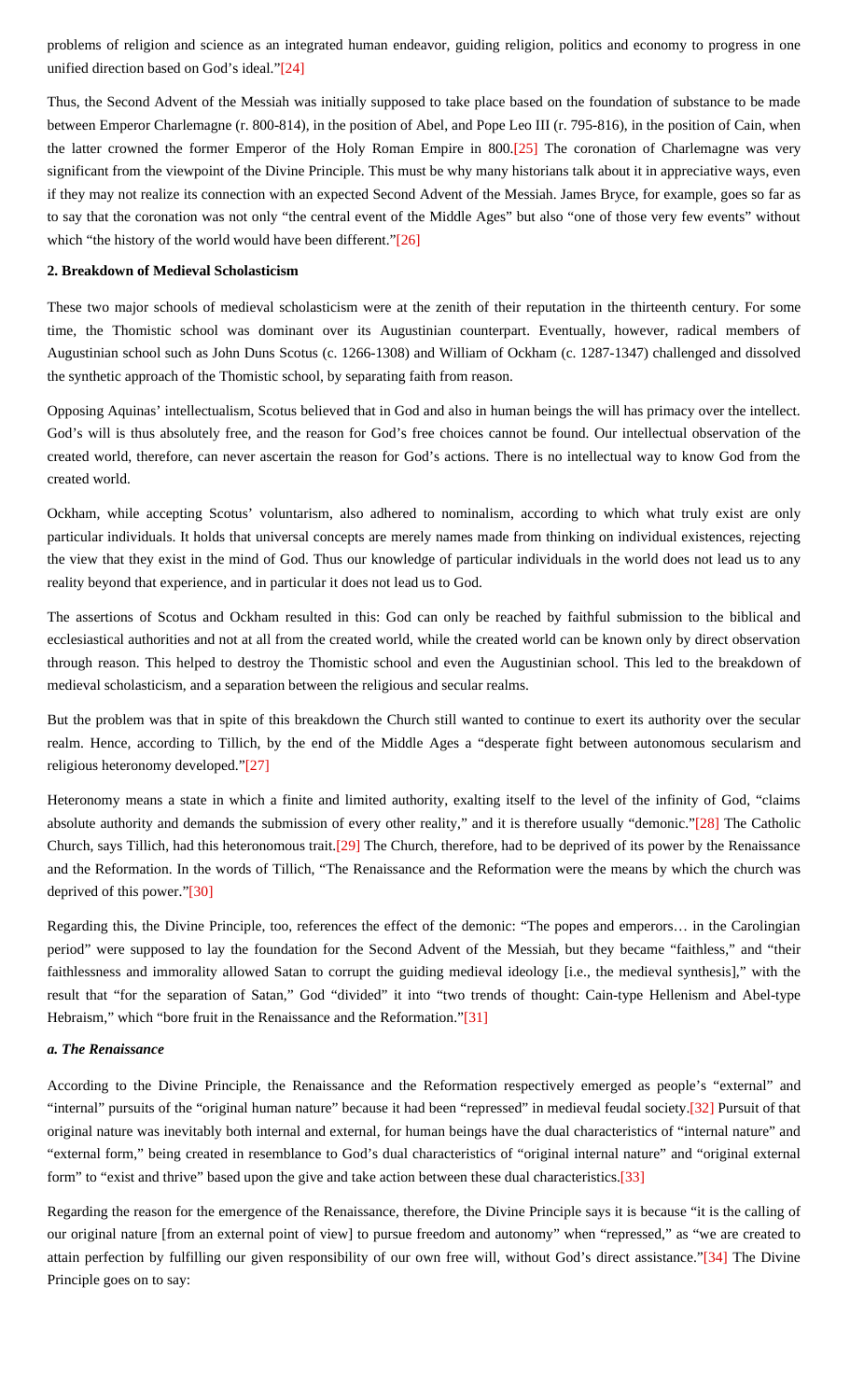The Renaissance came to life in fourteenth-century Italy, which was the center of the study of the classical Hellenic heritage. Though it began as a movement imitating the thought and life of ancient Greece and Rome, it soon developed into a wider movement which transformed the medieval way of life. It expanded beyond the sphere of culture to encompass every aspect of society, including politics, economic life and religion. In fact, it became the external driving force for the construction of the modern world[.\[35\]](#page-23-15)

<span id="page-3-0"></span>Reinhold Niebuhr has a similar characterization of the Renaissance, when he says that it "opposes the ecclesiastical control of all cultural life in the name of the autonomy of human reason and thereby lays the foundation for the whole modern cultural development."[\[36\]](#page-23-16)

#### <span id="page-3-1"></span>*b. The Reformation*

<span id="page-3-3"></span><span id="page-3-2"></span>The Reformation, by contrast, was more internal and faith-oriented. The Divine Principle says that the Reformation was "to restore our spirituality through religion,"[\[37\]](#page-23-17) calling for "the revival of the spirit of early Christianity, when believers zealously lived for the Will of God, guided by the words of Jesus and apostles.["\[38\]](#page-23-18) It was initiated by Martin Luther (1483-1546), who posted his "Ninety-five Theses" on the castle door at Wittenberg on October 31, 1517, with the first thesis stating: "When our Lord and Master, Jesus Christ, said 'Repent,' He called for the entire life of believers to be one of penitence.["\[39\]](#page-23-19) Other famous Reformers were Huldrych Zwingli (1484-1531) and John Calvin (1509-1564).

<span id="page-3-5"></span><span id="page-3-4"></span>According to Niebuhr, it was not only the Renaissance but also the Reformation that sought freedom. Freedom, as understood by the Reformation, primarily means "the right and the ability of each soul to appropriate the grace of God by faith without the interposition of any restrictive institution of grace.["\[40\]](#page-23-20) Consequently,

The Reformation opposes the dogmatic control of religious thought by the church in the name of the authority of Scripture, insisting that no human authority (not even that of the church) can claim the right of possessing and interpreting the truth of the gospel, which stands beyond all human wisdom[.\[41\]](#page-23-21)

## <span id="page-3-6"></span>**3. Protestant Scholasticism: Foundation of Substance between the Renaissance and the Reformation**

<span id="page-3-8"></span><span id="page-3-7"></span>The Divine Principle acknowledges the possibility of the Renaissance and the Reformation uniting with each other to establish the foundation of substance with the former "submitting to" the latter, $[42]$  but observes that the former actually "took a dominant position over" the latter with no sign of the establishment of the foundation of substance.<sup>[\[43\]](#page-23-23)</sup> Niebuhr agrees with this observation by the Divine Principle, when he refers to the "defeat" of the Reformation by the Renaissance for two reasons: 1) because of the "moral pessimism and cultural indifference" of the Reformation; and 2) because "the phenomenal development of all the sciences and social techniques, of the conquest of nature and of the general extension of human capacities in the modern period" were advantageous for the Renaissance[.\[44\]](#page-23-24)

<span id="page-3-10"></span><span id="page-3-9"></span>Unlike the Divine Principle, however, Tillich and other scholars seem to be of the opinion that the Renaissance and the Reformation were somehow reintegrated to constitute Protestant scholasticism in the late sixteenth and seventeenth centuries. John Dillenberger and Claude Welch, for example, characterize Protestant scholasticism as a sort of reintegration between revelation and reason; so, when talking about its similarity to medieval scholasticism in that regard, they say: "There was similarity... in emphasis upon a natural knowledge of God, supplemented by revelation.["\[45\]](#page-23-25) In fact, Johann Gerhard (1582-1637), a Lutheran, developed a theological system of grand synthesis in the seventeenth century "comparable" to that of Thomas Aquinas in thirteenth-century Roman Catholicism—a two-structure theory of reality: the superstructure of revelation and the substructure of reason, distinguishable yet without contradiction.[\[46\]](#page-23-26) Hence we can safely posit that Protestant scholasticism was supposed to be the foundation of substance between the Renaissance and the Reformation.

<span id="page-3-12"></span><span id="page-3-11"></span>In a way, Protestant scholasticism within the Lutheran tradition started with Philip Melanchthon (1497-1560), who "as a man of broad cultural, humanist and classical interests" systematically and intellectually explained Luther's more unsystematic and prophetic teachings and coped with theological controversies by using "the utmost of tact and mediation in every situation.["\[47\]](#page-23-27) Melanchthon in his thinking gradually became more humanistic and synergistic than Luther. After the death of Luther, therefore, quite a hostile split emerged between extremely conservative followers of Luther (known as "Gnesio-Lutherans") and followers of Melanchthon (called "Philippists"). Controversies intensified on issues such as the presence of Christ in the Lord's Supper, the relationship of the activities of the Spirit and human beings, and the place of law and works in the context of faith. These issues were finally settled in the Formula of Concord in 1577, which marked a victory for the basically conservative wing (neither the extremely conservative Gnesio-Lutheranism nor Philippism) and became an authoritative Lutheran statement of faith. In 1580 the Book of Concord, containing the Formula of Concord as well as the Augsburg Confession drafted by Melanchthon in 1530, the catechisms of Luther, etc., was published.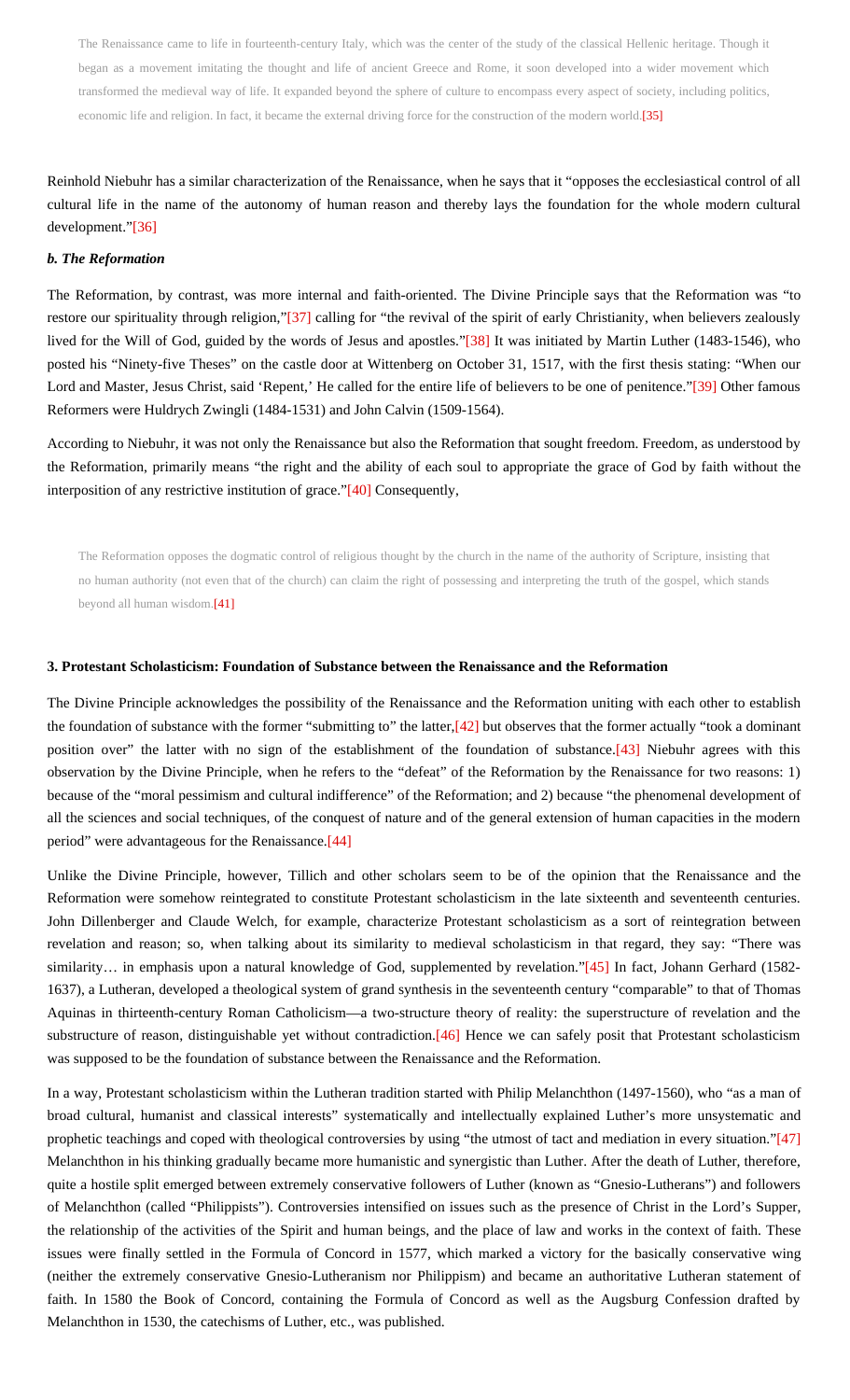<span id="page-4-0"></span>Regarding this development of Lutheran scholasticism, Dillenberger and Welch state, "The Bible as Bible, understood through the Book of Concord, was synonymous with the Word of God.["\[48\]](#page-23-28) They go on to say about the scholastic nature of this development:

Faith in revelation meant assent to statements which had been given in an infallible form in a book. God's truth meant propositions about God. Thus the initial warmth and freedom of Lutheranism gave way to a stress upon statements derived from the Bible. And these were set forth with the rigor of a theological method in which sensitive spirituality was often lacking. Men were now more concerned with being correct than with the revivifying power of the Spirit.<sup>[49]</sup>

<span id="page-4-1"></span>Within the Reformed tradition as well, theological controversies occurred after Calvin published the first edition of *Institutes of the Christian Religion* in 1536. To address the controversies, several confessions of faith such as the Belgic Confession of 1561 were formulated. "People were asked to believe the confessions, and the faith these were meant to safeguard often took second place"[;\[50\]](#page-23-30) this was how Reformed scholasticism started to be created.

<span id="page-4-3"></span><span id="page-4-2"></span>After the emergence of Arminian liberalism, controversies intensified on issues such as God's decree in predestination, Christ's death for the elect only or for all people, and the possibility or impossibility of rejecting God's grace. The Synod of Dort in Holland in 1618-1619 officially settled these issues in favor of the conservative side. In defense of the Synod of Dort, the Formula Consensus (Helvetic Consensus) was formulated in the Swiss Reformed Church in 1675, having the "most elaborate and scholastic official expression" of the Calvinism of the day.[\[51\]](#page-24-0) In this context, the Reformed tradition, too, established a doctrine of biblical inerrancy, equating the Bible itself with the Word of God. One of the authors of the Formula Consensus was Francis Turretin (1623-1687), whose major work, *Institutes of Elenctic Theology*, adopted the scholastic method of Thomas Aquinas. This constituted the culmination of Reformed scholasticism, and was widely used as a textbook in the Reformed tradition for the next two or three centuries.

<span id="page-4-4"></span>Tillich interestingly encourages us to take Protestant orthodoxy seriously, because it "was and still is the solid basis of all later [theological] developments, whether these developments… were directed against Orthodoxy or were attempts at restoration of it.["\[52\]](#page-24-1) From the viewpoint of the Divine Principle, it can be said that Protestant scholasticism was very significant. Although the Divine Principle is silent about its existence, it was providentially supposed to be the foundation of substance for the Second Advent of the Messiah.

# **Protestant Scholasticism and Its Breakdown**

### **1. Breakdown of Protestant Scholasticism**

Protestant scholasticism broke down into Cain-type and Abel-type views of life in the late seventeenth and eighteenth centuries: the Enlightenment vs. Pietism, etc. Although the Divine Principle falls short of identifying Protestant scholasticism as the foundation of substance between the Renaissance and the Reformation, the reason for its breakdown is obvious from the viewpoint of the Divine Principle: it is because it was defiled by Satan, like medieval scholasticism had been. In the language of Tillich, Protestant scholasticism, too, became demonic because of its heteronomous trait[.\[53\]](#page-24-2)

<span id="page-4-6"></span><span id="page-4-5"></span>In fact, Protestant scholasticism, whether Lutheran or Reformed, was heteronomously absolutist and dogmatic. Lutheran theologians dogmatically decided that the truth was "already fully given and unalterably fixed" in the Formula of Concord, and that "to depart from it or correct it in any way was out of the question." $[54]$  As for the Reformed tradition, its authoritarianism was such that after the Synod of Dort the Arminian Dutch statesman Johan van Oldenbarnevelt (1547-1619) was executed and all Arminian pastors in Holland, about 200 of them, were deposed as heretics.

<span id="page-4-9"></span><span id="page-4-8"></span><span id="page-4-7"></span>Originally, Protestant scholasticism was supposed to be a reintegration between the Cain-type Renaissance and the Abel-type Reformation, with the former "submitting to" the latter for the establishment of the foundation of substance[.\[55\]](#page-24-4) In fact, however, the former "took a dominant position over" the latter.[\[56\]](#page-24-5) So their reintegration, if any, to form Protestant scholasticism seems to have been done in an imperfect way and even in a reverse way. This is the problem of "reversing dominion," one of the primary characteristics of the "fallen nature," explained in the Divine Principle[.\[57\]](#page-24-6) This problem in the reintegration seems to have been found in both Lutheran and Reformed scholasticism, given what we know about how they were formed and how badly they treated their dissenters. So Protestant scholasticism, which was now heteronomous and demonic, had to be disintegrated into the Cain-type Enlightenment and Abel-type Pietism.

<span id="page-4-10"></span>The Enlightenment and Pietism into which Protestant scholasticism was disintegrated, were two different ways of revolting against it. Thus Tillich says: "Historically, Pietism and the Enlightenment both fought against Orthodoxy [i.e., Protestant scholasticism].["\[58\]](#page-24-7) The Enlightenment and Pietism respectively stood for two kinds of autonomy: "rational autonomy" and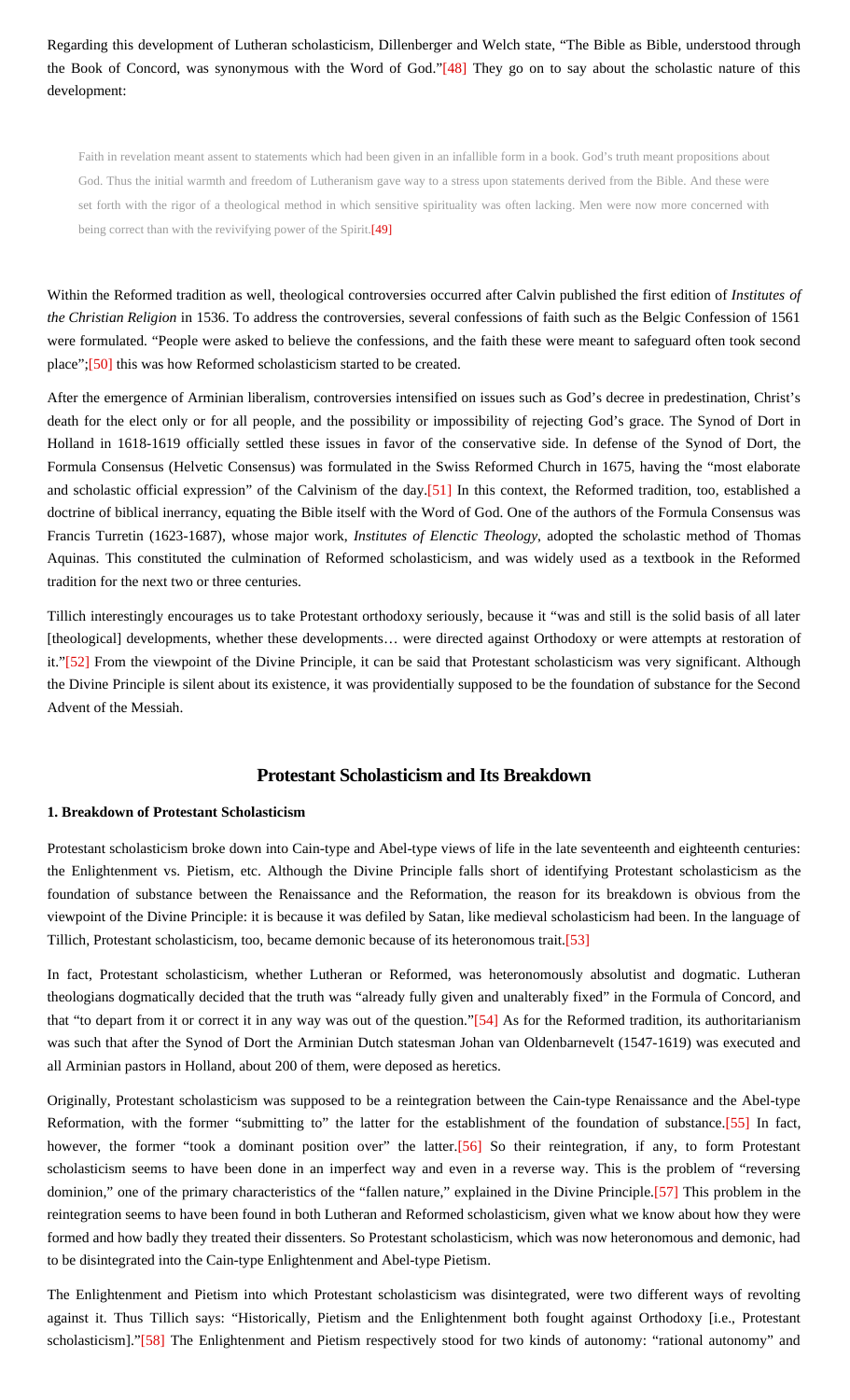<span id="page-5-0"></span>"mystical autonomy," which were both against the heteronomy of Protestant scholasticism[.\[59\]](#page-24-8)

#### *a. The Enlightenment*

In explaining about the emergence of the Enlightenment as a revolt against Protestant scholasticism, Tillich talks about Protestant scholasticism's two-story theory of reality which, like Thomas Aquinas' theological synthesis, distinguished between the upper story of revealed theology and the lower story of natural theology. According to Tillich, the autonomous rationalism of the Enlightenment emerged as "a revolution… by the lower story fighting against the upper story"; to break down Protestant scholasticism, "the lower claimed the right to become the whole building of theology and denied the right to have any independent upper story at all.["\[60\]](#page-24-9)

<span id="page-5-1"></span>It may be that the two-story theory of reality in Protestant scholasticism was established in such an intellectual way as to make the upper story of non-intellectual revealed theology ironically claim absolute intellectual authority. So the upper story had to be challenged by the lower, which became the Enlightenment.

Tillich also explains the value of Enlightenment concepts such as autonomy, reason, harmony, and tolerance. Autonomy is the "natural law given by God, present in the human mind and in the structure of the world," thus being in opposition to the "arbitrariness" of heteronomy; reason is the "awareness of the principles of truth and justice"; harmony follows "from the principles of autonomy and reason"; and tolerance is something to be proposed against the "religious wars" of "various confessional groups."[\[61\]](#page-24-10)

<span id="page-5-2"></span>The Divine Principle's description of the Enlightenment as the Cain-type view of life is as follows:

By the turn of the eighteenth century, the Cain-type view of life had broken down the verities enshrined by history and tradition. All matters in human life came to be judged by reason or empirical observation. Anything deemed irrational or other-worldly, including belief in the God of the Bible, was thoroughly discredited. People's energies were narrowly directed toward the practical life. Such was the ideology of the Enlightenment[.\[62\]](#page-24-11)

<span id="page-5-3"></span>A distinction can be made between non-religious and religious rationalism in the Enlightenment. Non-religious rationalists were atheistic, and they included Denis Diderot (1713-1784), Jean le Rond d'Alembert (1717-1783), and Baron d'Holbach (1723- 1789) of the French Enlighten-ment. Religious rationalists were theistic, but they reduced religion to those essentials which can be rationally defended, such as certain moral principles like tolerance and a few universally held beliefs about God, and regarded all the other elements as not really necessary ecclesiastical trappings, such as sacraments, rituals, and doctrines of incarnation, atonement, resurrection, and Trinity. They included Edward Herbert (1583-1648), John Toland (1670-1722), Matthew Tindal (1655-1733), Voltaire (1694-1778), Gottfried Leibniz (1646-1716), Christian Wolff (1679-1754), and G. E. Lessing (1729- 1781). Many of the religious rationalists were also Deists, who believed that God, after creating the world, has no dealings with it. According to the Divine Principle, all these Enlightenment figures, atheistic and theistic alike, belonged to what it calls the "second renaissance.["\[63\]](#page-24-12)

#### <span id="page-5-4"></span>*b. Pietism*

As was mentioned a little earlier, the upper story of non-intellectual revealed theology in the two-story theory of Protestant scholasticism ironically claimed its absolute intellectual authority, losing its God-centered religious subjectivity and assuming an authoritarianism of objectivity instead. Pietism, founded by the Lutheran pastor Philip Spener (1635-1705), was a revolt against it to restore the subjective side of religion which was lost. According to Tillich, Pietism was "the reaction of the subjective side of religion against the objective side.["\[64\]](#page-24-13) In a similar vein, Dillenberger and Welch state: "Dissatisfaction [with Protestant scholasticism] expressed itself in Pietism and in a kind of general revulsion against orthodoxy.["\[65\]](#page-24-14)

<span id="page-5-6"></span><span id="page-5-5"></span>Pietism put such an emphasis on the subjective side of religion that it believed that there is no *theologia irregenetorum* (theology of the unregenerate), i.e., that unless you have the experience of regeneration, you cannot be a theologian; whereas Protestant orthodoxy apparently maintained that whether you are regenerated or not, you can still write a fully valid theology.

The Pietist nobleman Nicolaus Zinzendorf (1700-1760) helped to organize the Moravian Church, which stressed the importance of spiritual renewal through the Holy Spirit. Under the Moravian influence, the Methodist Church of John Wesley (1703-1791) started.

<span id="page-5-7"></span>In addition to Spener and Wesley, the Divine Principle mentions about George Fox (1624-1691), who founded Quakerism, and Emanuel Swedenborg (1688-1772), from whose writings the New Church was established, and says that they all started "new movements" which "stressed the importance of religious zeal and the inner life," valuing "mystical experience over doctrine and rituals.["\[66\]](#page-24-15) According to the Divine Principle, they all belonged to what it calls the "second reformation.["\[67\]](#page-24-16) Perhaps,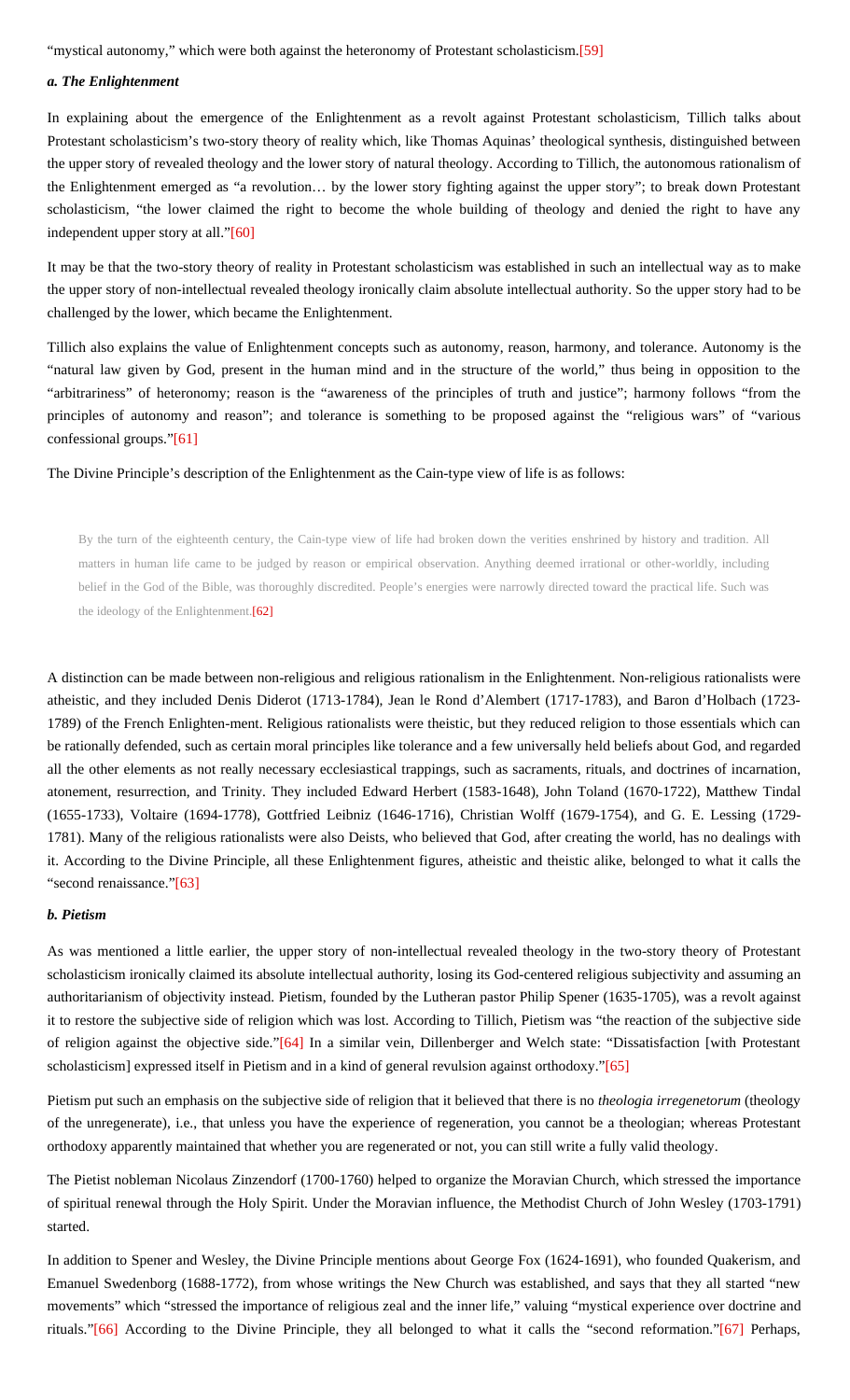Jonathan Edwards (1703-1758) and George Whitefield (1714-1770), who were among the main figures of the First Great Awakening in America, belonged to this, too.

<span id="page-6-0"></span>By the way, Reinhold Niebuhr does not believe that these movements of religious renewal belonged to the Abel-type tradition of the Reformation. According to him, they, which he refers to as "sects" in Protestantism, rather belonged to the Renaissance tradition, part of which was the Enlightenment, because their "perfectionist impulse" was based on the "immanent *logos*" principle belonging to the Renaissance[.\[68\]](#page-24-17) Tillich, too, recognizes a similarity between Pietism and the Enlightenment: both of them stood for the principle of autonomy, i.e., the immanence of God's law in us, if in two somewhat different ways. Nevertheless, Tillich never forgets about the important connection of Pietism with Luther's Reformation, when he observes that Spener was aware of the presence of "all the elements of Pietism" in the earlier Luther, and really wanted to restore it because it had been lost due to Protestant orthodoxy.[\[69\]](#page-24-18) Perhaps, therefore, Niebuhr's mapping of Pietism, Methodism, etc. within the Enlightenment is wrong. Niebuhr is basically a theologian of transcendence who is reluctant to approve any theology which "obscures the real dialectic between the historical and the eternal."[\[70\]](#page-24-19)

#### <span id="page-6-2"></span><span id="page-6-1"></span>**2. Nineteenth-Century Theology: Foundation of Substance between the Enlightenment and Pietism**

<span id="page-6-3"></span>Although the Divine Principle is again silent about what would be the foundation of substance, or reintegration, between the Enlightenment and Pietism in the second round, Tillich identifies it as the theological synthesis of Friedrich Schleiermacher (1768-1834) and the universal synthesis of Georg W. F. Hegel (1770-1831)[.\[71\]](#page-24-20) The moral religion of Immanuel Kant (1724- 1804) can also be added as another candidate of synthesis for the foundation of substance between the Enlightenment and Pietism. The importance of these three thinkers in this regard can be seen from the following words of James C. Livingston: "Those [works] of Kant, Schleiermacher, and Hegel alone determined the course of theology for the next century and beyond,["\[72\]](#page-24-21) although Livingston himself may not know the meaning of what the foundation of substance is. The projects of synthesis by these three thinkers actually determined the generally synthetic and optimistic character of nineteenth-century theology as a whole.

<span id="page-6-5"></span><span id="page-6-4"></span>At this point, it would be pertinent to mention just briefly about the American Revolution as a synthesis between the "American Enlightenment["\[73\]](#page-24-22) (Cain-type) and the First Great Awakening (Abel-type) in the eighteenth century. Its importance consists in the fact that it marked a significant spread from Europe to America of the efforts to establish the foundation of substance to receive the Messiah. This point will be discussed in a little more detail below, when the importance of America as a Christian nation where the foundation of substance in the third round was to be laid is dealt with.

#### *a. Moral religion of Immanuel Kant*

Kant experienced both the Enlightenment and Pietism. He started his career as a disciple of the Enlightenment rationalism of Leibniz and Wolff in Germany, appreciating the theme of rational autonomy. Also, as his parents were devout Pietists, he was aware of the good qualities of Pietism such as moral integrity after regeneration. But he gradually became dissatisfied with both, because he felt that the Enlightenment was overemphasizing the capacity of human reason, while Pietism was a little too emotional and even hypocritical.

In order to critique the Enlightenment confidence on human reason, he argued in his *Critique of Pure Reason* (1781) that since our *a priori* forms of intuition (space and time) and forms of thought (twelve categories such as plurality and causality) are only applicable to the physical world of "phenomena," we cannot know by "pure reason" things-in-themselves ("noumena") behind the physical world. This was his agnosticism.

He then published *Critique of Practical Reason* (1788) to show an alternative way of establishing religion, which is to base religion on "practical reason" instead of pure reason. Practical reason is the rational faculty concerning human conduct, apprehending the moral law (the Categorical Imperative) within oneself. Autonomous obedience to this moral law within oneself always results in right action. For the sake of morality, practical reason can postulate God, freedom, and immortality. For Kant, practical reason in this sense is faith. He destroyed speculative knowledge in order to make room for this faith: "I have therefore found it necessary to deny *knowledge*, in order to make room for *faith*."[\[74\]](#page-24-23)

<span id="page-6-6"></span>As can be seen in his *Religion within the Limits of Reason Alone* (1793), Kant reinterpreted traditional Christian doctrines in terms of his moral philosophy. For him, Jesus is a moral teacher who has reached moral perfection, and his divinity means his perfect humanity that is pleasing to God. Original sin means "radical evil," our innate propensity to evil, whose origin is an inscrutable mystery, although it is at least *not* an inheritance from Adam but something we are morally responsible for. Justification means that we, with the help of Jesus, choose to have the right disposition to atone for past misdeeds, although we can even do this on our own because we already have the moral law within us. When we all have the right disposition this way, we can build an "ethical commonwealth," which is the Kingdom of God on earth.

Kant was criticized by many, including King Frederick William II of Prussia, for distorting Christianity, but his moral religion turned out to be a synthesis of the Enlightenment and Pietism. From the Enlightenment it borrowed the theme of autonomy,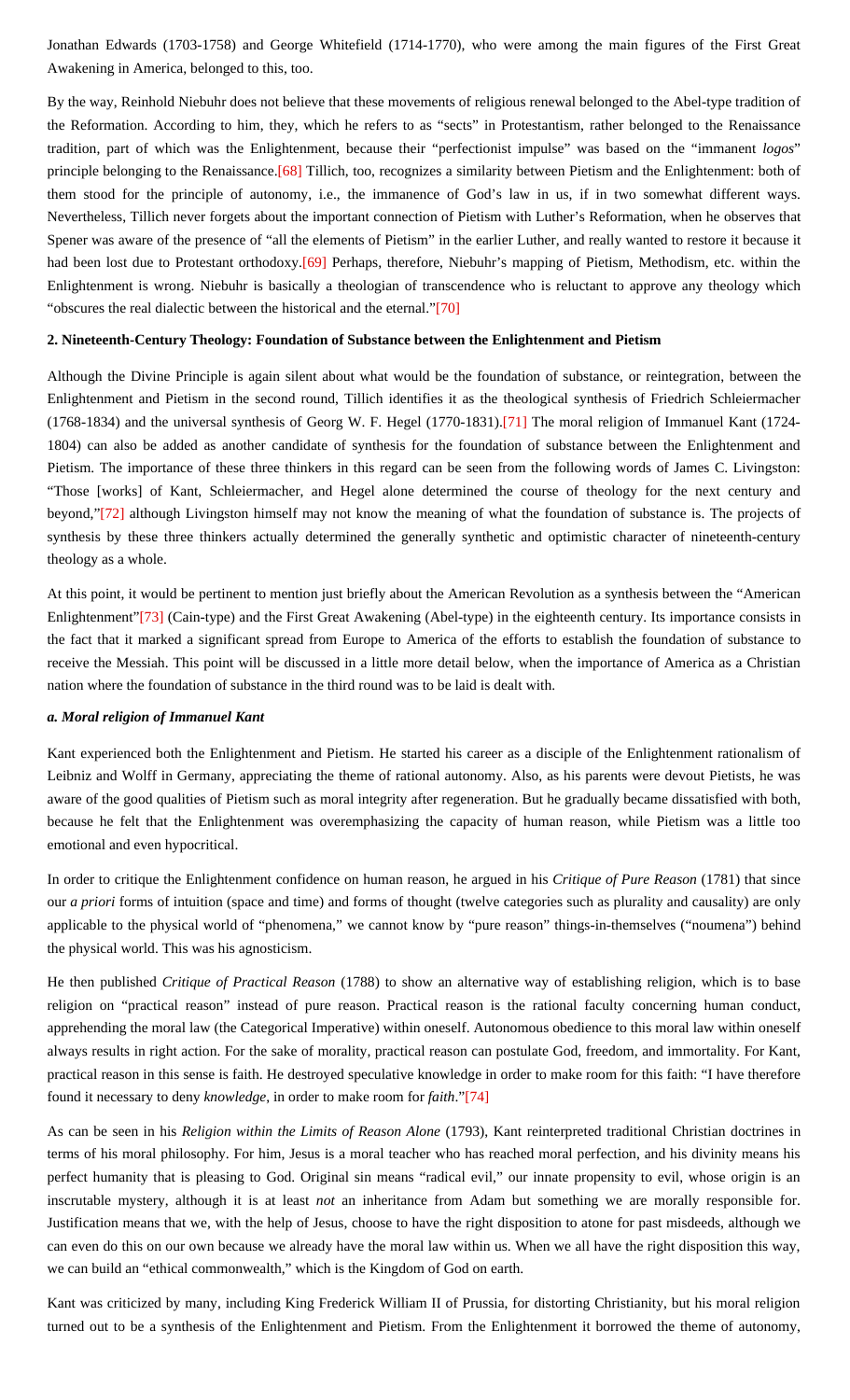while denying its overconfidence on human reason. From Pietism it adopted the theme of autonomous spiritual maturity after regeneration, while negating its emotional fervor. Kant was actually the first to synthesize the Enlightenment and Pietism in the second round. To use the terminology of the Divine Principle, his synthesis was for the realization of the foundation of substance between them. The Divine Principle, therefore, may not be accurate when it says that he was a representative the Abel-type view of life.[\[75\]](#page-24-24)

<span id="page-7-1"></span><span id="page-7-0"></span>The importance of Kant as the first synthesizer in the second round was such that only with him did the eighteenth century start to understand "its limitations." Thus he stood "at the turning-point of his age.["\[76\]](#page-24-25) The Kantian tradition of synthesis in morality was inherited by many in the nineteenth and early twentieth centuries, although it eventually disintegrated into Cain-type and Abel-type views of life in the third round in the early twentieth century.

#### *b. Theological synthesis of Friedrich Schleiermacher*

Schleiermacher, too, experienced both the Enlightenment and Pietism. He was exposed to Moravian Pietism through his father, who encountered the Moravian Brethren because the Prussian troops he served as a Reformed army chaplain were stationed where there was the Moravian community. He and his father learned that religion cannot be taught but should be awakened. At age 17, he enrolled in a Moravian seminary. Later, being drawn to the humanism and rationalism of the Enlightenment, he left the seminary and matriculated at Halle University to study in a more open environment. He now felt a great tension between Pietism and the Enlightenment.

In coping with the tension, Schleiermacher at one point was impressed with the Kantian synthesis which understands religion on a moral ground. But, after he was exposed to Romanticism, he gradually realized that even the Kantian synthesis is not good enough, because moral volition seems to contain a sort of unnatural manipulation, like the intellectual manipulation of Enlightenment rationalism, which makes gaps between God and us and among us.

<span id="page-7-2"></span>Schleiermacher opted for neither intellect nor moral volition but feeling (*Gefühl*) as a ground on which the deep religious experience of God can occur: "It [i.e., religion] is to have life and to know life in *immediate feeling*, only as such an existence in the Infinite and Eternal."[\[77\]](#page-24-26) Thus he went beyond the Enlightenment tradition of intellectual reason, while retaining its theme of autonomy. He also went beyond the Kantian way of moral synthesis, while keeping its theme of autonomy coming from Pietism as well as from the Enlightenment. Thus he concluded that feeling is an appropriate ground on which the Enlightenment and Pietism can be reconciled. His new synthesis based on feeling was evidently influenced by Pietism, because he later remarked, "After all I have passed through I have become a Moravian again, only of a higher order.["\[78\]](#page-24-27) His synthesis was well expressed in his *On Religion: Speeches to its Cultured Despisers*, published in 1799.

<span id="page-7-3"></span>Based on his new synthetic approach, he published his systematic theology, *The Christian Faith* (1821), to argue that Christian doctrines are accounts of our Christian religious affections set forth in speech. Thus God's attributes of eternity, omnipresence, omnipotence, and omniscience are not to be taken as actually describing God but as how our experience of God-consciousness is related to him. Sin means our lack of God-consciousness. Original sin does not mean a first sin of the first human parents; it only refers to the fact that the whole human race lacks God-consciousness. Redemption comes only by divine grace, when the perfect God-consciousness of Christ is communicated to us. If we each have God-consciousness and have a fellowship of love among ourselves, then the Kingdom of God on earth can come.

It is to be noted that Schleiermacher was in favor of the 1817 announcement by King Frederick William III of Prussia (r. 1797- 1840) on the union of the Lutheran and Reformed Churches, although he later disagreed with the king regarding his further claim of sovereignty over the Union.

<span id="page-7-4"></span>"Schleiermacher," says Tillich, "represents what I call the great synthesis in the theological realm.["\[79\]](#page-24-28) Even Karl Barth, a staunch critic of Schleiermacher, admits that "Schleiermacher's achievement" was a "historical necessity" well fitting "the whole spirit of nineteenth and twentieth centuries," so that it is hard to reject it even if you are equipped "with a positive counter-argument."[\[80\]](#page-24-29) This indicates the immense influence of his theological synthesis in the nineteenth century and beyond.

<span id="page-7-5"></span>From the viewpoint of the Divine Principle, his significance consists in the fact that as a theologian he seriously tried to establish the foundation of substance, if imperfectly, between the Enlightenment and Pietism, although his name and his work are not mentioned in the Divine Principle at all. The Unification theologian Young Oon Kim seems to regard Schleiermacher as part of the Pietistic tradition in the second reformation,[\[81\]](#page-24-30) but he should rather be considered as a theological synthesizer of the Enlightenment and Pietism.

<span id="page-7-6"></span>The theological tradition of Schleiermacher was to be greatly challenged by the neo-orthodoxy of Barth in the early twentieth century.

# *c. Universal synthesis of Georg W. F. Hegel*

Hegel was yet another important thinker who synthesized the Enlightenment and Pietism. To be precise, after entering the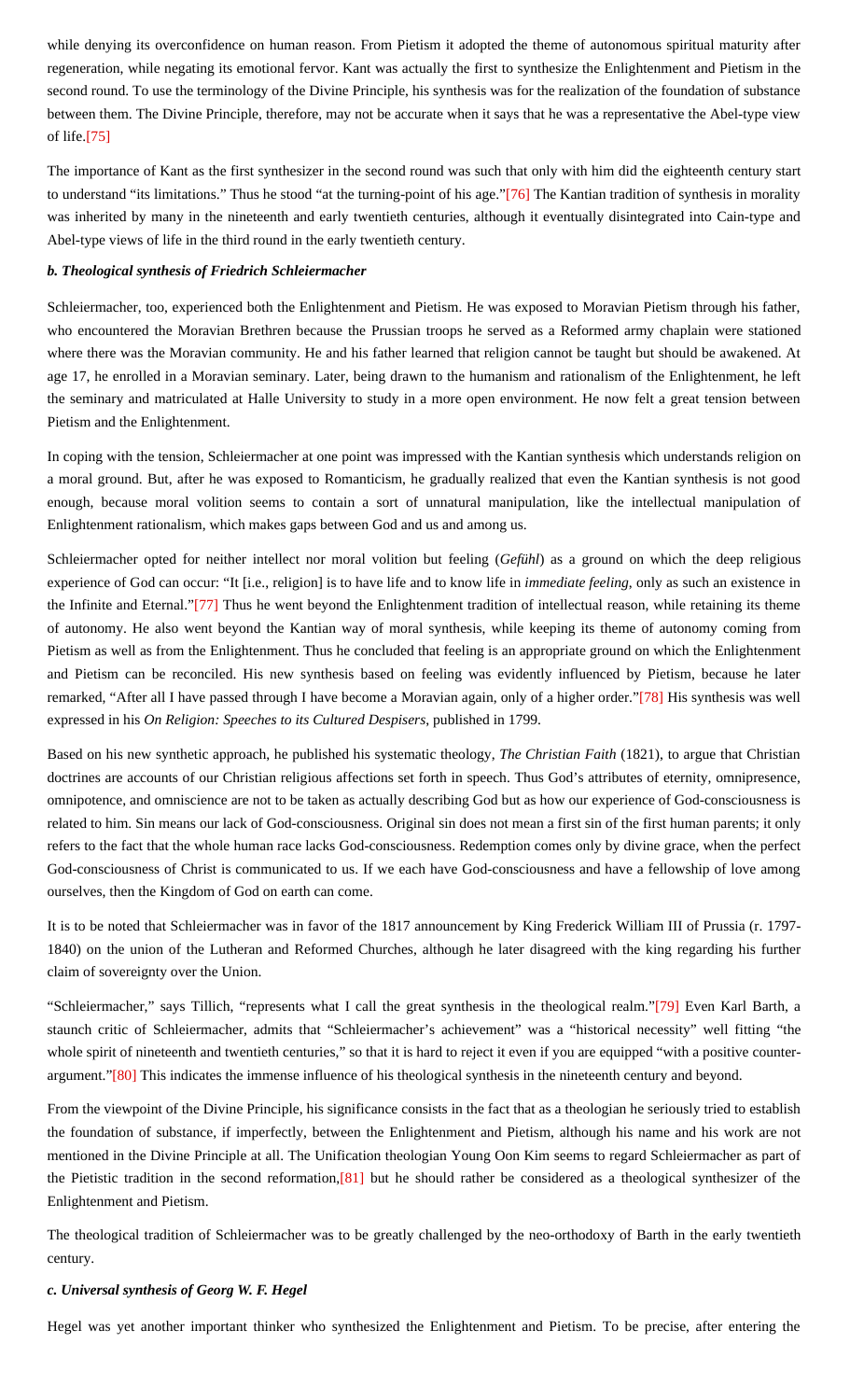<span id="page-8-0"></span>seminary at Tübingen in 1788 at age 18 he was actually trying to synthesize Enlightenment religion and Greek folk religion. Greek folk religion, however, was quite closely connected with and appreciated by German Romanticism, which in turn, according to scholars such as Isaiah Berlin (1909-1997), was rooted in Pietism.[\[82\]](#page-24-31) So it would not be wrong to say that Hegel was pursuing a synthesis between the Enlightenment and Pietism.

As a young theologian during his formative ten-year period from 1788 to 1799, Hegel was faced with various polarities of experience such as the Enlightenment, Pietism, Romanticism, Greek folk religion, and Kant's moral religion. He tried to develop the theological concept of the true religion by dialectically reconciling them into a higher unity.

To begin with, as a Romantic seminarian at Tübingen he found a tension between Enlightenment religion, an objective religion of the head, and Greek folk religion, a subjective religion of the heart. He was, of course, in favor of the latter. But after graduating from the seminary he became a Kantian, identifying Kant's moral religion with the true religion of Jesus in order to go beyond the tension between Enlightenment religion and Greek folk religion. Toward the end of this formative ten-year period, however, he came to see a tension even between Kant's moral religion and Greek folk religion. To solve it, he found a third way: Christianity. It seemed to him that the Christian teaching of love as embodied in Jesus is able to overcome any dichotomy.

Yet he came to realize that even the Christian teaching of love as a subjective feeling is not enough, unless it is manifested in objective forms such as virtue and worldly action, and that unfortunately the "fate" of Christianity is that its manifestation in objective forms can never happen completely. This led Hegel after 1800 to make a shift from theology to philosophy.

He developed a more penetrating form of logic in his absolute idealism, affirming an identity between thought and being, i.e., an identity between the rational and the real. As expressed in his works such as *Phenomenology of the Spirit* (1804) and *Science of Logic* (1812-1816), this means we can know the essence of reality by logically moving from the "thesis" to the "antithesis," to be *aufgehoben* as a new "synthesis" of the two. The past participle of the German verb *aufheben* has the double meaning of being "done away with" and at the same time "preserved" at a higher level.

God as the Absolute Spirit, therefore, discloses himself in the world through his self-development of Becoming (synthesis) of his Being (thesis) and Not-Being (antithesis). Also, particular things in the world, each with its self-development of becoming (synthesis) of its being (thesis) and not-being (antithesis), disclose with each other; and this process in the world continues until it ends in the Absolute Spirit. Thus God and the world are united, and all things in the world are united centering on God. God thus comes to self-awareness through the world. Hegel claimed that through this method we can explain and know everything in its rational necessity. This made him different from Kant and Schleiermacher, who were agnostic when it came to pure reason in that they were aware of its limitation.

Hegel reinterpreted many traditional Christian doctrines by applying his philosophy. For example, the fall of Adam is a necessary dialectical movement from innocence or the insensate (thesis) to blamable knowledge or consciousness of estrangement (antithesis) in order to reach reconciliation (synthesis). The Incarnation means a necessary dialectical movement from Being (thesis) to Not-Being (antithesis) within the Infinite to reach the self-disclosure of Becoming (synthesis) in the finite. In this way, Hegel's philosophy made the Christian faith more reasonable and acceptable to the modern world.

Hegel's final understanding of Christian doctrines may sound a little too simplistic to be plausible. But if his initial attempt to synthesize Enlightenment religion and Pietism (even under the guise of Greek folk religion) and his later universal synthesis through his absolute idealism were for the establishment of the foundation of substance for the Second Advent of the Messiah, he was providentially a very significant thinker. He was not simply a representative the Abel-type view of life, as the Divine Principle says he was[.\[83\]](#page-24-32) From this point of view, Tillich's statement that Hegel, along with Schleiermacher, "had a tremendous impact on the whole history of thought to the present day,["\[84\]](#page-25-0) can be appreciated even more deeply.

## <span id="page-8-2"></span><span id="page-8-1"></span>*d. Kant, Schleiermacher, and Hegel as "head-wing" thinkers*

<span id="page-8-3"></span>As was noted previously[,\[85\]](#page-25-1) Rev. Moon has coined the term "head wing," by which he means a central position having the capacity of uniting together the left and right wings, which are Cain-type and Abel-type, respectively. If so, Kant, Schleiermacher, and Hegel, all of whose thoughts aimed at uniting the Cain-type Enlightenment and Abel-type Pietism for the establishment of the foundation of substance, may well be called "head-wing" thinkers.

<span id="page-8-4"></span>According to Rev. Moon, the head wing usually has a wider perspective of God to be able to go beyond the struggle between Cain-type and Abel-type camps to unite both. Thus he also calls it "Godism.["\[86\]](#page-25-2) Godism is indeed a Godly and noble position. It is fitting, therefore, that Stanley J. Glenz and Roger E. Olson call Kant, Schleiermacher, and Hegel "three intellectual giants,["\[87\]](#page-25-3) although Glenz and Olson may not know the meaning of the foundation of substance.

<span id="page-8-6"></span><span id="page-8-5"></span>Also, Protestant scholasticism, which attempted to integrate the Cain-type Renaissance and the Abel-type Reformation in the late seventeenth and eighteenth centuries, may well be called a "head-wing" movement. This must be the reason why Tillich encourages us to take Protestant scholasticism seriously, as was noted previously.[\[88\]](#page-25-4)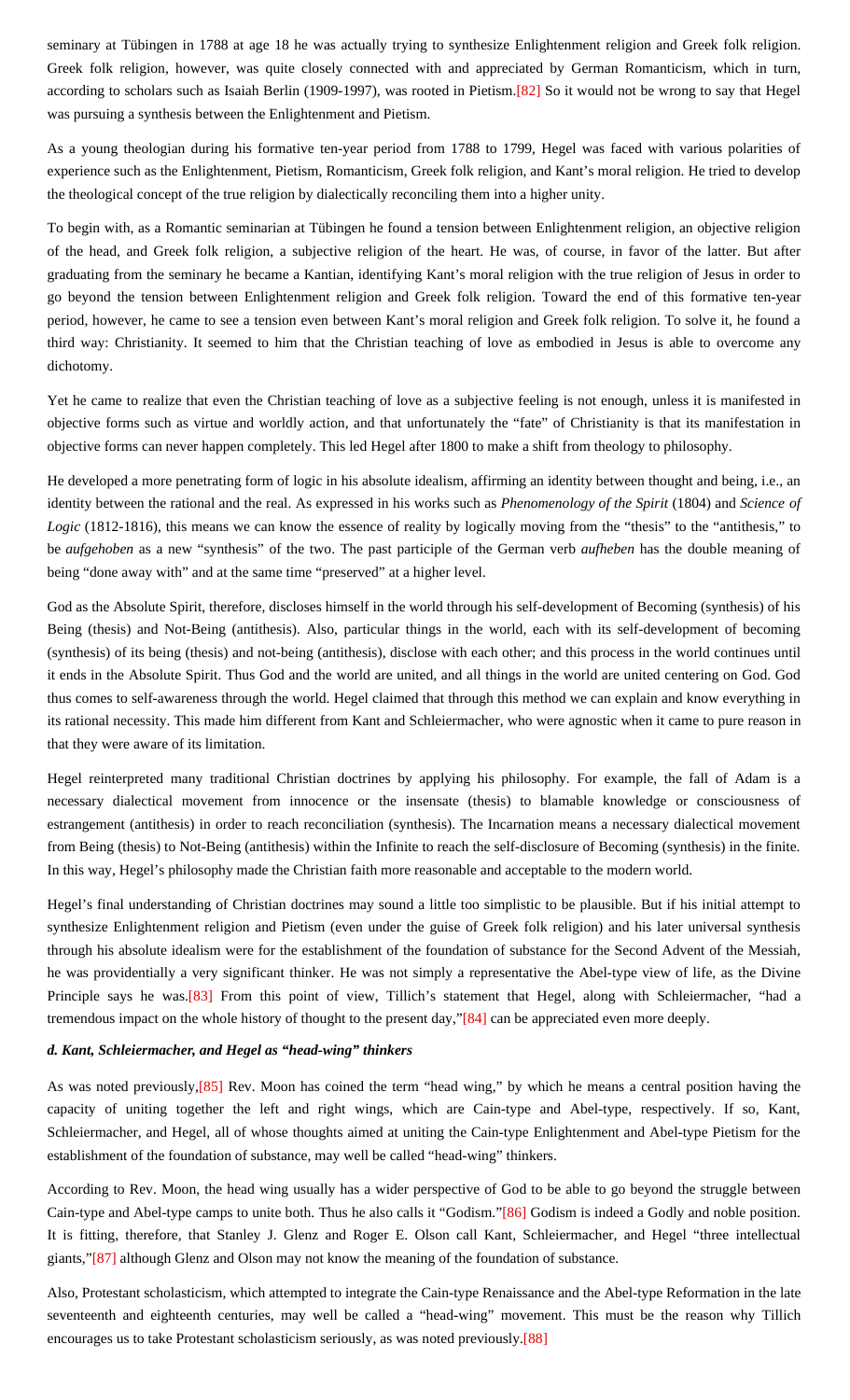<span id="page-9-0"></span>In the history of Christian thought, however, Kant, Schleiermacher, and Hegel have been regarded as the shapers of so-called "liberal theology" in Protestantism.[\[89\]](#page-25-5) Especially Schleiermacher, a full-fledged theologian and preacher, has been called the "father of liberal theology." The problem here is that the word "liberal" has the pejorative connotation of being so progressive as to *deviate* from the traditional orthodoxy of Christianity. The three thinkers' head-wing reinterpretations of Christianity, as was seen above, certainly looked quite different from, and even quite unacceptable to, traditional Christian orthodoxy, thus appearing to have deviated from it. Therefore they may well be pejoratively regarded as liberal from the viewpoint of traditional orthodoxy. (By contrast, although Protestant scholasticism may have been a head-wing movement in the first round, it has hardly been regarded as liberal even from the viewpoint of traditional orthodoxy; this is perhaps due to the absence at that time of the influential Enlightenment, which was later a component of the head-wing positions of the three thinkers in the second round.)

It should be pointed out, however, that these three thinkers were courageously broadminded and generous, when they accommodated the Enlightenment in their head-wing enterprises. This noble and positive sense of being liberal on their part should not be forgotten. It should probably be distinguished from other, irresponsible deviations from traditional Christianity. Roger E. Olson, a prolific writer of Evangelical Baptist yet Arminian persuasion, is aware of this distinction when he says that liberal theology is "not just any deviation from orthodoxy but an elevation of modern reason and discovery, the 'modern mind,' to a source and norm for theology.["\[90\]](#page-25-6)

<span id="page-9-1"></span>Hopefully, a true head-wing thought will eventually appear and go beyond both Cain-type and Abe-type views of life to integrate them so completely that its originally intended liberalism, in the noble and positive sense of the term, will no longer be questioned or critiqued by either of the two sides. Perhaps it can be said that the syntheses made by Kant, Schleiermacher, and Hegel were not perfect yet, and that this may be the reason why they have been blamed by traditional orthodox Christians for being liberal in the pejorative sense.

# **Nineteenth-Century Theology and Its Breakdown**

#### **1. Breakdown of Nineteenth-Century Theology**

Kant's moral synthesis, Schleiermacher's theological synthesis, and Hegel's universal synthesis all helped to form the synthetic nature of nineteenth-century theology as a whole, which created a culture of optimism.

Kant's moral religion could be found especially in the value-judgment practical theologies of Albrecht Ritschl (1822-1889) and his followers such as Adolf von Harnack (1851-1930) and Wilhelm Herrmann (1846-1922) in Germany. The Ritschlians were usually supporters of the Prussian Union of Churches which united the Lutheran and Reformed Churches in opposition to Confessional Lutheranism. The Social Gospel theology of Walter Rauschenbusch (1861-1918) in America, which tried to apply Pietistic faith to social issues, emerged under the influence of the Ritschlian school.

Schleiermacher's theological synthesis was repeated in the nineteenth-century "mediating theologies" of Friedrich August Tholuck (1799-1877), Isaak August Dorner (1809-1884), and others, who attempted to reconcile the Christian faith with modern culture in Schleiermachian ways. They, too, were usually supporters of the Prussian Union of Churches. The philosopher and poet Samuel Taylor Coleridge (1772-1834) was the English equivalent of Schleiermacher, who on his own attempted to synthesize Romanticism and the Enlightenment. The American theologian Horace Bushnell (1802-1876) drew significantly on the work of Coleridge and also was acquainted with the theology of Schleiermacher; he was dubbed the "American Schleiermacher.["\[91\]](#page-25-7) Even Roman Catholic theologians such as Johann Sebastian von Drey (1777-1853) at the Tübingen School of Catholic Theology in Germany were Schleiermachian, as he believed in our innate capacity of God-consciousness and regarded the Church as a place of Christian nurture.

<span id="page-9-2"></span>After Hegel's death in 1831, his philosophy of universal synthesis continued to be a major school of thought for a while. It was inherited by the so-called Right Hegelians on the Continent. The popularity of Hegel's thought declined in the second half of the nineteenth century, although his influence later extended not only into philosophy and theology but also into the political arena in the twentieth century. In the nineteenth century, "Hegel's own direct influence was shortest lived," compared with the two other thinkers of synthesis discussed here[.\[92\]](#page-25-8) In fact, Hegel's synthesis started breaking down in the 1840s, much earlier than those of Kant and Schleiermacher which broke down in the early twentieth century. Hence we will first deal with the breakdown of Hegel's system, and after that the syntheses of Schleiermacher and Kant.

<span id="page-9-3"></span>At this juncture, it should be mentioned that the synthetic nature of nineteenth-century thought, attributable to Kant, Schleiermacher, and Hegel, was far from perfect, perhaps because, as mentioned above, their individual syntheses were not perfect. Thus the nineteenth century, in spite of its basically mediating and synthetic nature, still witnessed the existence of very diverse schools of thought, both progressive and conservative.

On the more progressive side, biblical historical criticism, which had originated from Enlightenment rationalism in the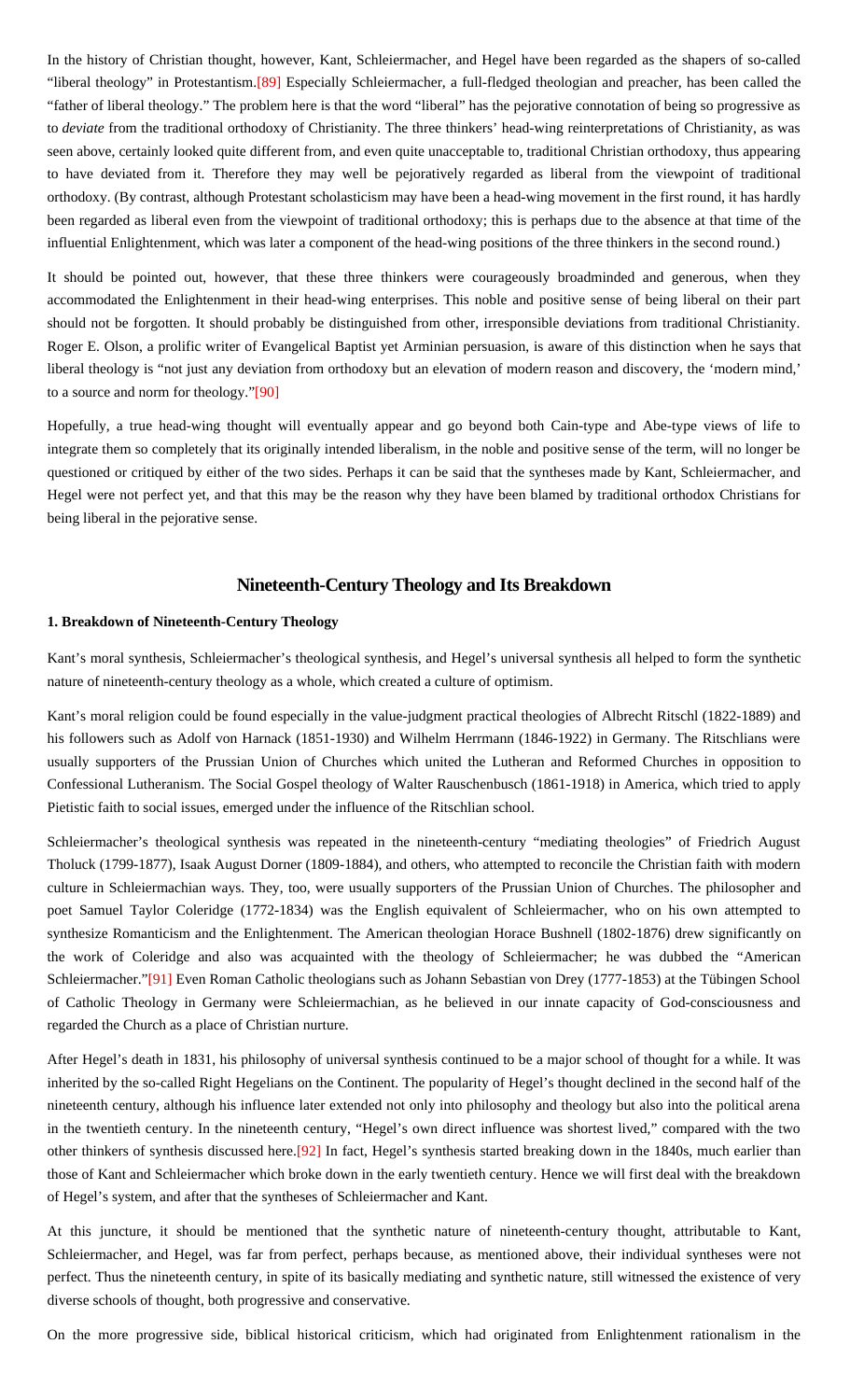eighteenth century, developed in the nineteenth century to produce scholars such as Wilhelm Martin Leberecht de Wette (1780- 1849), who began historical criticism of the Pentateuch, and Julius Wellhausen (1844-1918), who proposed the documentary hypothesis for the composition of the Pentateuch. In the area of natural science, in 1859 Charles Darwin (1809-1882) published *On the Origin of Species*, presenting his theory of evolution.

In response to these progressive schools, there arose conservative movements such as Confessional Lutheranism in Germany, the Oxford Movement in the Church of England, and in America, Princeton Theology by Calvinist theologians such as Charles Hodge (1797-1878) and Benjamin Warfield (1851-1921).

#### *a. Breakdown of Hegel's universal synthesis*

<span id="page-10-0"></span>According to Tillich, the breakdown of Hegel's universal synthesis was "a historic event."[\[93\]](#page-25-9) It can be said that his synthesis initially broke down into the atheistic anthropology of Ludwig Feuerbach (1808-1872), a Cain-type view of life, and the Godcentered existentialism of Søren Kierkegaard (1813-1855), an Abel-type view of life. This happened in the middle of the nineteenth century, although its final breakdown occurred in the early twentieth century when the communist revolution of Russia, inheriting the Feuerbachian tradition in a certain way, emerged as the Cain-type movement, and Barth's theology of crisis, inheriting the Kierkegaardian tradition in a certain way, emerged as an Abel-type view of life.

<span id="page-10-1"></span>Tillich says that the initial breakdown of the Hegelian system in the middle of the nineteenth century occurred when "Hegel was attacked from all sides and removed from the throne of providence on which he had placed himself," because "the finished system [of Hegel] cut off all openness to the future.["\[94\]](#page-25-10) What is the meaning of "the throne of providence on which he had placed himself"? It apparently means the absolute status of Hegel's finished system, which claimed to have secured the complete historical actualization of the coming into being of the Absolute Spirit, although historical Christianity never made that absolutist claim, always believing instead that God is distant and transcendent from us. Hegel's finished system thus put itself "in the state of *hybris*" (by this Greek word Tillich does not simply mean "pride" but, more to the point, "self-elevation toward the realm of the divine"), but "then this *hybris* was followed by the tragedy of his system," i.e., its tragic breakdown.[\[95\]](#page-25-11)

<span id="page-10-3"></span><span id="page-10-2"></span>To put it another way, Hegel's "essentialism" was attacked by "existentialists" such as Feuerbach and Kierkegaard, whether they were atheistic or theistic: "It was in protest to Hegel'sperfect essentialism that the existentialism of the nineteenth and twentieth centuries arose."[\[96\]](#page-25-12) The all-embracing character of Hegel's system saw no gap between existence and essence, as it asserted that existence is the expression of essence. But existentialists, whether atheistic or theistic, were concerned about the gap between existence and essence, looking upon human existence as a dehumanized state of estrangement or alienation from its essential nature.

Although nowhere does Tillich specifically use the word "demonic" to characterize Hegel's system, nevertheless it can perhaps be said that Hegel's finished system turned out to be "demonic" in the Tillichian sense that it, even if it was a finite system, exalted itself to the level of the infinite, i.e., placed itself in the state of *hybris*. If so, it can be said, using the Divine Principle terminology, that Hegel's system suffered from the invasion of Satan, and that it therefore had to be disintegrated into Cain-type and Abel-type views of life.

From the Cain-type camp, therefore, Ludwig Feuerbach, one of the so-called Left Hegelians, rebelled against Hegel's absolute idealism by turning it upside down. This was well expressed in his *The Essence of Christianity*, published in 1841. Whereas for Hegel God comes to know himself in human beings in the world, for Feuerbach human beings come to know themselves in God. From Feuerbach's existentialist point of view, this meant that we, whose existence is estranged or alienated from our own essence that is our own infinite nature, dream of worshipping God by projecting our own infinite nature, while being aware of our own self-alienation. God is therefore none other than the projection of our own infinite self-consciousness from which we are estranged: "God is the manifested inward nature, the expressed self of a man,—religion the solemn unveiling of a man's hidden treasures."[\[97\]](#page-25-13) We thus create the infinite and perfect God, instead of God creating us. In this way Feuerbach reduced theology to anthropology. So the Christian doctrine of the Incarnation, for example, simply means a reflection of our desire to address our self-alienation by seeing the non-alienated human nature in Christ. Feuerbach even went so far as to say that true religion will eventually be found in true human communion of non-alienation, and that human beings in this true communion can be called God. Perhaps in a way this still represented nineteenth-century optimism.

<span id="page-10-5"></span><span id="page-10-4"></span>From the Abel-type camp, Kierkegaard sharply criticized Hegel's absolute idealism by objecting that it has no room whatsoever for the importance of the individual commitment of faith in God. Hegel's system only attempts to reach the truth by logical deduction and rational necessity with all-encompassing objectivity centering on God, thus attempting to solve even the real problems of life only in pure theory. According to Kierkegaard, however, there is no truth or no solution in such objective information or knowledge. For the real problems of life actually come from our estrangement from the true self, which is our estrangement from God due to our sinfulness and guilt—an estrangement which Kierkegaard called the "infinite qualitative difference" between God and humanity.<sup>[98]</sup> The problems can only be solved by the passionate, subjective inwardness of faith on the part of each of us, which fills the gap between God and oneself, between the eternal and the historical. "Truth," therefore,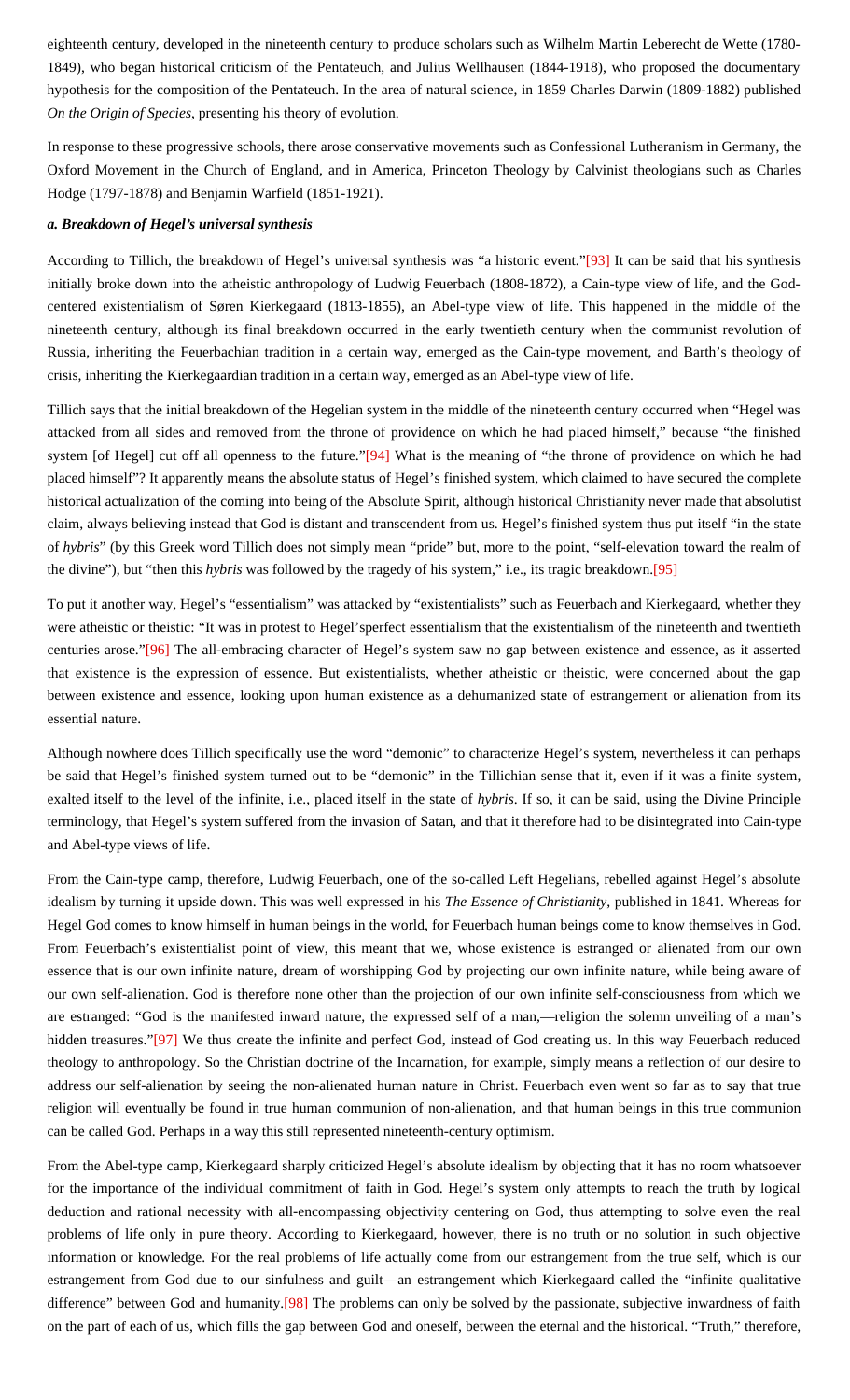<span id="page-11-0"></span>"is subjectivity."[\[99\]](#page-25-15) Kierkegaard was such an important Abe-type theologian at that time, even though his name is not mentioned in the Divine Principle.

Feuerbach's atheistic Cain-type view of religion was bequeathed to Karl Marx (1818-1883), another Left Hegelian. Marx appreciated Feuerbach's definition of religion as projection. But while Feuerbach's definition just psychologically focused on individual human beings, Marx expanded religion to the socioeconomic level because of his awareness of the problem of injustice and exploitation brought forth by the Industrial Revolution. Religion is, for Marx, merely the assurance of an eternal fulfillment in the imaginary realm of heaven which the oppressed people illusorily embrace, yet it is no more than their projection of true humanism which does not exist in the estranged and dehumanized society of exploitation. In a way, the ruling classes, with which the Christian churches are allied, invented religion to prevent the masses from seeking fulfillment on the earth by diverting their attention to imaginary life after death. "Religion," therefore, "is the sigh of the oppressed creature, the heart of a heartless world, and the soul of soulless conditions. It is the opium of the people.["\[100\]](#page-25-16) Marx, then, suggested to overthrow, through revolutions, the unjust social conditions that produce this religious illusion. To justify this, he developed historical materialism based on Hegel's dialectics of progress and Feuerbach's materialism.

<span id="page-11-3"></span><span id="page-11-2"></span><span id="page-11-1"></span>It is to be noted that the Divine Principle correctly mentions Feuerbach and Marx who presented their Cain-type views of life.[\[101\]](#page-25-17) The Divine Principle also says that Marx' historical materialism, from which communism developed, belonged to what it calls the "third renaissance.["\[102\]](#page-25-18) In fact, Russia's communist revolution in 1917 occurred in opposition to the optimism of the nineteenth century in general and the class society of the Russian Empire of that time in particular.

The theistic Abel-type view of religion by Kierkegaard, on the other hand, was bequeathed to Karl Barth (1886-1968) in the early twentieth century. Barth's theology on the Abel side, together with communism on the Cain side, completely finalized the Hegelian system's breakdown that had begun in the middle of the nineteenth century.

<span id="page-11-4"></span>Barth, going through the tragic time of World War I, felt that the whole of nineteenth-century theology, which was synthetic in nature because of Hegel as well as Kant and Schleiermacher, was too optimistic and humanistic to seriously understand the radical transcendence of God in Christianity. Barth, therefore, challenged it by making Kierkegaard's notion of the "infinite qualitative distinction" between God and humanity a cornerstone of his theology.[\[103\]](#page-25-19) Barth expressed his own criticism of Hegel by saying that in the Hegelian system "the identification of God with the dialectical method" brought forth the abolition of God's sovereign freedom, making God subject to necessity, such that "This God, the God of Hegel is at the least his own prisoner.["\[104\]](#page-25-20) For Barth, God must be so "wholly other" that we are incapable of knowing him. The only way that we know him is through revelation, which God initiates to give us who are in faith. This was clearly expressed in the second edition in 1922 of his *The Epistle to the Romans*, which turned out to be a bombshell. It marked the rise of a new theological era associated with his name.

<span id="page-11-5"></span>Besides the new theological movement coming from Barth, Fundamentalism and Pentecostalism arose in America in the early twentieth century. Although they were not directly related to Barth, they, too, were concerned about the secular trend of the time. So they, too, can probably be considered part of the third reformation. They will, however, be explained later in the discussion of neo-Fundamentalism, which arose in the 1970s, and neo-Pentecostalism, which arose in 1960, as Abel-type views of life in the fourth round of division.

#### *b. Breakdown of Schleiermacher's theological synthesis*

Schleiermacher's theological synthesis, too, broke down into Cain-type communism and Abel-type Barthianism, which respectively expressed themselves in history as the communist revolution of Russia in 1917 and the publication of the second edition of Barth's *The Epistle to the Romans* in 1922.

It seems that Marx and his successors in Russia did not specifically study the theology of Schleiermacher to react against it. The only possible link we can think of between Schleiermacher and Karl Marx was that Schleiermacher was deeply involved in the newly started Prussian Union of Churches, which included the Lutheran Church where Heinrich Marx (1777-1838), Karl's father, converted from Judaism in 1817 or 1818 to eventually have Karl baptized as a young boy in 1824. But Karl grew radical and atheistic by associating with the Left Hegelians at the University of Berlin from 1837; and he apparently started resenting the Prussian Union of Churches when the Prussian state censored his journalistic activities in Cologne in 1842 and 1843.

Marx eventually decided that the Church, whether in Prussia, Belgium, or England, was allied with the ruling classes and complicit in exploiting the masses in its system of capitalism. Furthermore, while Schleiermacher believed that religion has an essence to which it can be reduced, namely the feeling of absolute dependence, Marx held that religion has no essence since as the opium of the people it is just an illusory product of the socioeconomic conditions of exploitation. For Marx, therefore, if these conditions are overthrown, there is no need for religion. Vladimir Lenin (1870-1924), who seriously studied the works of Marx during his Kazan State University days, agreed with Marx that religion is the opium of the people, and decided that the Russian Orthodox Church, allied with the ruling classes, was a great obstacle for the people. He was the main leader behind the communist revolution of Russia in 1917.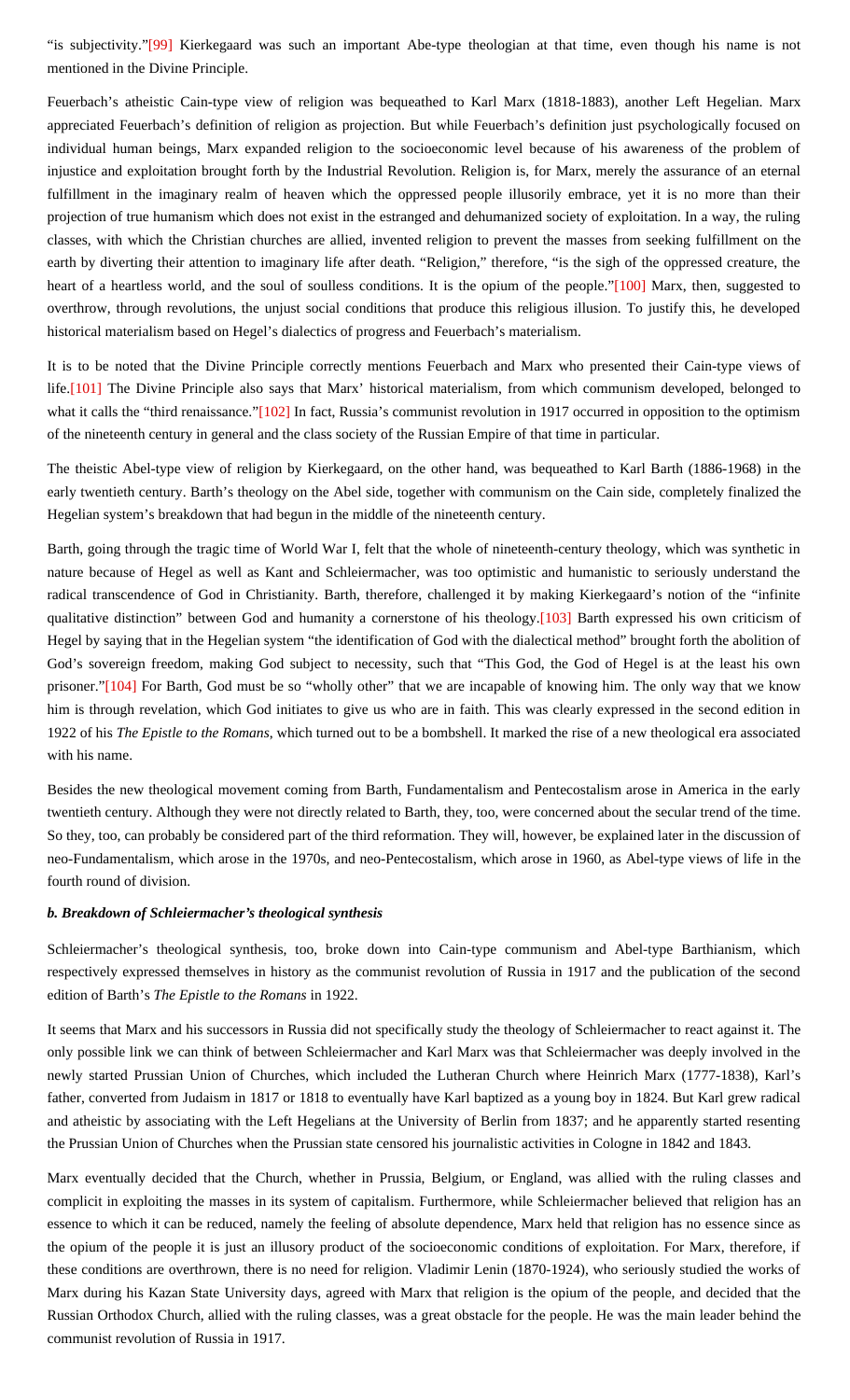<span id="page-12-0"></span>How about Barth's relationship to Schleiermacher? Barth studied the theology of Schleiermacher very carefully, as he was originally trained in nineteenth-century liberal theology. Barth's *The Theology of Schleiermacher* contains the "Concluding Unscientific Postscript on Schleiermacher," which autobiographically reports that he was deeply involved with Schleiermacher over many decades[.\[105\]](#page-25-21) But he eventually reacted against Schleiermacher. He decided that Schleiermacher's theology is too much bound to human experience to appreciate the transcendence of God, which is sorely needed to overcome various crises of human beings. Theology should not speak of God by speaking of human beings. It should speak of God *from* God. Its task is to hear and witness the challenging Word of God instead of listening to our own words: "Religion confronts every human competence, every concrete happening in this world, as a thing incomprehensible, which cannot be tolerated or accepted."[\[106\]](#page-25-22) The living truth of God cannot be found in our own man-made synthesis between God and us. Thus Barth was against Schleiermacher's theological synthesis of the Enlightenment and Pietism. In order to make these points, Barth numerous times critically referenced Schleiermacher in his major work, *Church Dogmatics*.

#### <span id="page-12-1"></span>*c. Breakdown of Kant's moral religion*

Kant's moral religion, too, broke down into Cain-type communism and Abel-type Barthianism, which both reacted against it in two very different ways.

Marx, in his *The German Ideology* (1846) that was co-authored by Friedrich Engels (1820-1895), sharply criticized Kant by saying that Kant's theory of autonomous "good will" could not have any revolutionary result, because it was unable to address the impact of the world coming from nature and also from the material relations of production in industrial societies. Rather, it was simply a reflection of the impotence and wretchedness of the German burghers of his day. Also, when Marx criticized the Prussian Union of Churches for being allied with the ruling classes to oppress the masses, he was indirectly critical of the Kantians of his day, who were Ritschlians in support of the Union.

<span id="page-12-2"></span>Lenin also criticized Kant, in his *Materialism and Empirio-criticism* (1909), saying that while Kant initially appeared to lean considerably toward "materialism" when talking about the knowability only of the physical world ("phenomena") by our sensation, his materialism was actually compromised by his "idealist" decision to declare things-in-themselves ("noumena") outside of our sensations to be "unknowable, transcendental, other-sided."[\[107\]](#page-25-23) Lenin further observed in the same work that Feuerbach, Marx, and Engels turned from Kant to the Left because of his quasi-materialism. This work of Lenin, by the way, became an obligatory subject of study at all schools of higher education during the Soviet era.

What about Barth's Abel-type reaction against Kant? According to Barth, Kant's moral religion means to say that each of us as an agent of practical reason is the measure of religion and even the measure of God. This, said Barth, gives rise to the problem of a gap or discrepancy between Kant's own religion based on the moral law within us and the revealed positive religion of Christianity centering on God. Kant himself sees no discrepancy between the two, said Barth, as he simply reinterprets the latter from the viewpoint of the former. But his reinterpretation results in a problematic distortion of the latter by the former, according to Barth. Therefore Barth suggested that we should question Kant's approach and believe that it is not each of us humans but God who is the measure of religion. Our religion should spring from God, and theology should recognize "the point of departure for its method in revelation" to be God, who is "not identical with quintessence of human reason, with the 'God in ourselves.'["\[108\]](#page-25-24)

<span id="page-12-3"></span>On October 4, 1914, two months after the outbreak of World War I, ninety-three prominent German intellectuals, including fourteen Nobel laureates, signed a manifesto in support of Kaiser Wilhelm II's war policy. Barth was much dismayed that Adolf von Harnack and Wilhelm Herrmann, who used to be his great teachers at Berlin and Marburg, were among them. Harnack and Herrmann were members of the Ritschlian school, which Albrecht Ritschl founded through the publication of his influential *The Christian Doctrine of Justification and Reconciliation* in the early 1870s to reconstruct Christian theology in a Kantian way. It combined Kant with serious historical research on Jesus in the New Testament. It therefore had its own way of synthesis, refusing to go back to any of the previous traditions of the nineteenth century, whether the Enlightenment, Pietism, Schleiermacher's theological synthesis, or Hegel's speculative synthesis. For the Ritschlians, the main task of religion was to enable us to actualize ourselves as moral human beings in the Kingdom of God on earth. Apparently, they equated the highly developed culture in Germany with the Kingdom of God on earth.

Barth in his *The Epistle to the Romans* vehemently criticized this *Kulturprotestantismus* (culture-Protestantism) for exalting human culture to the point of obscuring the distance between God and us: "Thinking of ourselves what we can be thought only of God, we are unable to think of Him more highly than we think of ourselves.["\[109\]](#page-25-25)

## <span id="page-12-4"></span>**2. Pre-1960s Theology: Foundation of Substance between Communism and Barthianism**

In order for the foundation of substance to be established in the third round, Cain-type communism and Abel-type Barthianism should be synthesized. Let us see several attempts to synthesize the two prior to the 1960s. They included at least the theologies of the later Barth, Reinhold Niebuhr (1892-1971), H. Richard Niebuhr (1894-1962), and Paul Tillich (1886-1965).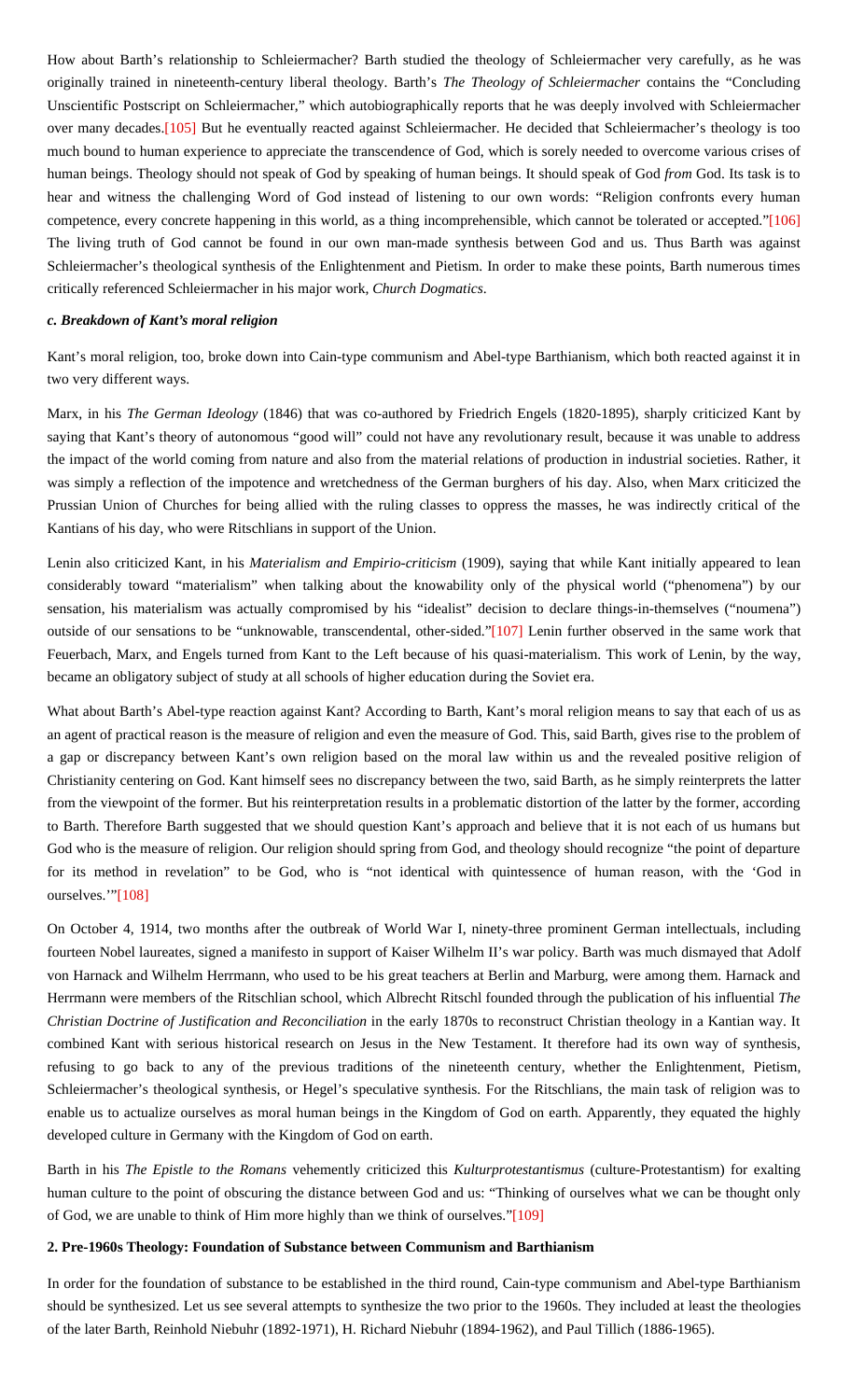As was seen above, Barth reacted strongly against the synthetic nature of nineteenth-century theology as a whole by asserting the complete transcendence of God. Thus God can be truly known only through his revelation to us, as we deny ourselves to be faithful. He can never be truly known from the viewpoint of what is regarded as our own *a priori* religious nature. This was Barth's initial, very conservative position during the period from 1916 to 1930. After that period, however, he realized that the God we can truly know only through his revelation is actually a God of love who through Jesus Christ stoops down to stay with us, while at the same time staying as a God of transcendence. Thus the later Barth started talking about God's immanence grounded in Jesus Christ as well as his transcendence.

This change to a more moderate stance explains how he became interested in worldly political affairs, joining the German Social Democratic Party in 1931. (Prior to his conservative period, during his younger days as a liberal pastor he was engaged in sociopolitical issues such as injustice and poverty, even joining the Swiss Social Democratic Party.) The later Barth, now showing his interest in politics again, actively opposed Nazism in Germany and spearheaded the writing of the Barmen Declaration in 1934.

<span id="page-13-1"></span><span id="page-13-0"></span>The later Barth's involvement in political affairs did not weaken after World War II, even when communism became a big issue in the Cold War. In 1949 he stated that the tension between East and West is God's "concern," thus being the "concern" of the Church as well, and that "the Church must seek an answer to the problem.["\[110\]](#page-25-26) His answer was that the Church, which stands for the Word of the living God, should assume "a third way,["\[111\]](#page-25-27) not taking sides with either communism or capitalism as both are idolatrously materialistic and inhumane to the people. The Church, from the perspective of the Word of God, should encourage not only the East but also the West to do the work of "reconstruction["\[112\]](#page-25-28) to enhance democracy, freedom, justice and peace within each bloc, so that the mutual hatred and anger between East and West may disappear for the coming of the Kingdom of God. Consciously or unconsciously, therefore, Barth was talking about what in the Divine Principle is the foundation of substance. Thus the later Barth can be regarded as a head-wing thinker.

<span id="page-13-2"></span>There seem to be at least two issues here that need to be addressed. First, isn't it our task here to understand and explain how the later Barth synthesized communism and Barthianism rather than communism and capitalism? The answer, of course, is yes. But Barthianism here means early Barthianism, the conservative theological position of the earlier Barth (1916-1930). It stood in sharp contrast to with communism, and therefore can be deemed to be part of the capitalist West vis-à-vis the communist East. Barth himself admitted as much: "something inside us [including the earlier Barth] instinctively joins in the battle-hymn of the West, whilst it goes against the grain for us to listen to the chorus of the East at all.["\[113\]](#page-25-29) So, when the later Barth was trying to synthesize communism in the East and capitalism in the West centering on the Word of God, he was not far from trying to synthesize communism and his earlier Barthianism.

<span id="page-13-3"></span>A second issue is whether the later Barth constructed any theology specifically to synthesize Cain-type communism and his own earlier Barthianism. The answer is most likely no. Perhaps, however, he believed that his mature theology, expressed in his multi-volume *Church Dogmatics* published between 1932 and 1967, was good enough to talk about the importance of the Word of God for the "reconstruction" needed for the synthesis of the two.

Let us now proceed to the theological school of Christian Realism in America, of which Reinhold Niebuhr and his younger brother H. Richard Niebuhr were the most prominent members. Christian Realism was Barthian in that it accepted radical monotheism and the biblical view of human sin and predicament in opposition to the optimistic anthropology of nineteenthcentury European thought. At the same time, Christian Realism was very much interested in dealing with various social issues caused by the sinful human situation—social issues which communism also was concerned about. Christian Realists, then, were relating radical monotheism and the biblical view of sin to addressing social issues. In this sense, it can be said that American Christian Realism was exploring a unique synthesis between earlier Barthianism and communism.

Reinhold Niebuhr was initially involved with the optimistic, liberal theological tradition of the nineteenth and early twentieth centuries, notably the Social Gospel coupled with the educational philosophy of John Dewey (1859-1952). But during the period from 1915 to 1928 when he was serving as pastor of Bethel Evangelical Church in Detroit, he witnessed the sad reality of the exploited workers of the Ford Motor Company there, and realized that liberal theology's naïve optimism about moral progress was not at all competent to solve the serious problem of the injustice in capitalism. In order to address this problem, therefore, he explicitly abandoned liberal theology in the 1930s in favor of two alternative solutions which, though actually opposite each other, co-existed within his new thought: the Barthian (and Augustinian) idea of human sinfulness in front of a transcendent God of love, on the one hand, and the Marxist analysis and solution of the problem of inequality, on the other.

<span id="page-13-4"></span>The unique tension between these two opposing solutions within Niebuhr's thought showed itself in his influential book, *Moral Man and Immoral Society* (1932), published just a few years after he was called in 1928 to teach ethics at Union Theological Seminary in New York City. The book argued that there is an irreconcilable tension between individual moral life and social life, because individual morality alone cannot handle the problems of injustice and unrestrained egoism which unavoidably exist in all kinds of social groups. These social problems, therefore, need to be handled by external political measures such as "selfassertion, resistance, coercion, and perhaps resentment." $[114]$  And even "violence." $[115]$  He thus accepted some insights from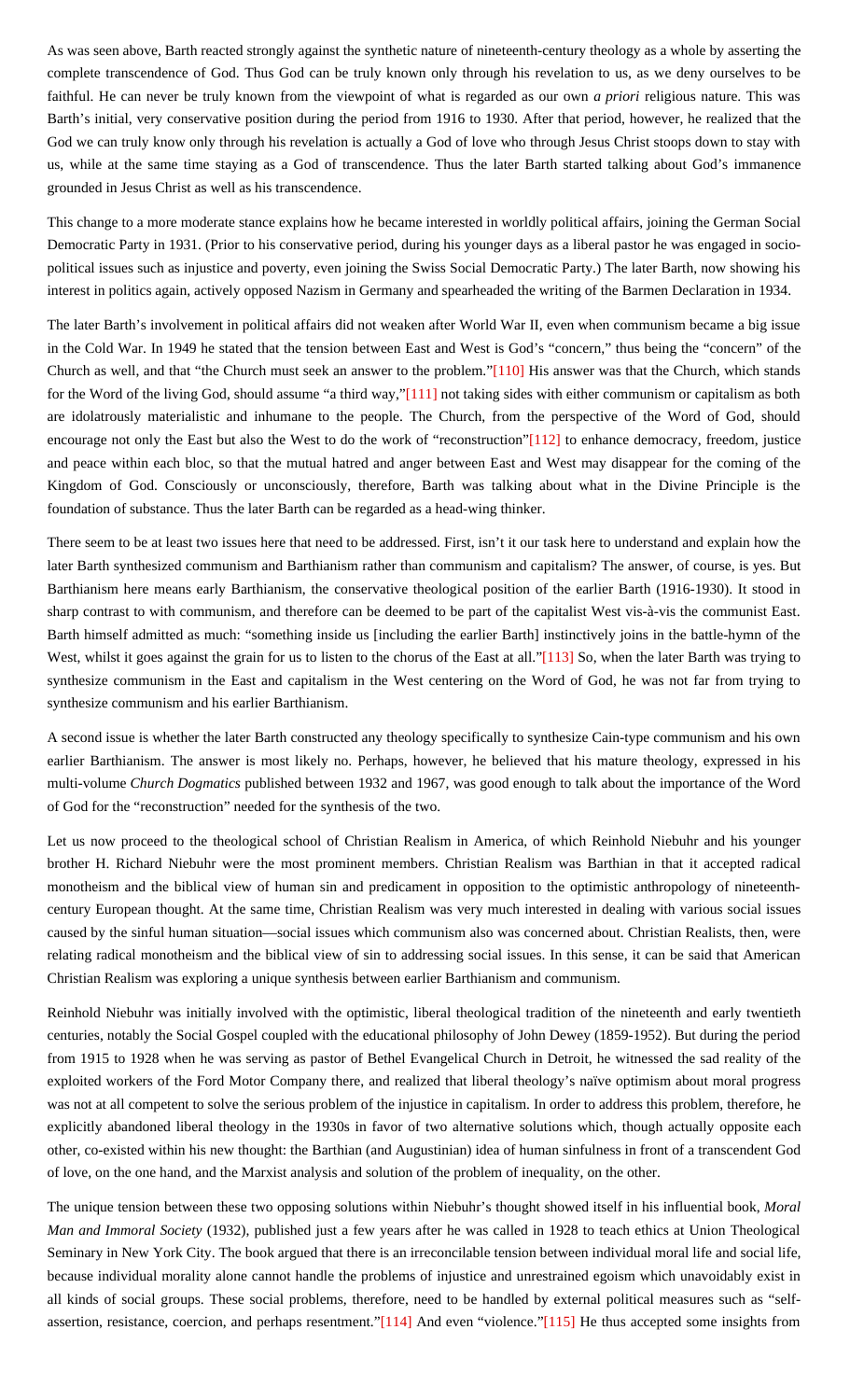#### Marxism. (In 1930, he had helped to found the League of Christian Socialists.)

It can be said, therefore, that Niebuhr's own initial liberal theology had disintegrated into Abel-type Barthianism and Cain-type communism *within* himself. Eventually, however, he became aware of the unacceptable, bloody tyranny of Soviet Russia's communist regime. So his real position was one of a reintegration, if still with considerable tension, between Barthianism and communism. His 1935 book, *An Interpretation of Christian Ethics*, was meant to construct such a reintegration with a prophetic fervor: "Only a vital Christian faith, renewing its youth in its prophetic origin, is capable of dealing adequately with the moral and social problems of our age.["\[116\]](#page-26-0) This reintegration, according to him, is still far from perfect due to our original sin.

<span id="page-14-1"></span><span id="page-14-0"></span>Niebuhr also proposed a "new synthesis" between the Renaissance and the Reformation,[\[117\]](#page-26-1) whose respective culminations in his view were Marxism and Barthianism. This new synthesis of the Renaissance and the Reformation, therefore, must contain a synthesis of Marxism and Barthianism. For him, this new synthesis is again far from perfect, given the limits as well as possibilities of human beings in history. It does not mean to bring thereby the utopian Kingdom of God on earth, but rather a world in which at least "tolerance" and proximate "justice" can be maintained.[\[118\]](#page-26-2) The Kingdom of God will not come within history by human action. It will come rather as God's gift from beyond.

<span id="page-14-4"></span><span id="page-14-3"></span><span id="page-14-2"></span>Niebuhr was concerned about the Cold War after World War II. While he was aware of the malignancy of communism, he also warned in his *The Irony of American History* (1952) that America as a Christian nation should avoid "a fanatic anticommunism" based on the idea of American innocence because it ironically "can become so similar in its temper of hatefulness to communism itself.["\[119\]](#page-26-3) As late as 1969, he even stated that "we've all followed [George F. Kennan] in shifting subtly from the containment of Communism to the partnership of the two superpowers for the prevention of nuclear war."[\[120\]](#page-26-4) It is noteworthy that Reinhold Niebuhr, hailed as "the greatest Protestant theologian in America since Jonathan Edwards,["\[121\]](#page-26-5) was trying to establish, if incompletely still, the foundation of substance, whether or not he was aware of the meaning of this Divine Principle term.

<span id="page-14-7"></span><span id="page-14-6"></span><span id="page-14-5"></span>H. Richard Niebuhr, too, was initially a theologian within the nineteenth-century liberal tradition of Schleiermacher and Ritschl, writing his Ph.D. dissertation at Yale in 1924 on Ernst Troeltsch (1865-1923), a Ritschilian whose conception of sociological and historical development had been profoundly influenced by Karl Marx[.\[122\]](#page-26-6) In the 1930s, however, H. Richard Niebuhr rediscovered radical monotheism by studying Barthianism. Thus in his *The Meaning of Revelation* (1941), he tried to "combine" Troeltsch and Barth, who were "frequently set in diametrical opposition to each other.["\[123\]](#page-26-7) These two can be combined or synthesized, according to Niebuhr, if our awareness of the limitation of our knowledge of God resulting from historical relativity and conditionedness, as shown in the historical relativism of Troeltsch (and in the religious relativisms of Schleiermacher and Ritschl as well), leads us to be "critical" of ourselves, "humble," "faithful,["\[124\]](#page-26-8) "communal,["\[125\]](#page-26-9) and "confessional["\[126\]](#page-26-10) enough to be able to receive what Barth understands to be "revelation" from God, which, of course, is subject to progressive validation through our communal life.

<span id="page-14-9"></span><span id="page-14-8"></span>What is to be noted here is that Niebuhr also spoke about the historical relativism of Marx and Engels in "economic history" in the context of Troeltsch's historical relativism, by saying that "the point of such Marxian analysis" is that we, in all our thinking and acting, are "deeply influenced" not simply by the fact that we are economic people but rather by the fact that we are "men living amid certain, definite economic relations, who think as pastoral, agricultural, industrial, or bourgeois men.["\[127\]](#page-26-11) For Niebuhr, therefore, the synthesis of Barthianism and Troeltschianism is, in this aspect, the synthesis of Barthianism and Marxism. According to Niebuhr, this synthesis is liberating as an "approach to universality,"[\[128\]](#page-26-12) and it can address the problems of idolatry, self-aggrandizement, self-defense, and self-justification that have plagued human society.

<span id="page-14-10"></span>This synthesis was also expressed in his classic work, *Christ and Culture* (1951), which discussed five different models of the relationship between Christ and culture: 1) Christ against culture, 2) the Christ of culture, 3) Christ above culture, 4) Christ and culture in paradox, and 5) Christ the transformer of culture. Niebuhr apparently stood for the fifth model of "Christ the transformer of culture," and given that Marxism was part of culture, he must have had in mind Christ as the "transformer" of Marxism. It was a transformative synthesis of Christianity and communism that would not support the "[otherworldly] Christian attitude [that]… arouses Marx and Lenin to hostility" such that they object that "Christian faith is a religious opiate used by the fortunate to stupefy the people, who should be well aware that there is no life beyond culture.["\[129\]](#page-26-13)

<span id="page-14-11"></span>After World War II, H. Richard Niebuhr warned that it is not appropriate to simplistically regard America, a Christian nation, and the Soviet Union, a communist nation, as the epitomes of "good" and "evil." America needs to repent for her shortcomings when confronted by the Soviet Union, as Israel was supposed to do when confronted by Assyria during the Old Testament period. For God transcends the illusions of both sides[.\[130\]](#page-26-14) This indicated Niebuhr's profound sense of an eventual synthesis between Christianity and communism.

<span id="page-14-12"></span>Paul Tillich was another theologian who experienced the age of turmoil in which World War I broke out and the communist revolution of Russia took place. He initially associated with neo-orthodoxy, being an early follower of Barth's theology. But Tillich showed much interest in Marxism as well, knowing the miserable conditions of the proletariat in Germany. While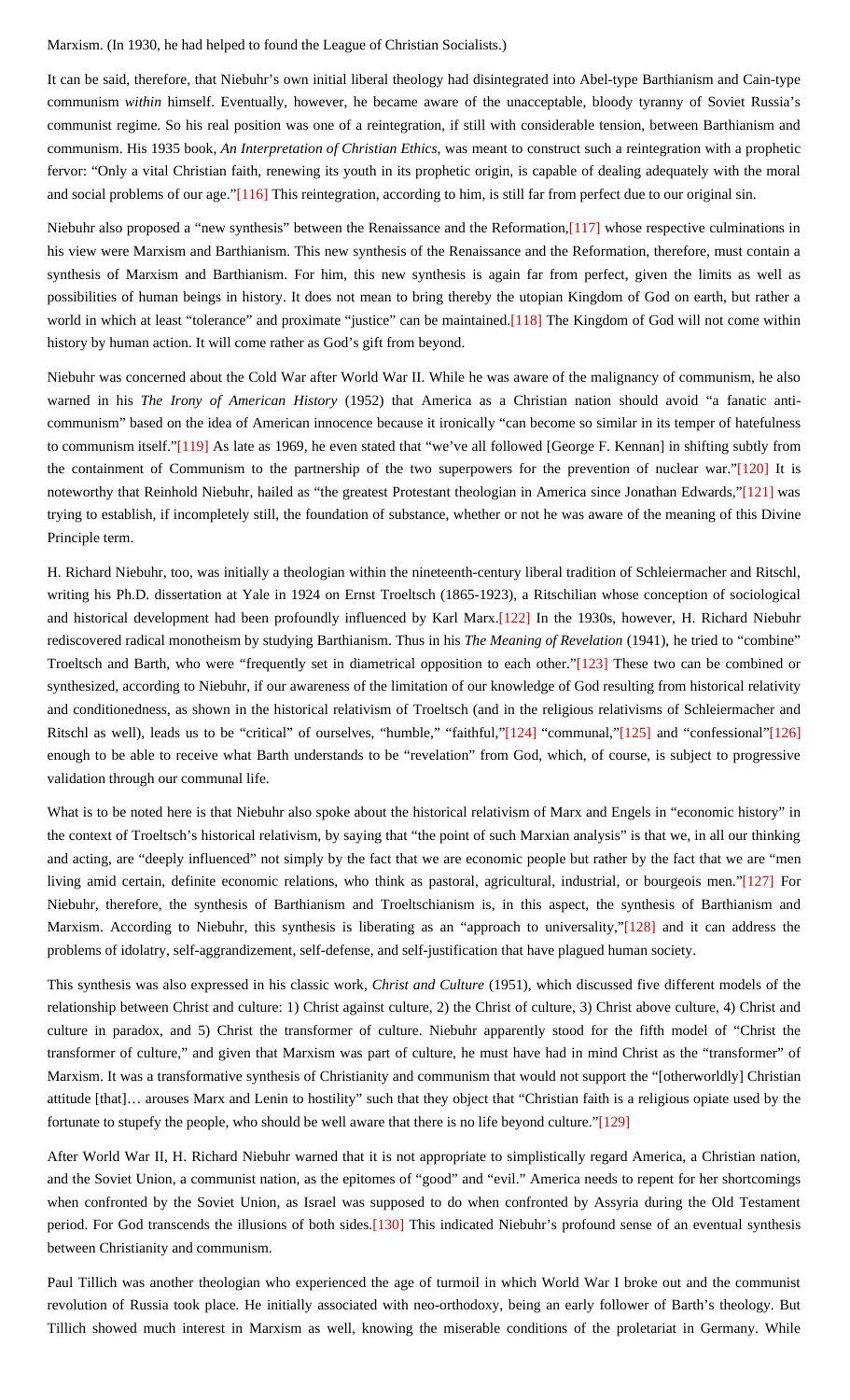<span id="page-15-0"></span>teaching at universities such as Berlin and Frankfurt from 1919 to 1933, he developed a synthesis between conservative Christianity and Marxism, which constituted his "religious socialism.["\[131\]](#page-26-15) Religious socialism is compatible with Christian love, not losing sight of God and therefore is "theonomous," whereas the class struggle in capitalism is "demonic." Religious socialism, however, has to be careful about itself, lest it become as materialistic and ideological as communism and capitalism. The proletariat is the bearer of the future for the fulfillment of Christian eschatological expectation, although it should be ready to go beyond its own status to reach the theonomous classless society.

After persecution from Nazism led him to move to America in 1933 where, with the help of Reinhold Niebuhr, he received a teaching position at Union Theological Seminary, Tillich joined the League of Christian Socialists. But he came to realize the bloody tyranny of the Soviet Union. During the Cold War, he stopped writing about Karl Marx in order to avoid sounding anti-American. He now focused on theology. Even so, he became well known as a theological synthesizer, using the "method of correlation," which brings together insights from Christian revelation with issues raised in human existence[.\[132\]](#page-26-16)

<span id="page-15-1"></span>We have been observing that the foundation of substance for the Second Advent of the Messiah was prepared mainly by Protestants after the breakdown of medieval scholasticism. But it would be wrong to say that Catholics have had nothing to do with this preparation. At this point, therefore, we would like to note an important Catholic movement called *nouvelle théologie* ("new theology") that occurred from the 1930s through the 1950s among reformist French theologians, including Marie-Dominique Chenu (1895-1990), Henri de Lubac (1896-1991), Yves Congar (1904-1994), and Jean Daniélou (1905-1974); this was also good preparation for the Second Advent. Although it was a movement outside of America, it soon became internationally influential.

The *nouvelle théologie* was critical of neo-Thomism (neo-scholasticism), which, having enshrined Thomism as absolute and timelessly true, was dominant in the Catholic Church since the middle of the nineteenth century, standing behind the First Vatican Council in 1869-1870 and also spearheading the persecution of Catholic modernists such as the English Jesuit George Tyrrell (1861-1909) and the French theologian Alfred Loisy (1857-1940) who were trying to find a synthesis between the Catholic faith and modern historical-critical culture. The *Nouvelle théologie* tried to overcome the authoritarianism of neo-Thomism by "returning to the sources" (*ressourcement*) of the old tradition of Christianity to study the early and later Church Fathers including Thomas Aquinas in their real historical contexts, so that the deeper, more lively and open-minded tradition of the past might be recovered. In this sense it helped to mediate between the Catholic tradition and the rest of the world, and it prepared the ground for the Second Vatican Council, [\[133\]](#page-26-17) which started in 1962 under the leadership of Pope John XXIII (r. 1958-1963) and continued until 1965. More importantly, it was Catholic preparation for the Second Advent.

#### <span id="page-15-2"></span>**3. The Second Advent of the Messiah**

The Divine Principle teaches that the Messiah comes after the foundation of substance is established between Cain and Abel camps. This teaching is quite similar to the "postmillennial" assertion by the Great Awakening tradition in America in the eighteenth and nineteenth centuries, namely that the Second Advent of the Messiah takes place *after* Christians work hard and establish a good foundation involving social and political transformations, which itself means a Millennial Kingdom. The basic similarity between Unification eschatology and American postmillennialism, with respect to the non-apocalyptic foundation on which the Second Advent is to occur, is well pointed out by M. Darrol Bryant[.\[134\]](#page-26-18)

<span id="page-15-3"></span>Unification eschatology, therefore, has difficulty accepting the apocalyptic claims of premillennialists that the Messiah returns in such a cataclysmic way as to bring a sharp break from the awfully evil condition of the world to inaugurate the Millennial Kingdom. (Nevertheless, regarding the eschatological timetable, Unification eschatology disagrees with postmillennialism and rather agrees instead with premillennialism, because it believes that the Messiah at the Second Advent, while coming only after the establishment of the foundation of substance between Cain and Abel camps, actually comes *before* the Millennial Kingdom which he comes to inaugurate and build.)

As has been seen so far, the foundation of substance was established in three rounds during the Period of Preparation for the Second Advent of the Messiah and a little beyond it, with the foundation of substance in the final, third round having been laid through the pre-1960s mediating Protestant theologies of the later Barth, the Niebuhr brothers, and Tillich, and even Catholic *nouvelle théologie* in France. These pre-1960 theologies of mediation had basically emerged by the end of World War II. This coincided with the time when Sun Myung Moon, whom Unificationists believe had the messianic mission, started his public ministry: 1945.

<span id="page-15-4"></span>Rev. Moon was born in Korea in 1920 and became a Presbyterian around age 10 when his whole family joined a Presbyterian church. By that time, Korea was already a nation where Christianity was rapidly growing. Supposedly he went through certain conditions in his own country to emerge as a Christian leader with a messianic consciousness. Moreover, according to the Divine Principle, after the Cain-type fascist nations of Germany, Japan, and Italy surrendered to the Abel-type democratic nations of America, Great Britain, and France at the end of World War II, "the age for building a new heaven and new earth under the leadership of Christ at the Second Advent had begun."[\[135\]](#page-26-19)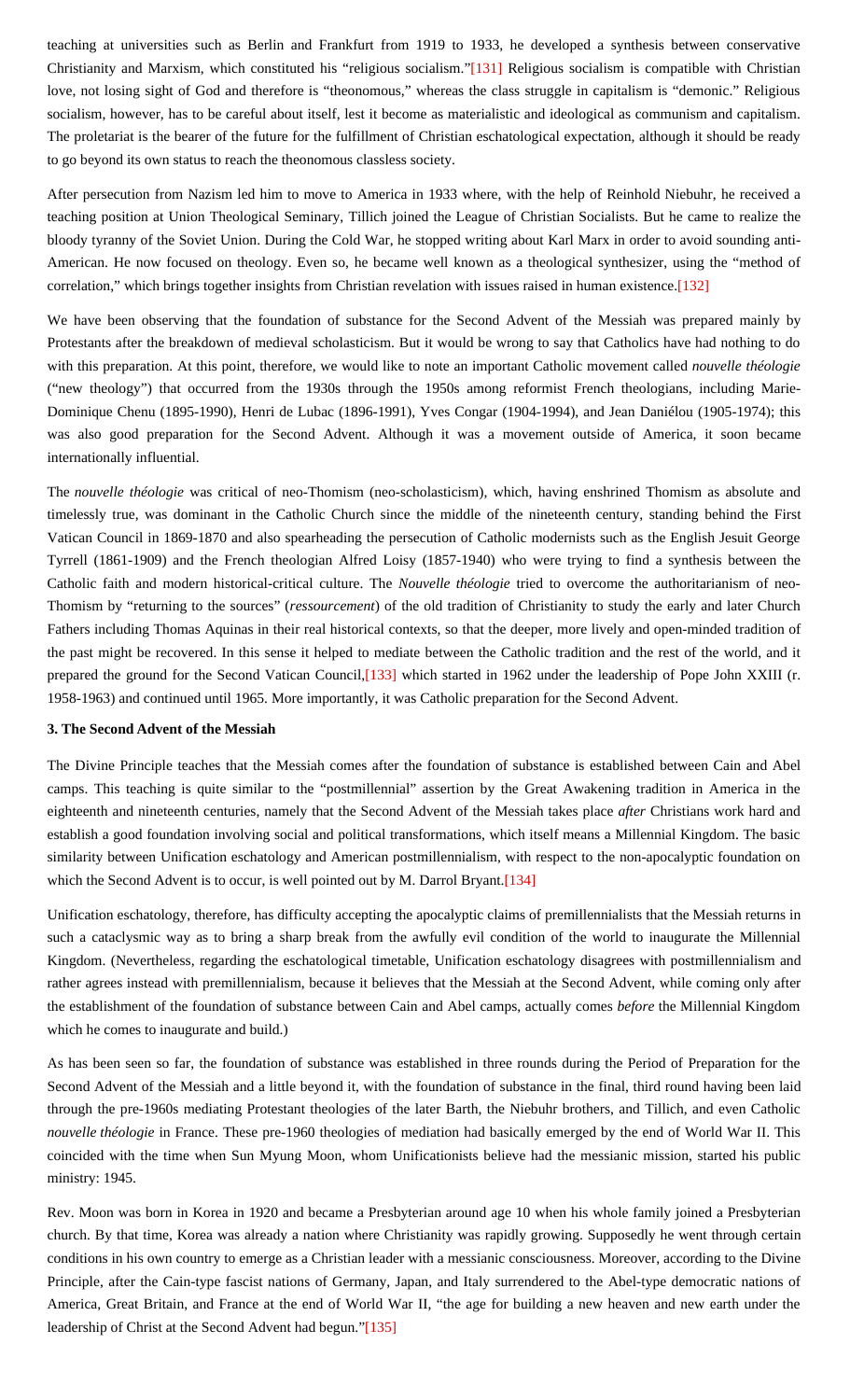<span id="page-16-0"></span>Moon believed that America is the modern-day Rome, relating to Korea as the modern-day equivalent of biblical Israel, and said that it has the crucial mission of realizing the God-given purpose of Christianity for the sake of the world.[\[136\]](#page-26-20) He sent missionaries to America beginning in 1959, visited America himself in 1965 and 1969 on his world tours, and spent much of his life working in America after moving there in December 1971. Given Moon's belief in America's important mission, it is interesting to observe that although Barth was a Swiss and the *nouvelle théologie* a French movement, the Niebuhr brothers and Paul Tillich (an immigrant to America) were prominent American theologians who helped to make the foundation of substance in America in the last days.

America actually had already been prepared in the eighteenth century as a place to pave the way for the Second Coming. In this regard, the American Revolution (1765-1783) can be considered the historic event that integrated the American Enlightenment (Cain-type) and the First Great Awakening (Abel-type) to help to establish the foundation of substance in the second round. The American Enlightenment of the eighteenth century, which developed in the British colonies of America under the influence of the European Enlightenment, encouraged the use of human reason in various fields such as religion, philosophy, literature, arts, politics, and science, unhinged by any authorities outside of oneself. Many of the Founding Fathers such as Benjamin Franklin (1706-1790) were, in fact, Deists within the Enlightenment tradition. By contrast, the First Great Awakening, whose main preachers were Jonathan Edwards and George Whitefield, stressed the importance of rebirth and spiritual conversion on the part of each individual in a Pietistic way. Its religious revivals made the Christian faith intensely personal to many average people throughout the colonies, thus inspiring them to obliterate class lines and change the existing landscape of hierarchical order religiously and even politically.

The American Enlightenment's appreciation of individual integrity through human reason, on the one hand, and the First Great Awakening's understanding of personal maturity through piety and conversion, on the other, were apparently integrated to give rise to the American Revolution, whereby America obtained independence from the authoritarian monarchy of the United Kingdom centering on King George III (r. 1760-1801) and became a new republic. Franklin was deeply impressed with Whitefield's sermon at a revival meeting in Philadelphia in 1739, and their close lifelong friendship thereafte[r\[137\]](#page-26-21) was perhaps a good symbol of the unity in the American Revolution between the Enlightenment tradition and the First Great Awakening.

<span id="page-16-1"></span>The foundation of substance established through the American Revolution in the second round and the foundation of substance established through the mediating theologies of the Niebuhr brothers and Tillich in America (as well as by that of the later Barth in Europe) in the third round are hardly regarded as liberal, while the theologies of integration by Kant, Schleiermacher, and Hegel in the second round are usually regarded as liberal. Supposedly the reason for this difference was that the American Revolution in the eighteenth century and the mediating theologies of the Niebuhr brothers and Tillich in the twentieth century put somewhat more emphasis, in their synthetic projects, on the Abel-type view of life (the First Great Awakening and Barthianism) than on the Cain-type view of life (the American Enlightenment and communism), while the theologies of integration by Kant, Schleiermacher, and Hegel could not do so, given the tremendous impact of the Enlightenment.

# **Pre-1960s Theology and Its Breakdown**

## **1. Breakdown of Pre-1960s Theology**

But something apparently went wrong with the providence of Rev. Moon. After his public ministry started in 1945, he went through a 10-year period of difficulties, unable to be accepted by Christianity in his own country of Korea. According to him, Christianity now started to decline, not only in Korea but also in America and other parts of the world, and it even began to be invaded by Satan[.\[138\]](#page-26-22)

<span id="page-16-2"></span>If his viewpoint is correct, it can explain why the pre-1960s theologies of synthesis formed by the later Barth, the Niebuhr brothers and Tillich broke down. This in fact happened in the 1960s, as they disintegrated into Cain-type radical theologies such as "death of God" theology, black theology, and feminist theology on the one hand, and Abel-type theologies such as neo-Fundamentalism and neo-Pentecostalism on the other—a fourth round of division. In fact, Satan's invasion into Christianity was alluded to by the black theologian James H. Cone, who spoke of its "satanic" racism, and the feminist theologian Mary Daly, who spoke of its "demonic" sexism, as the reason for their revolt against it. And, needless to say, neo-Fundamentalists and neo-Pentecostals often talked about Satan standing behind mainline Protestantism.

Let us now look at the affiliations of Barth, the Niebuhr brothers, and Tillich, who helped to establish the foundation of substance in the third round as preparation for the Second Advent of the Messiah. Barth was a pastor of the Swiss Reformed Church, which is similar to American mainline Protestantism. The Niebuhr brothers were ordained ministers of the German Evangelical Synod of North America, the American branch of the Prussian Union of Churches in Germany, which in 1934 became part of the Evangelical and Reformed Church and in 1957 became part of the United Church of Christ, a mainline Protestant denomination today. Tillich was an ordained pastor of the Lutheran Church in Germany, and after coming to America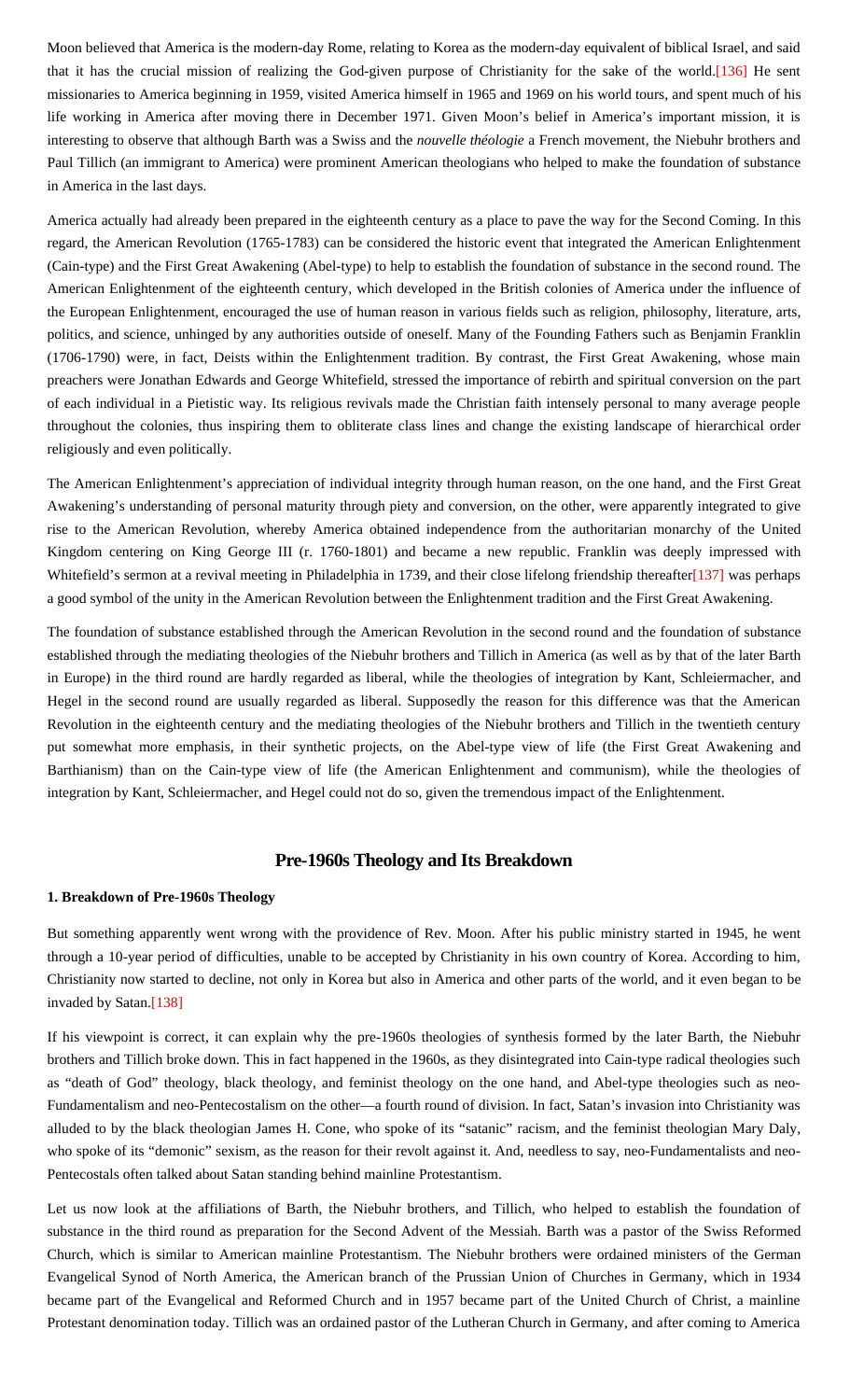he remained a Lutheran, thus being part of mainline Christianity. From this, it can be said that pre-1960s synthetic theology as theological preparation for the Second Advent of the Messiah was born from mainline Protestantism in America, which therefore had a very important mission.

Mainline Protestant churches had been central to the whole history of America since the arrival of the Pilgrims Fathers in 1620. Puritans and Anglicans were the first to form mainline Protestantism, and other denominations joined later. The evangelical approach of the First Great Awakening in the 1730s and 1740s reshaped Congregational, Presbyterian, and Reformed churches and strengthened Baptist and Methodist churches. The Second Great Awakening in the first half of the nineteenth century helped Baptist and Methodist congregations to rapidly increase their membership. The term "mainline Protestantism" was coined in the beginning of the twentieth century as it started to have tension and friction with the rise of Fundamentalism. But it can be said that mainline Protestant denominations, which today include the Episcopal Church, the United Church of Christ, the Presbyterian Church (USA), the Evangelical Lutheran Church in America, the United Methodist Church, the American Baptist Churches USA, and the Christian Church (the Disciples of Christ), originally constituted America's Protestant Christianity that was prepared by God for the Second Coming in the Last Days. They peaked in membership in the 1950s, when they constituted a majority of all American Christians. Many mainline Protestants were well educated, wealthy, and influential in society.

But in the 1960s, mainline Protestant churches began to rapidly decline in membership and in faith, as the pre-1960s synthetic theology of mainline Protestant Christianity broke down into Cain-type and Abel-type theologies. Thus the breakdown of synthetic theology coincided with the decline of Christianity in America and Korea mentioned by Rev. Moon. After the 1960s, mainline Protestants became a minority among Protestants, while Evangelicals, neo-Fundamentalists, and neo-Pentecostals increased in number as well as in zeal.

#### *a. Radical theologies of the 1960s*

The Cain-type radical theologies of the 1960s in America included "death of God" theology, black theology, and feminist theology. They were Cain-type because they put more emphasis on the importance of humans and this world than on God, although it should be remembered according to the Divine Principle that after they reconcile with their Abel-type counterparts to establish the foundation of substance, they and their counterparts both would equally connect with God for salvation and restoration.

Death of God theology was developed mainly by William Hamilton (1924-2012) and Thomas J. J. Altizer (1927- ), who belonged to mainline Protestant Christianity. Hamilton, an ordained Baptist pastor who taught at Portland State University for many years, challenged mainline Protestantism by saying that the idea of God itself should be abolished because it has ironically contributed to human suffering and evil. By contrast, Altizer, an Episcopalian who taught at Emory University and Stony Brook University, argued in his *The Gospel of Christian Atheism* (1966) that God is dead in that the transcendent God now disappeared to become totally immanent in humanity. In this way Altizer affirmed the profane to the neglect of the transcendently sacred.

<span id="page-17-0"></span>The spearhead of black theology was James H. Cone (1938- ), an ordained minister of the African Methodist Episcopal Church, a mainline denomination, who has been teaching at Union Theological Seminary since 1970. He shared the plight of oppressed blacks through his upbringing in the South. His *Black Theology and Black Power* (1969) and *A Black Theology of Liberation* (1970) developed black theology as a theology of liberation of black people from "satanic whiteness" in mainline Protestantism[.\[139\]](#page-26-23) According to him, as the biblical tradition shows that "God has been revealed in the history of the oppressed Israel and decisively in the Oppressed One, Jesus Christ," so black theology regards God as "the God of and for the oppressed [black], the God who comes into view in their liberation.["\[140\]](#page-26-24) This posed a big challenge to established mainline Protestantism that was predominantly white.

<span id="page-17-2"></span><span id="page-17-1"></span>Still another challenge came from feminist theology, which was developed by female scholars such as Mary Daly (1928-2010) and Letty M. Russell (1929-2007). Although Daly was a Catholic who taught at Boston College for more than thirty years, her influence on mainline Protestant women was great. In her *The Church and the Second Sex* (1968), Daly discussed the existence of "the 'demon' of sexual prejudice in the Church" and the need for its exorcism.[\[141\]](#page-26-25) Her *Beyond God the Father* (1973), using controversially strong language, suggested that because the masculine God is the source of all kinds of aggression including sexism, we should "castrate" him.[\[142\]](#page-26-26) Her radical feminism eventually went so far as to abandon Christianity, by asserting that God is only feminine like the pagan Goddess of antiquity.

<span id="page-17-4"></span><span id="page-17-3"></span>In contrast, Russell, a Presbyterian, was among more moderate, reformist feminist theologians. Initially working as a religious leader in East Harlem, New York, Russell experienced the problems of racism and sexism. So she felt the need for both justice and partnership that can overcome barriers, and published *Christian Education in Mission* (1967). Her later publications such as *Human Liberation in a Feminist Perspective: A Theology* (1974), written after she began serving as a faculty member of Yale Divinity School, showed her feminist ideas more explicitly. According to her, Jesus was a "feminist" in that he considered both men and women "equal" in severally having their own "total personhood.["\[143\]](#page-26-27) Women are not inferior to men. Based on this kind of biblical interpretation, she wanted Christianity to reject what she considered to be its patriarchal and oppressive tradition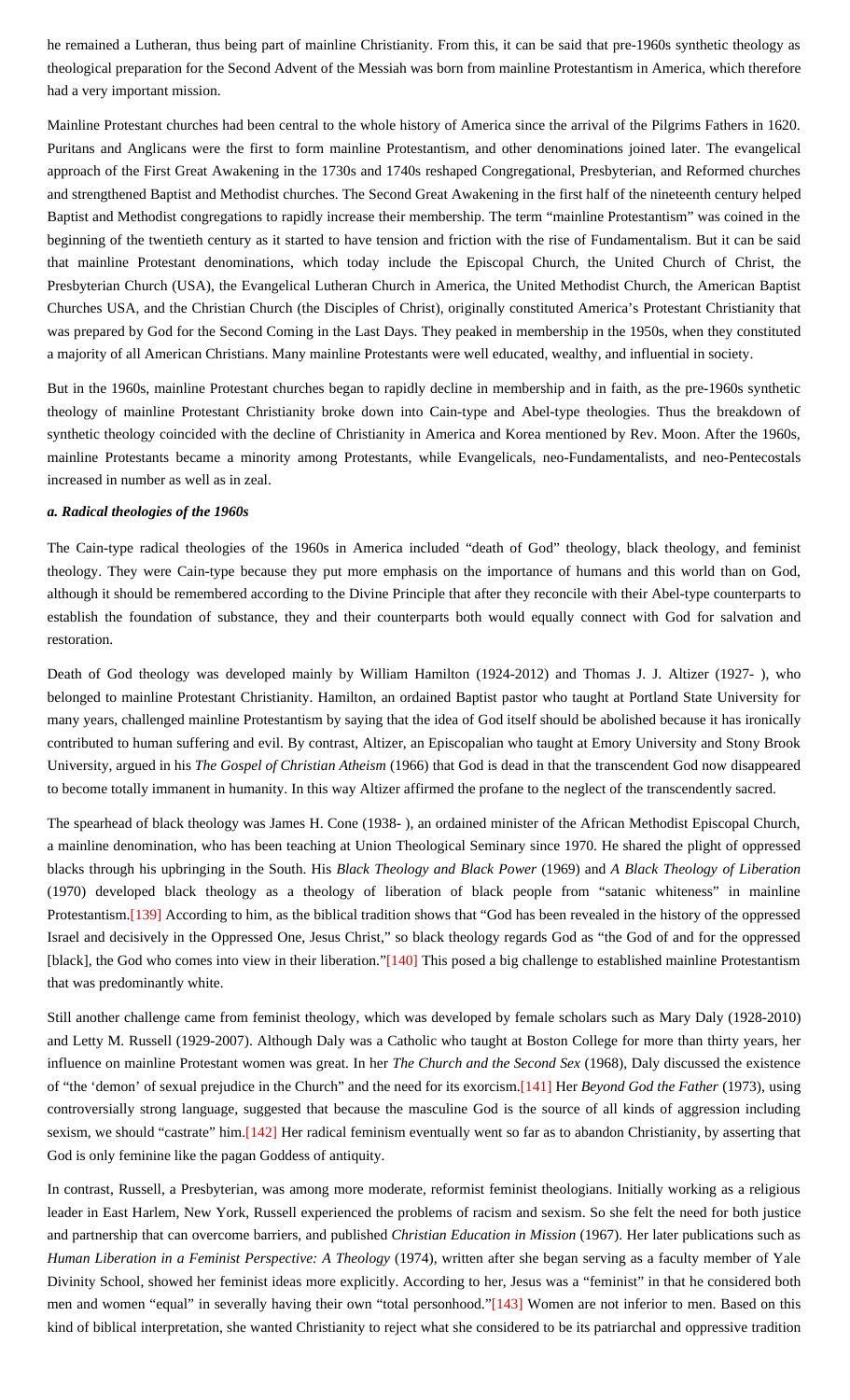and go through a reformation.

### *b. Neo-Fundamentalism and neo-Pentecostalism*

Any discussion of neo-Fundamentalism needs a prior explanation of Fundamentalism. Fundamentalism initially emerged in the early twentieth century as an angry and militant trans-denominational movement within American Protestantism in opposition to biblical criticism, Darwinism, and modern secularism, and even to mainline Protestantism itself. It can be considered part of the Abel-type third reformation according to the Divine Principle. While it arose independently from Barthianism, it shared with it grave concern about the liberal trend of the nineteenth century. The term "fundamentalism" was coined in 1920 after *The Fundamentals*, a series of pamphlets published from 1910 to 1915. Fundamentalists had two chief pillars of their theology: 1) biblical inerrancy, coming from the Princeton Theology of Charles Hodge and Benjamin Warfield, and 2) pretribulational premillennialism, inherited from the Anglo-Irish dispensationalist John Nelson Darby (1800-1882). Although Fundamentalists won in the Scopes Trial of 1925 in Tennessee against Darwinism, they gradually became unpopular, and attacks from the media contributed to their weakening.

<span id="page-18-1"></span><span id="page-18-0"></span>In the 1970s, however, Fundamentalism reemerged into the public arena, posing a strong cultural separation from the civil rights movement, the women's movement, gay rights, secular humanism, the ban of prayer in schools (based on a Supreme Court decision in 1963), abortion (legalized by the Supreme Court in 1973), and world communism. This new Fundamentalism as an Abel-type of school of theology was called "neo-Fundamentalism," distinct from the historical Fundamentalism of the early twentieth century.[\[144\]](#page-26-28) Harvie M. Conn observes that neo-Fundamentalism was "more rigidly identified with dispensationalism," less Calvinistic, and had stronger tendencies toward "excessive emotionalism; social withdrawal; fear of cultural challenges to the gospel; neglect of ethical issues; theological pugnaciousness; pietistic individualism.["\[145\]](#page-26-29) Neo-Fundamentalists criticized Evangelicals such as Billy Graham for associating with liberals. Politically influential neo-Fundamentalist groups included the Moral Majority founded in 1979 by Jerry Falwell (1933-2007), the American Coalition for Traditional Values founded in 1984 by Tim LaHaye (1926-2016), and the Christian Coalition of America founded in 1989 by Pat Robertson (1930-). James Dobson (1936-), who founded the Focus on the Family in 1977, is another influential neo-Fundamentalist.

How about neo-Pentecostalism, which also emerged as an Abel-type movement in the 1960s? It also had a predecessor, the Pentecostalism of the early twentieth century. That Pentecostalism began from the Azusa Street Revival under William J. Seymour (1870-1922) from 1906 to 1909 in Los Angeles, California, following a smaller yet deeply spiritual movement at Bethel Biblical College in Topeka, Kansas in 1901. Participants received the baptism of the Holy Spirit and spoke in tongues. It gave rise to Pentecostal denominations such as the Pentecostal Holiness Church, the Assemblies of God, the International Church of the Foursquare Gospel, and the Church of God in Christ. Early Pentecostalism can be considered another part of the third reformation, along with Fundamentalism and Barthianism in the early twentieth century.

The beginning of neo-Pentecostalism is usually dated to April 1960, when the Episcopal priest Dennis J. Bennett (1917-1991) recounted his own personal experience of the baptism of the Holy Spirit, inspiring many of the congregants of his church in Van Nuys, California, to have the same experience. Neo-Pentecostalism differed from Pentecostalism in that it now involved virtually every mainline denomination, including even the Catholic Church and the Eastern Orthodox Church. The people in all these various denominations who newly had Pentecostal experiences did not create new denominations, but remained in their own respective denominations to renew and revitalize them. Another difference was that while Pentecostals tended to stress the gift of speaking in tongues as the main evidence of receiving the baptism of the Spirit, neo-Pentecostals referred to a wider range of supernatural gifts as its evidence, with speaking in tongues as only one of them. Neo-Pentecostals are also called Charismatics. The Catholic Charismatic Renewal began in 1967 at Duquesne University in Pittsburgh, Pennsylvania.

## **2. Foundation of Substance between Radical Theologies and Neo-Fundamentalism (and Neo-Pentecostalism)**

When the pre-1960s theology of synthesis disintegrated in the 1960s into Cain-type radical theologies such as death of God theology, black theology, and feminist theology, on the one hand, and Abel-type theologies such as neo-Fundamentalism and neo-Pentecostalism, on the other, it brought forth tremendous theological and social chaos in America. Now that the foundation of substance laid in the third round had broken down, was Christianity finished?

Rev. Moon did not think so. He believed that Christianity could still be revitalized. That was the reason he came to America at the end of 1971 to seriously start his ministry there. He began with three years of Day of Hope speaking tours from 1972 to 1974. Then he launched many ecumenical institutions, projects, or organizations such as the Unification Theological Seminary in 1975, the New Ecumenical Research Association (New Era) in 1980, the Interdenominational Conference for Clergy (ICC) in 1985, and the American Clergy Leadership Conference in 2000. They drew Christians of all different theological persuasions. As a head-wing thinker, his efforts to revitalize Christianity were geared toward restoring the unity of now-fragmented Christianity to establish the foundation of substance in a fourth round to prepare for the return of the Lord of the Second Advent. In a speech from 1973, therefore, he stated: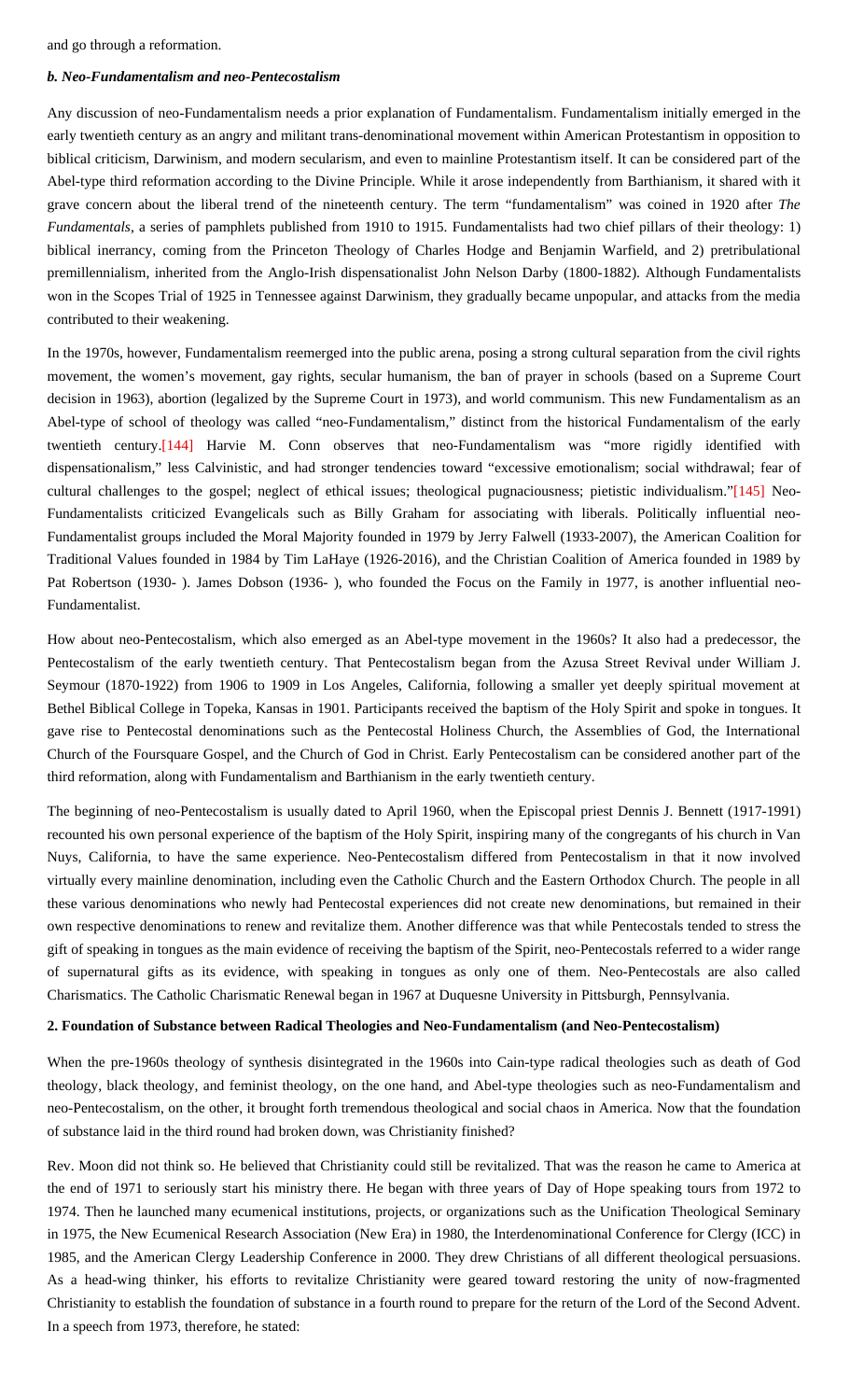We must unite with the coming of the Lord. The end of the world signifies that the time of the arrival of the Lord of the Second Advent is near. He must have a basis somewhere, some foundation prepared upon which he can begin to fulfill his mission. America is meant to be that base, but America is deeply troubled[.\[146\]](#page-27-0)

<span id="page-19-1"></span><span id="page-19-0"></span>The head-wing thought of Rev. Moon is the Divine Principle, which teaches God's dynamic "dual characteristics" centering on his Heart of love. He believed that this makes possible genuine unity of God and the world, genuine unity of God and humans, genuine unity among humans, and genuine unity between humans and all things[.\[147\]](#page-27-1) Rev. Moon also taught about the importance of love and reconciliation among enemies, following Jesus' tradition.

Within American Christianity itself, new attempts at theological reintegration to revitalize Christianity arose. These new attempts, in fact, were Evangelicalism and reconstructive postmodernism.

Let us deal with Evangelicalism first. The term "evangelical" originally stemmed from the New Testament word "gospel" and historically referenced the Reformation tradition in general because of its calling for a return to the gospel. But Evangelicalism here refers to a particular movement which emerged out of Fundamentalism in America around the middle of the twentieth century, and whose theological influence with its basic approach of reintegration was felt especially after the 1960s.

While joining with Fundamentalism in opposition to the liberal and secular tendency of mainline Protestantism, Evangelicalism rejected Fundamentalism's cultural separatism and anti-intellectualism in favor of greater dialogue with the culture of the world. Carl F. H. Henry (1913-2003) expressed this Evangelical sentiment against Fundamentalism in his *The Uneasy Conscience of Modern Fundamentalism* (1947). He called for a new effort for mediation, without compromising the centrality of the gospel. Evangelicalism is often called neo-Evangelicalism, primarily in contrast to the evangelical aspect of Fundamentalism, and secondarily in contrast to the historical evangelical tradition of the American Great Awakenings. Famous neo-Evangelicals include Billy Graham (1918- ) and Carl F. H. Henry, and influential Evangelical organizations include Fuller Theological Seminary, Wheaton College, the Billy Graham Evangelistic Association, InterVarsity Christian Fellowship, and William B. Eerdmans Publishing Company.

<span id="page-19-3"></span><span id="page-19-2"></span>While Carl Henry was inclined to stay within his own more conservative version of Evangelicalism, a growing number of Evangelical theologians in America, such as Bernard Ramm (1916-1992) and Stanley J. Grenz (1950-2005), seriously wanted to reintegrate the theological left and right. Bernard Ramm was aware of the continuing menace of the Enlightenment. He therefore wanted to address it from the viewpoint of the biblical gospel, by developing "a theological method that enables them [i.e., Evangelicals] to be consistently evangelical in their theology and to be people of modern learning."[\[148\]](#page-27-2) Interestingly, he found Karl Barth's mature theology to be promising in this regard. [149] Remember, the later Barth, too, was interested in mediating between the right and left. This was perhaps the reason Ramm felt that Barth was appealing. Ramm was also interested in the unity of religion and science, given his initial scientific background. Stanley J. Grenz, another prolific Evangelical writer, had a similar theological approach. He sought to integrate biblical truth and the cultural context in which the truth is expressed: "the process of contextualization requires a movement between two poles—the Bible as the source of truth and the culture as the source of the categories through which the theologian expresses biblical truth.["\[150\]](#page-27-4)

<span id="page-19-4"></span>It should be noted at this juncture that after mainline Protestant churches decided not to work with Rev. Moon in America, as was evidenced in the 1977 release of a critique of his theology by the Commission on Faith and Order of the National Council of the Churches of Christ in the USA (NCC), he not only launched his own ecumenical projects such as the New Era and the ICC for the revitalization of Christianity but also started to work with Evangelicals such as Billy Graham, Bill Bright (1921-2003), and Don Argue (1939- ), by connecting *The Washington Times* (founded by Moon in 1982) with the National Religious Broadcasters and the Religious Roundtable. Even as early as 1978, Unificationists engaged in theological dialogue with Evangelicals[.\[151\]](#page-27-5) Given the head-wing nature of Rev. Moon's thought, it is understandable that he was able to work with Evangelicals. At the same time, his grave concerns about secular humanism and world communism also led him to work with Fundamentalists such as Jerry Falwell and Tim LaHaye through *The Washington Times*, the Coalition for Religious Freedom, etc.

<span id="page-19-5"></span>Before discussing reconstructive postmodernism, let us deal with the impressive theologies of reintegration by two European theologians: Karl Rahner (1904-1984) and Jürgen Moltmann (1926- ). Their theologies became very influential in America and were definitely helpful for the theo-logical establishment of the foundation of substance in the fourth round.

<span id="page-19-6"></span>Rahner, a German Jesuit theologian, inherited the tradition of the *nouvelle théologie* as a member of its "second generation.["\[152\]](#page-27-6) He developed his theology even before the 1960s, based on Thomism, existentialism, and Kantian transcendental philosophy. But it was after he served as a theological advisor to the Second Vatican Council (1962-1965) that his theology became well known and influential worldwide, making him "the most influential Roman Catholic theologian of the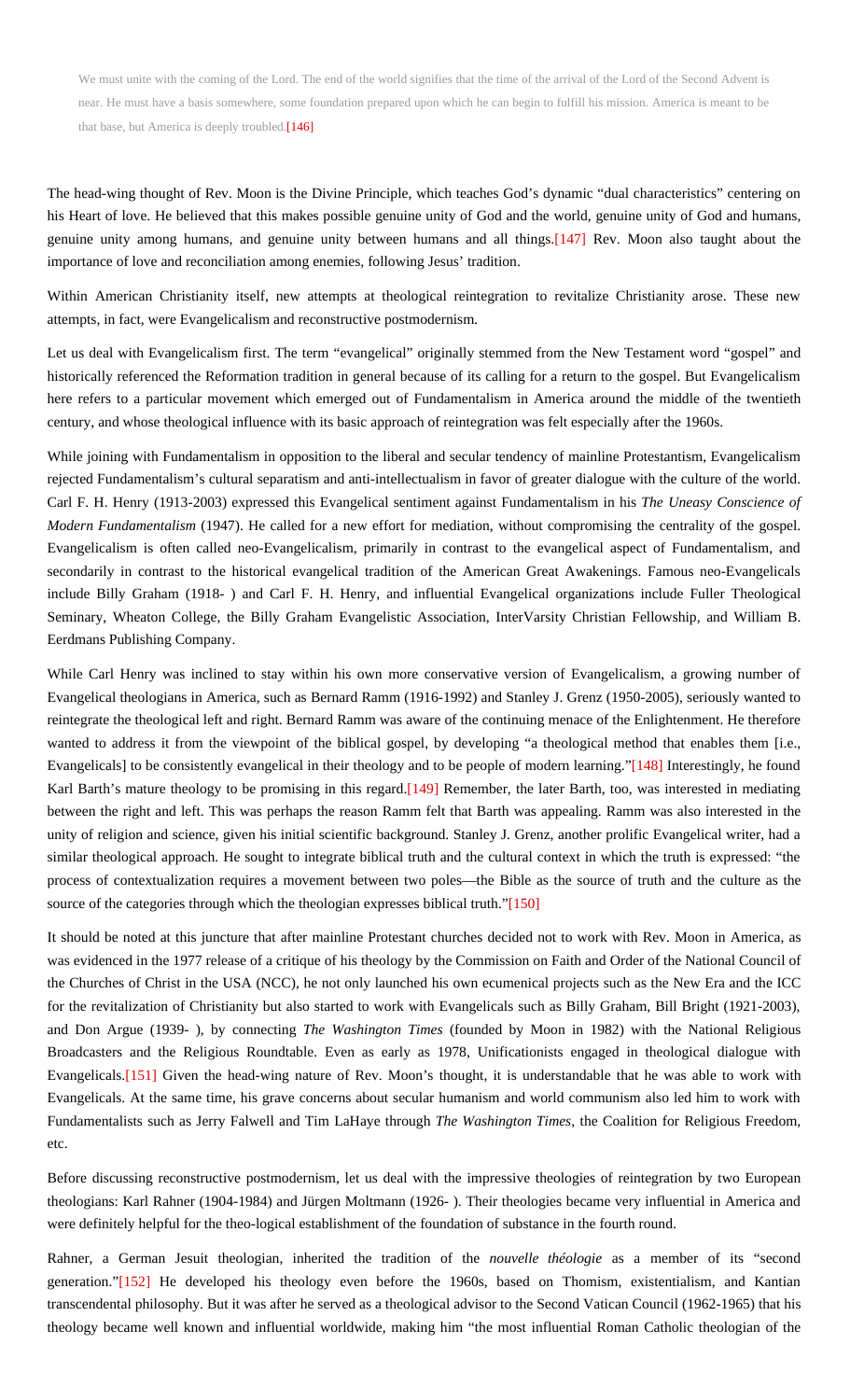<span id="page-20-0"></span>twentieth century.["\[153\]](#page-27-7) He used special terms such as "supernatural existential," "obediential potency," and "unthematic" to talk about the presence of supernatural grace in human nature and the potential ability of every human being, whether Christian or not, to hear transcendental revelation. This was none other than a serious attempt to reintegrate God up there and humans down here.

<span id="page-20-1"></span>Moltmann, a German Reformed theologian, had a different approach for reintegration. His *Theology of Hope* (1964 German; 1967 English) tried to mediate between the theological left and right by presenting a "forward looking and forward moving" eschatology, "revolutionizing and transform-ing the present.["\[154\]](#page-27-8) Moltmann was involved with the Christian-Marxist dialogues of the late 1960s. His theology was not only eschatological but also practical, in that it encouraged the faithful to take up the cross for the underprivileged and marginalized, just like Christ did, for eventual social and political change. This change, according to Moltmann, is not simply man-made but rather from God's deep sacrificial love. He developed his theology based on a "social doctrine of the Trinity," which makes the reciprocal relationship between God and the world possible in the history of redemption headed for its eschaton.[\[155\]](#page-27-9)

<span id="page-20-2"></span>A surprising way of reintegration came from postmodernism. By postmodernism here, we mean a reaction to the long-standing "modernity" tradition that has held sway since the Enlightenment and not a reaction to the aesthetic "modernism" of the first half of the twentieth century in art, architecture, and literature. Postmodernism in this sense was of two different types: 1) a "deconstructive" type, and 2) a "reconstructive" type. For our purpose, we are interested in the postmodernism of the reconstructive type.

But first a word about the postmodernism of the deconstructive type. Deconstructive postmodernism was most famously presented by the French philosopher Jacques Derrida (1930-2004), who coined the term "deconstruction" (*déconstruction* in French) in the 1960s to show that we should unmask the problematic nature of all centers such as an Origin, a Truth, an Essence, a God, and a Presence—problematic in the sense of being authoritarian, exclusivist, hierarchical, and repressive—and subvert all these centers. Thus deconstructionism challenged all kinds of presumably dogmatic positions since the time of the Enlightenment, whether they were Cain-type or Abel-type, atheistic or theistic. Deconstructive postmodernism wanted to attack and undermine both sides of the "binary opposites" because it saw too much struggle and conflict between them due to their respective dogmatisms based on their own centers.

But destruction usually in the long run leads to a reconstruction. That was the case with Derrida's deconstruction. For although he was initially against any form of idolatry because he was not satisfied with anything at all, nevertheless it very likely meant that he was waiting for the Messiah, which he translated into the philosophical figure of the "to come" (*à venir*), of the future (*l'avenir*). His deconstruction, therefore, was not entirely nihilistic. Rather he had a passion for something yet to come, which, while still incomprehensible and impossible, is "undeconstructible," and which he referred to as "justice," etc[.\[156\]](#page-27-10)

<span id="page-20-3"></span>Thus emerged postmodernism of the reconstructive type in the 1980s and 1990s, which went beyond deconstructive postmodernism. It tried, in the postmodern context in which Derrida's program of deconstruction was appreciated, to reintegrate and reconstruct both sides of the binary opposites at a higher level. Among the currents of reconstructive postmodernism are postmetaphysical theology, postliberalism, and postmodern Whitehead-ianism. Postmetaphysical theology started from the French thinker Jean-Luc Marion (1946- ), who was a student of Derrida but then went beyond him. In his influential work, *God without Being* (1982 in French; 1991 in English), he maintained that God should be thought of purely as love, with no reference to being. Postliberalism was created largely by the America Lutheran theologian George Lindbeck (1923- ), who in his main work, *The Nature of Doctrine: Religion and Theology in a Postliberal Age* (1984), proposed experiential biblical narratives as a third way between the dogmatisms of both liberalism and the older orthodoxy. Postmodern Whiteheadianism came from scholars such as David Ray Griffin (1939- ), who applied the philosophy of Alfred North Whitehead (1861-1947) to the postmodern situation. His edited volume *Sacred Interconnections: Postmodern Spirituality, Political Economy, and Art* (1990) advocates interdependence beyond fragmentation and holism beyond the dichotomy of fact and value.

### **3. The Fourth Adam**

<span id="page-20-5"></span><span id="page-20-4"></span>The Divine Principle calls Adam in the Garden of Eden the first Adam[,\[157\]](#page-27-11) and Jesus Christ and Christ at the Second Advent the second Adam and the third Adam, respectively[.\[158\]](#page-27-12)

According to the Divine Principle, the fall of the first Adam resulted in Satan's invasion. Hence he had to be divided into Cain and Abel, his two sons representing Satan's side and God's side, respectively, so that they might lay the foundation of substance between them in order to receive the Messiah, the second Adam. Unfortunately Cain killed Abel, and the foundation of substance was not established, with the result that the Messiah could not come. Only much later, when the foundation of substance was somehow laid at the national level, could Jesus finally come to Israel as the Messiah in the position of the second Adam.

But then Jesus was crucified, and his crucifixion occasioned the invasion of Satan again, although his unconditional love for his enemies when he was crucified resulted in his victorious resurrection; this spiritual victory constituted the very foundation of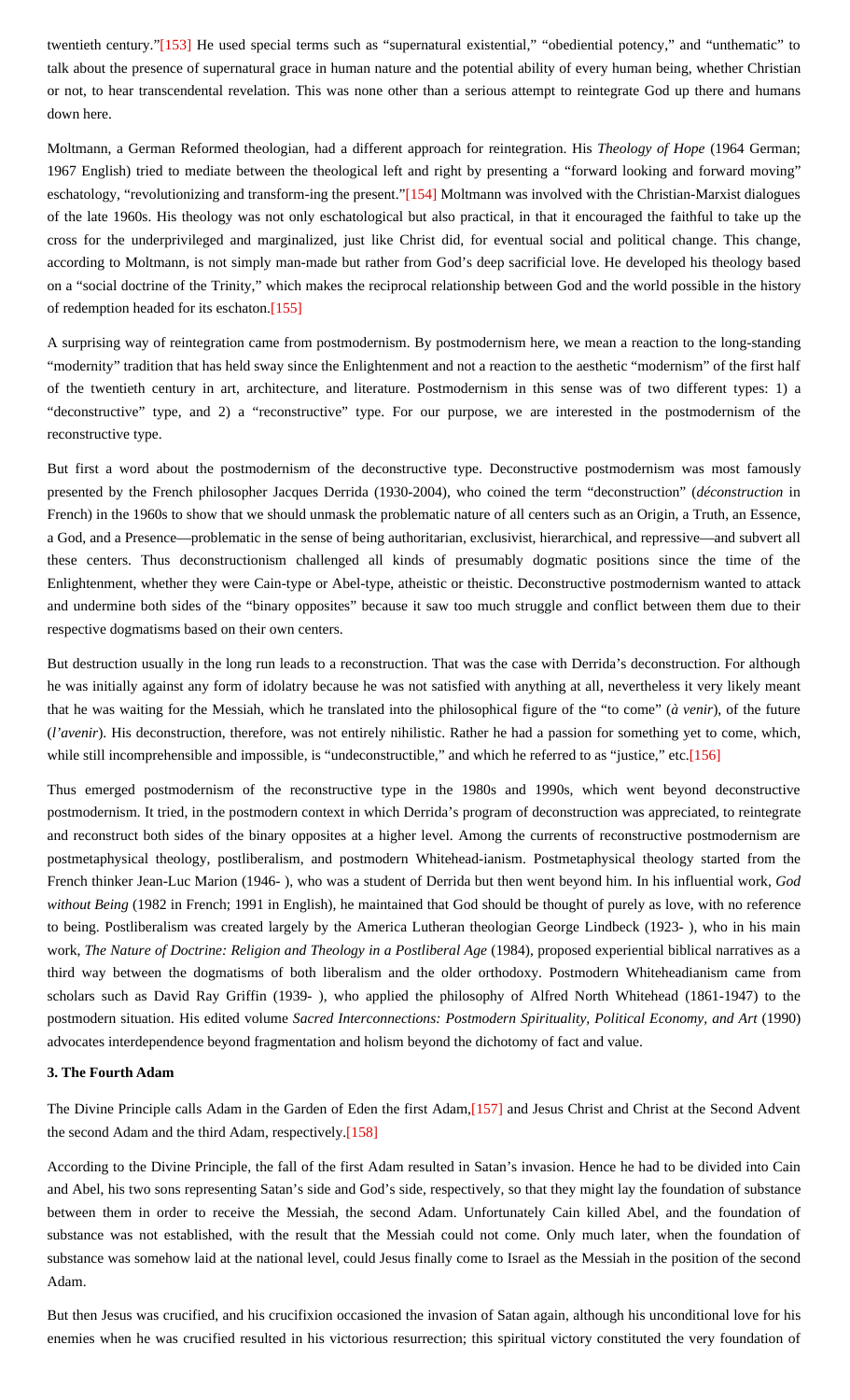<span id="page-21-0"></span>Christianity[.\[159\]](#page-27-13) Regardless of Christianity's successes, Christ must return to consummate God's will as the third Adam. And, for him to return, the foundation of substance to receive him was needed within Christianity.

As was mentioned earlier, Christ at the Second Advent was initially supposed to come based on a foundation of substance laid between Charlemagne, in the position of Abel, and Pope Leo III who, in the position of Cain, crowned him Emperor of the Holy Roman Empire in 800. But the foundation of substance at the time was not really laid due to the lack of faith on the part of those who were involved. As a result, the medieval synthesis was defiled by Satan and had to be dismantled into the Cain-type Renaissance and the Abel-type Reformation, which would then have to be reintegrated to make a new foundation of substance. As has been seen throughout this paper, during the modern period of history since the end of the Middle Ages, there were three rounds of division into Cain-type and Abel-type views of life, which followed by three rounds of reintegration to lay the foundation of substance three times. As a result, the Second Advent became a reality by the end of World War II. However, mainline Protestantism, which was instrumental for the third round of theological reintegration, afterwards failed to fulfill its responsibility. Hence that reintegration, which was meant to receive Christ at the Second Advent as the third Adam, broke down into Cain-type and Abel-type views of life in the 1960s, which unfortunately constituted a fourth round of division.

Following the fourth round of division in the 1960s, however, a fourth round of reintegration between Cain-type and Abel-type views of life occurred in the 1970s through 1990s in order to lay the foundation of substance to receive the Messiah again, this time beyond the third Adam. This fourth round of reintegration was made through Rev. Moon's own head-wing thought, after he came over to America in 1971 and worked to revitalize Christianity. It was also made through theologies of synthesis within Christianity such as Evangelical theology and postmodern reconstructive theology, as well as the theologies of Rahner and Moltmann. All this made possible the coming of the Messiah as a fourth Adam. In 1997, therefore, Rev. Moon proclaimed the "era of the realm of the fourth Adam.["\[160\]](#page-27-14)

<span id="page-21-1"></span>According to Moon, this new era of the fourth Adam will be a time of joy, glory, liberation, fulfillment, and settlement, without any indemnity or persecution, in contrast to the older eras of the first three Adams in which we saw fall, indemnity, persecution, sorrow, and lamentation. To understand this point, it is worthwhile to quote his own words, although it may be lengthy:

From today [September 11, 1997] the era of the realm of the fourth Adam starts. The first, second, and third Adams needed indemnity. But in the realm of the era of the forth Adam, no indemnity is needed. So, in order to enter the era of the realm of the fourth Adam, the realm of Sabbath and the realm of liberation are needed. We enter an era in which there is no persecution. We enter an era in which there is no sorrow and no lamentation.

The first, second, and third Adams came to this earth with the *han* [Korean term denoting lamentation over justice not done] of God. The fourth Adam is not supposed to carry such *han*. In the era of the realm of the fourth Adam, we have to go to an era of settlement. From the original family centering on the fourth Adam can start the Heavenly Kingdom. The era of the realm of the fourth Adam refers to the era in which Adam and Eve become perfect without a fall in such a way as to be able to establish an ideal family. Here, there are no such concepts as fall, indemnity, and restoration. It refers to the original era in which the ideal of God is realized.

The fourth Adam is an Adam who represents the first, second, and third Adams. The first, second, and third Adams received persecution, but from the era of the realm of the fourth Adam there is no persecution but glory, no sorrow but joy, and no indemnity but ideal and delight. In this era of the realm of the fourth Adam, a nation is sought, the world is sought, and the cosmos is sought. And in the cosmos, we have to attend God by preparing the realm of liberation and the realm of Sabbath. From the fourth Adam begins settlement for the first time. And from this family is the blessing connected to the cosmos in glory. From this time begins the Heavenly Kingdom on earth for the first time[.\[161\]](#page-27-15)

<span id="page-21-3"></span><span id="page-21-2"></span>From above it can be understood that while the first three Adams experienced the invasion of Satan in one way or another, in the era of the realm of the fourth Adam, when the Heavenly Kingdom on earth is supposed to begin, there is no longer any invasion of Satan. The fourth Adam is, therefore, *Christus Victor* (the victorious Christ) in the sense that Swedish Lutheran theologian Gustaf Aulén (1879-1977) used the term[.\[162\]](#page-27-16) According to Aulén, Christ comes primarily to be victorious by defeating Satan and liberating the whole world from satanic sovereignty (the "classic" view) rather than just to propitiate God's offended honor or wrath on behalf of individual believers (the "objective" view) or to morally awaken them (the "subjective" view). As he put it, Christ's atonement "is not regarded as affecting men primarily as individuals, but is set forth as a drama of a world's salvation,["\[163\]](#page-27-17) i.e., as a drama of the reconciliation of the world to God through "a Divine conflict and victory" over the power of Satan[.\[164\]](#page-27-18)

<span id="page-21-6"></span><span id="page-21-5"></span><span id="page-21-4"></span>Moreover, the fourth Adam in this sense will surely be victorious because the number four, according to the Divine Principle, represents the "realm of God's direct dominion," which is the "fourth stage" after passing through the "three stages of the growing period.["\[165\]](#page-27-19)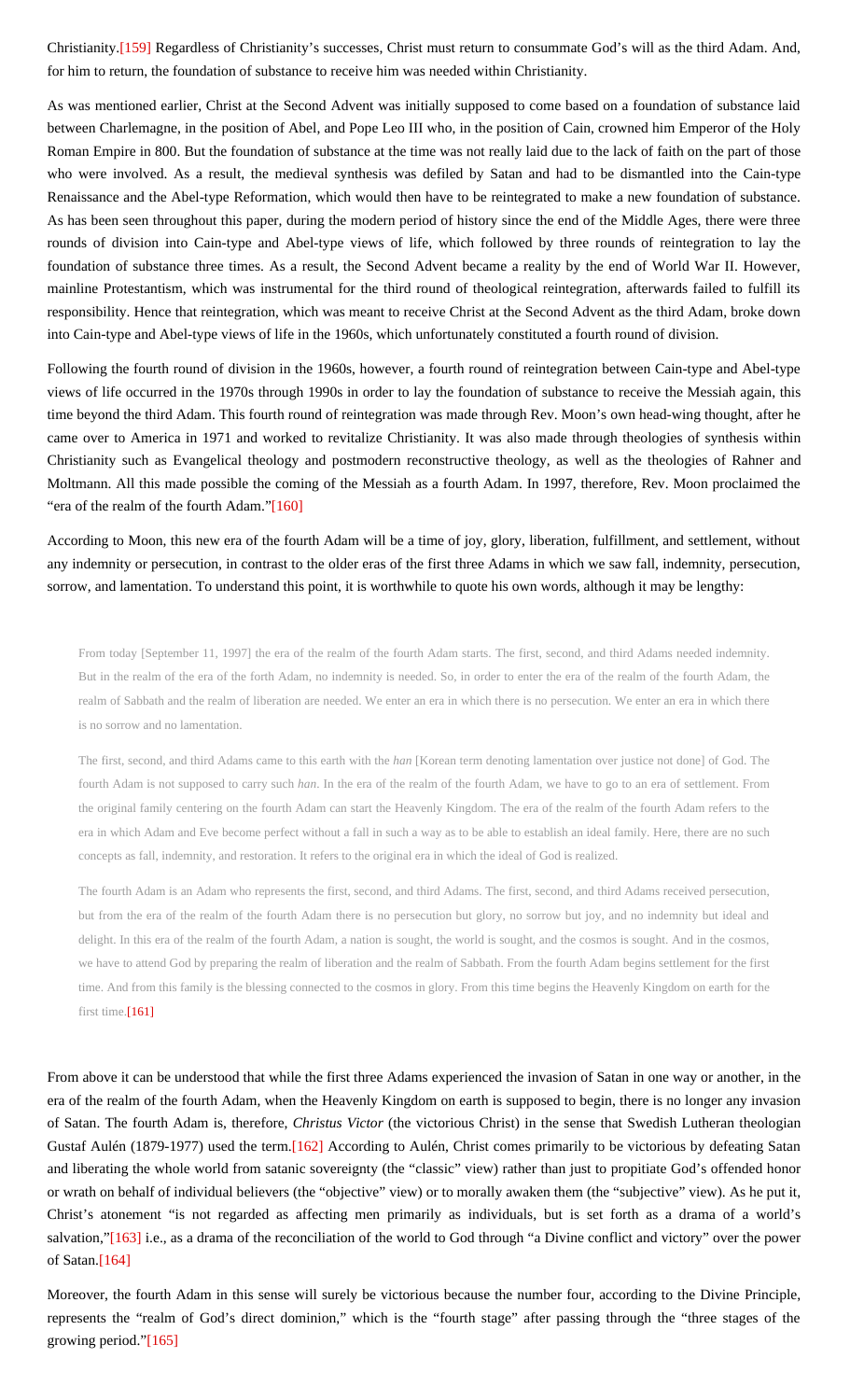<span id="page-22-19"></span>Another important feature of the era of the fourth Adam, according to Rev. Moon, is that we are all encouraged to be Christ-like, receiving the qualification of the fourth Adam to work responsibly toward the complete realization of the Kingdom of God on earth: "Families who got blessed on earth are vertically related to True Parents and have the qualification of the fourth Adam.["\[166\]](#page-27-20) We are, then, reminded of Jesus' words: "he who does not take his cross and follow me is not worthy of me" (Mat. 10:38). Indeed, we are all encouraged to be responsible people in this new era, which for each of us is the "era of freedom and autonomy.["\[167\]](#page-27-21)

## **Notes**

<span id="page-22-20"></span><span id="page-22-0"></span>[\[1\]](#page-0-1) *Exposition of the Divine Principle* (New York: H.S.A.-U.W.C., 1996), p. 347. Henceforth abbreviated EDP.

<span id="page-22-1"></span>[\[2\]](#page-0-2) EDP, pp. 347-79. The reference to a "third reformation" of Christianity can be seen in EDP, p. 364.

<span id="page-22-2"></span>[\[3\]](#page-0-3) EDP, pp. 338-39.

<span id="page-22-3"></span>[\[4\]](#page-0-4) EDP, p. 350.

<span id="page-22-4"></span>[\[5\]](#page-0-5) St. Augustine, *City of God*, ed. Vernon J. Bourke and trans. Gerald G. Walsh, Demetrius B. Zema, Grace Monahan, and Daniel J. Honan (Garden City, N.Y.: Image Books, 1958), books XXI-XXII.

<span id="page-22-5"></span>[\[6\]](#page-0-6) Paul Tillich, *A History of Christian Thought: From Its Judaic and Hellenistic Origins to Existentialism*, ed. Carl E. Braaten (New York: A Touchstone Book, 1967), pp. 134-541.

<span id="page-22-6"></span>[\[7\]](#page-0-7) Reinhold Niebuhr, *The Nature and Destiny of Man: A Christian Interpretation*, vol. 2: *Human Destiny* (New York: Charles Scribner's Sons, 1964), pp. 127-212.

<span id="page-22-7"></span>[\[8\]](#page-0-8) The Enlightenment, according to Niebuhr, is "a second chapter" of the Renaissance. See his *Human Destiny*, p. 165.

<span id="page-22-8"></span>[\[9\]](#page-0-8) It should be noted that according to Niebuhr the continuing Reformation tradition here does not refer to Pietism and Methodism. Surprisingly, he believes that Pietism and Methodism belong to the Renaissance tradition (whose second chapter is the Enlightenment) rather than to the Reformation tradition because he thinks that their "perfectionist claims" are based on the "immanent *logos*" principle of the Renaissance. See his *Human Destiny*, pp. 169-76.

<span id="page-22-9"></span>[\[10\]](#page-0-9) Tillich, *A History of Christian Thought*, p. 504. Although what he refers to as "new ways of mediation" here refers primarily to various schools of mediation from the late nineteenth century and the earliest part of the twentieth century before World War I as a continuation of the second round of reintegration, nevertheless he is unquestionably a theologian of mediation to overcome polarities in the post-World War I period in the third round of reintegration as well. According to him, any "theology of mediation" is "mediating the tradition to the modern mind," without "compromising the message with the modern mind" (ibid., p. 505). Cf. Langdon Gilkey, "Tillich: The Master of Mediation," in *The Theology of Paul Tillich*, ed. Charles W. Kegley (New York: The Pilgrim Press, 1982), pp. 26-58.

<span id="page-22-10"></span>[\[11\]](#page-0-9) Niebuhr's "new synthesis" between the two traditions (*Human Destiny*, p. 207) is quite a humble one, far from perfectionist or utopian, as it constitutes "the twofold emphasis upon the obligation to fulfill the possibilities of life [following the Renaissance tradition] and upon the limitations and corruptions in all historic realizations [following the Reformation tradition]," implying "that history is a meaningful process but is incapable of fulfilling itself and therefore points beyond itself to the judgment and mercy of God for its fulfillment" (ibid., p. 211).

<span id="page-22-11"></span>[\[12\]](#page-0-10) Tillich, *A History of Christian Thought*, pp. 276-83, 305-11. Although Tillich says, "Orthodoxy," capitalizing the initial letter, the present paper says, "orthodoxy," using the lower case.

<span id="page-22-12"></span>[\[13\]](#page-0-11) Ibid., pp. 386-410.

<span id="page-22-13"></span>[\[14\]](#page-0-12) Ibid., pp. 410-31.

<span id="page-22-14"></span>[\[15\]](#page-0-13) Ibid., pp. 469, 535-39. Niebuhr, *Human Destiny*, pp. 159.

<span id="page-22-15"></span>[\[16\]](#page-1-0) EDP, p. 356.

<span id="page-22-16"></span>[\[17\]](#page-1-1) This is what modern scholarship says about the position of Kant.

<span id="page-22-17"></span>[\[18\]](#page-1-2) EDP, p. 356.

<span id="page-22-18"></span>[\[19\]](#page-1-3) Neo-Fundamentalism and neo-Pentecostalism are to be distinguished from Fundamentalism and Pentecostalism, which emerged in the early twentieth century, supposedly belonging to the third reformation along with the theology of Karl Barth.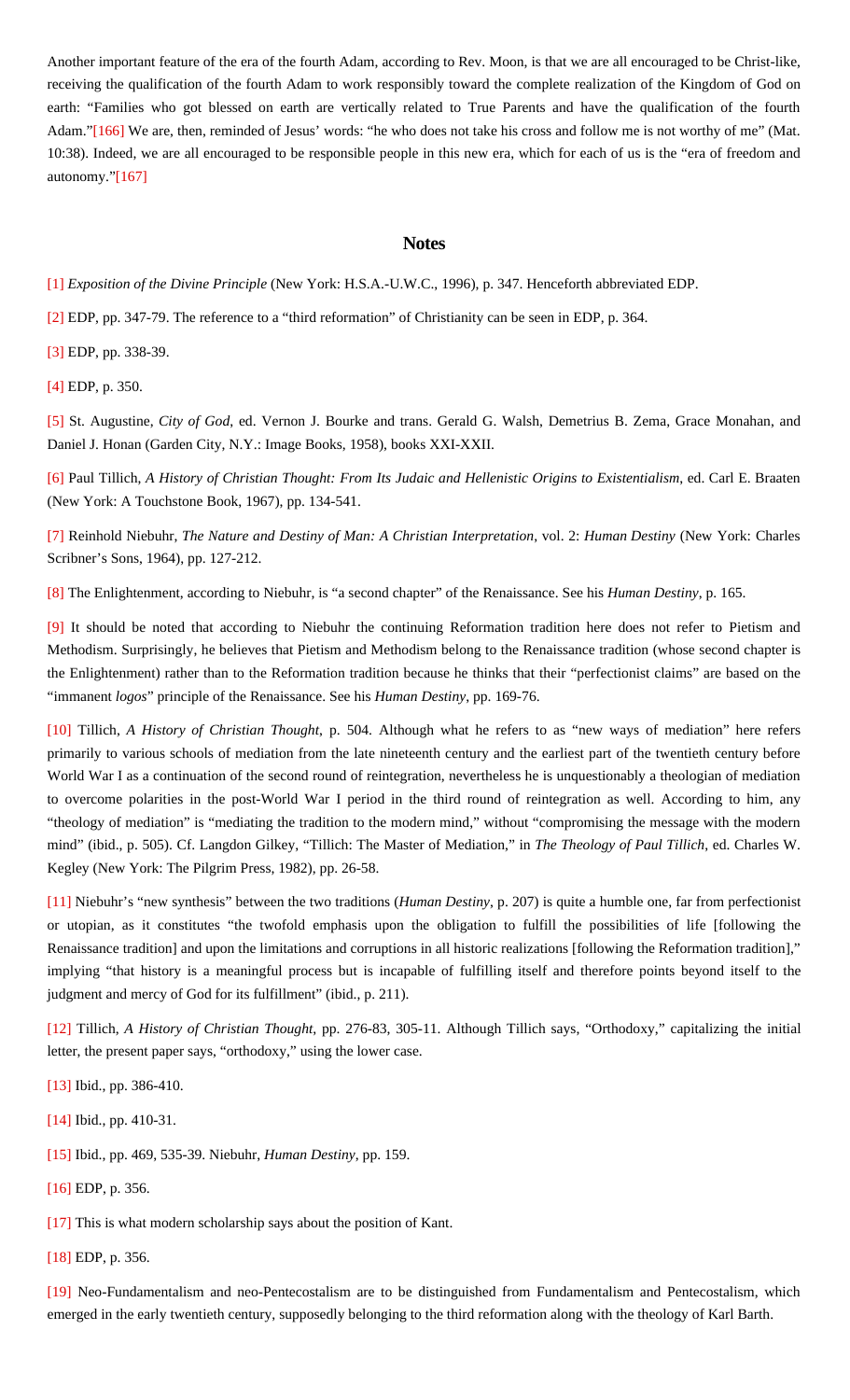<span id="page-23-0"></span>[\[20\]](#page-1-4) For an explanation of the "fourth Adam," see the very end of the present paper.

<span id="page-23-1"></span>[\[21\]](#page-1-5) Moon coined the term "head wing," and by it he means a central position which has the capacity of uniting together the left and right wings, which are Cain-type and Abel-type, respectively. See his "Reflection of 1986," a sermon at Belvedere, Tarrytown, New York on December 28, 1986: "Godism is the 'head wing.' That is a new word. The human body has a head and two arms, the right and the left. Godism is like the head, while the arms are the left wing and the right wing… the right wing and the left wing, representing Abel and Cain, have continued to struggle. The right and left wings will not settle their conflict until the 'head wing' comes forward and says, 'You two guys, instead of fighting, you must cooperate!' … Thus the ideology of heaven and earth has emerged. We stand neither on the right nor on the left, but rather are vertically uniting upper and lower, heaven and earth." http://www.tparents.org/Moon-Talks/ sunmyungmoon86/861228.htm.

<span id="page-23-2"></span>[\[22\]](#page-1-6) By the adjective "modern," Christopher Ben Simpson means "what comes after the medieval," including things happening today. See his *Modern Christian Theology* (London: Bloomsbury, T&T Clark, 2016), p.7. We follow his definition.

<span id="page-23-3"></span>[\[23\]](#page-1-7) For an excellent explanation, see Tillich, A History of Christian Thought, pp. 180-87.

<span id="page-23-4"></span>[\[24\]](#page-2-0) EDP, p. 338.

<span id="page-23-5"></span>[\[25\]](#page-2-1) EDP, pp. 321, 338.

<span id="page-23-6"></span>[\[26\]](#page-2-2) James Bryce, "The Coronation as a Revival of the Roman Empire in the West," in *The Coronation of Charlemagne: What Did It Signify?* ed. Richard E. Sullivan (Boston: D. C. Heath and Co., 1959), p. 41.

<span id="page-23-7"></span>[\[27\]](#page-2-3) Tillich, *A History of Christian Thought*, p. 188.

<span id="page-23-8"></span>[\[28\]](#page-2-4) Paul Tillich, *On the Boundary: An Autobiographical Sketch* (New York: Charles Scribner's Sons, 1966), p. 40.

<span id="page-23-9"></span>[\[29\]](#page-2-5) Ibid., p. 39. See also Paul Tillich, *Systematic Theology*, vol. 1: *Reason and Revelation: Being and God* (Chicago: University of Chicago Press, 1951), p. 85.

- <span id="page-23-10"></span>[\[30\]](#page-2-6) Tillich, *A History of Christian Thought*, p. 188.
- <span id="page-23-11"></span>[\[31\]](#page-2-7) EDP, p. 350.
- <span id="page-23-12"></span>[\[32\]](#page-2-8) EDP, pp. 351-52.
- <span id="page-23-13"></span>[\[33\]](#page-2-9) EDP, p. 348.
- <span id="page-23-14"></span>[\[34\]](#page-2-10) EDP, p. 351.
- <span id="page-23-15"></span>[\[35\]](#page-3-0) EDP, pp. 351-52.
- <span id="page-23-16"></span>[\[36\]](#page-3-1) Niebuhr, *Human Destiny*, p. 150.
- <span id="page-23-17"></span>[\[37\]](#page-3-2) EDP, p. 349.
- <span id="page-23-18"></span>[\[38\]](#page-3-3) EDP, p. 352.
- <span id="page-23-19"></span>[\[39\]](#page-3-4) John Dillenberger, ed., *Martin Luther: Selections from His Writings* (Garden City, N.Y.: Anchor Books, 1961), p. 490.
- <span id="page-23-20"></span>[\[40\]](#page-3-5) Niebuhr, *Human Destiny*, p. 152.
- <span id="page-23-21"></span>[\[41\]](#page-3-6) Ibid., p. 150.
- <span id="page-23-22"></span>[\[42\]](#page-3-7) EDP, p. 351.
- <span id="page-23-23"></span>[\[43\]](#page-3-8) EDP, p. 350.
- <span id="page-23-24"></span>[\[44\]](#page-3-9) Niebuhr, *Human Destiny*, p. 156.

<span id="page-23-25"></span>[\[45\]](#page-3-10) John Dillenberger and Claude Welch, *Protestant Christianity: Interpreted through Its Development* (New York: Charles Scribner's Sons, 1954), p. 97.

- <span id="page-23-26"></span>[\[46\]](#page-3-11) Tillich, *A History of Christian Thought*, pp. 279, 310.
- <span id="page-23-27"></span>[\[47\]](#page-3-12) Dillenberger and Welch, *Protestant Christianity*, p. 80.
- <span id="page-23-28"></span>[\[48\]](#page-4-0) Ibid., p. 85.
- <span id="page-23-29"></span>[\[49\]](#page-4-1) Ibid.
- <span id="page-23-30"></span>[\[50\]](#page-4-2) Ibid., p. 89.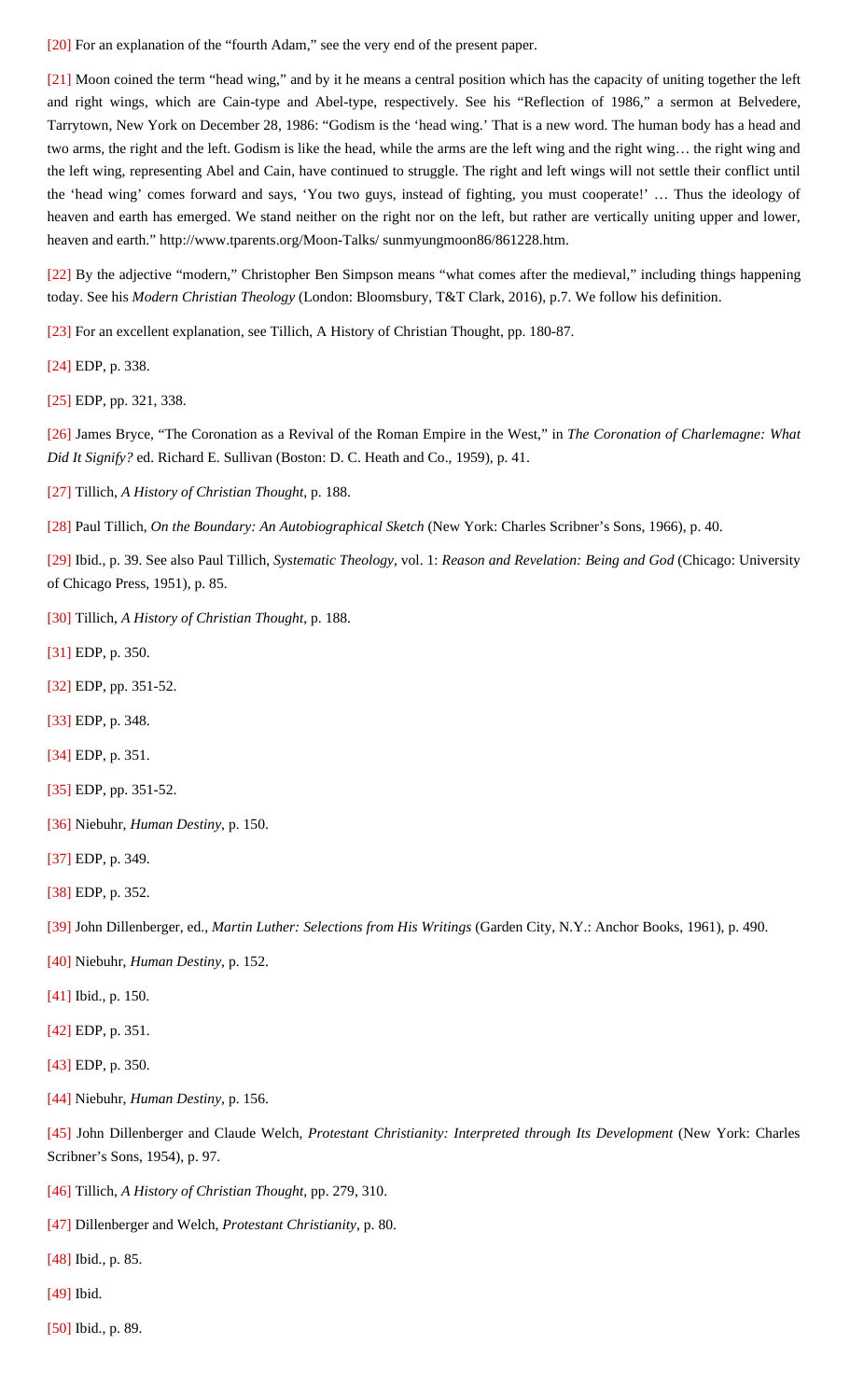- <span id="page-24-0"></span>[\[51\]](#page-4-3) Arthur Cushman McGiffert, *Protestant Thought before Kant* (London: Duckworth & Co., 1911), p. 153.\
- <span id="page-24-1"></span>[\[52\]](#page-4-4) Tillich, *A History of Christian Thought*, pp. 276-77. See also pp. 306-8.
- <span id="page-24-2"></span>[\[53\]](#page-4-5) Tillich, *Systematic Theology, vol. 1: Reason and Revelation: Being and God*, p. 86.
- <span id="page-24-3"></span>[\[54\]](#page-4-6) McGiffert, *Protestant Thought before Kant*, p. 145.
- <span id="page-24-4"></span>[\[55\]](#page-4-7) EDP, p. 351.
- <span id="page-24-5"></span>[\[56\]](#page-4-8) EDP, p. 350.
- <span id="page-24-6"></span>[\[57\]](#page-4-9) EDP, pp. 73, 193.
- <span id="page-24-7"></span>[\[58\]](#page-4-10) Tillich, *A History of Christian Thought*, p. 286.
- <span id="page-24-8"></span>[\[59\]](#page-5-0) Ibid., pp. 286-87.
- <span id="page-24-9"></span>[\[60\]](#page-5-1) Ibid., pp. 310-11.
- <span id="page-24-10"></span>[\[61\]](#page-5-2) Ibid., pp. 289-91.
- <span id="page-24-11"></span>[\[62\]](#page-5-3) EDP, p. 355.
- <span id="page-24-12"></span>[\[63\]](#page-5-4) EDP, p. 364.
- <span id="page-24-13"></span>[\[64\]](#page-5-5) Tillich, *A History of Christian Thought*, p. 284.
- <span id="page-24-14"></span>[\[65\]](#page-5-6) Dillenberger and Welch, *Protestant Christianity*, p. 98.
- <span id="page-24-15"></span>[\[66\]](#page-5-7) EDP, pp. 356-57.
- <span id="page-24-16"></span>[\[67\]](#page-5-7) EDP, p. 364.
- <span id="page-24-17"></span>[\[68\]](#page-6-0) See note 9.
- <span id="page-24-18"></span>[\[69\]](#page-6-1) Tillich, *A History of Christian Thought*, p. 284.
- <span id="page-24-19"></span>[\[70\]](#page-6-2) Niebuhr, *Human Destiny*, p. 176.
- <span id="page-24-20"></span>[\[71\]](#page-6-3) See notes 13, 14.

<span id="page-24-21"></span>[\[72\]](#page-6-4) Charles C. Livingston, *Modern Christian Thought*, vol. 1: *The Enlightenment and the Nineteenth Century*, 2nd ed. (Upper Saddle River, N.J.: Prentice Hall, 1988), p. 116.

<span id="page-24-22"></span>[\[73\]](#page-6-5) The term "American Enlightenment" was not used in the eighteenth century, but was coined by historians and philosophers after World War II.

<span id="page-24-23"></span>[\[74\]](#page-6-6) Immanuel Kant, *Critique of Pure Reason*, trans. Norman Kemp Smith (New York: St. Martin's Press, 1965), p. 29. Preface to second edition. Italics from the book.

<span id="page-24-24"></span>[\[75\]](#page-7-0) EDP, p. 356.

<span id="page-24-25"></span>[\[76\]](#page-7-1) Karl Barth, *Protestant Thought: From Rousseau to Ritschl*, trans. Brian Cozens (New York: Simon and Schuster, 1959), p. 150.

<span id="page-24-26"></span>[\[77\]](#page-7-2) Friedrich Schleiermacher, *On Religion: Speeches to its Cultured Despisers*, trans. John Oman (New York: Harper Torchbooks, 1958), p.36. Italics added.

<span id="page-24-27"></span>[\[78\]](#page-7-3) Friedrich Schleiermacher, *Letters*, trans. F. Rowan (London: Smith Elder, 1860), I, p. 283.

<span id="page-24-28"></span>[\[79\]](#page-7-4) Tillich, *A History of Christian Thought*, p. 388.

<span id="page-24-29"></span>[\[80\]](#page-7-5) Karl Barth, *The Theology of Schleiermacher: Lectures at Göttingen, Winter Semester of 1923/24*, ed. Dietrich Ritschl and trans. Geoffrey W. Bromiley (Grand Rapids: Eerdmans, 1982), p. 260.

<span id="page-24-30"></span>[\[81\]](#page-7-6) Young Oon Kim, *Unification Theology and Christian Tradition*, rev. ed. (New York: Golden Gate Publishing, 1976), pp. 267-69.

<span id="page-24-31"></span>[\[82\]](#page-8-0) Isaiah Berlin, *The Roots of Romanticism*, ed. Henry Hardy (Princeton, N.J.: Princeton University Press, 1999).

<span id="page-24-32"></span>[\[83\]](#page-8-1) EDP, p. 356.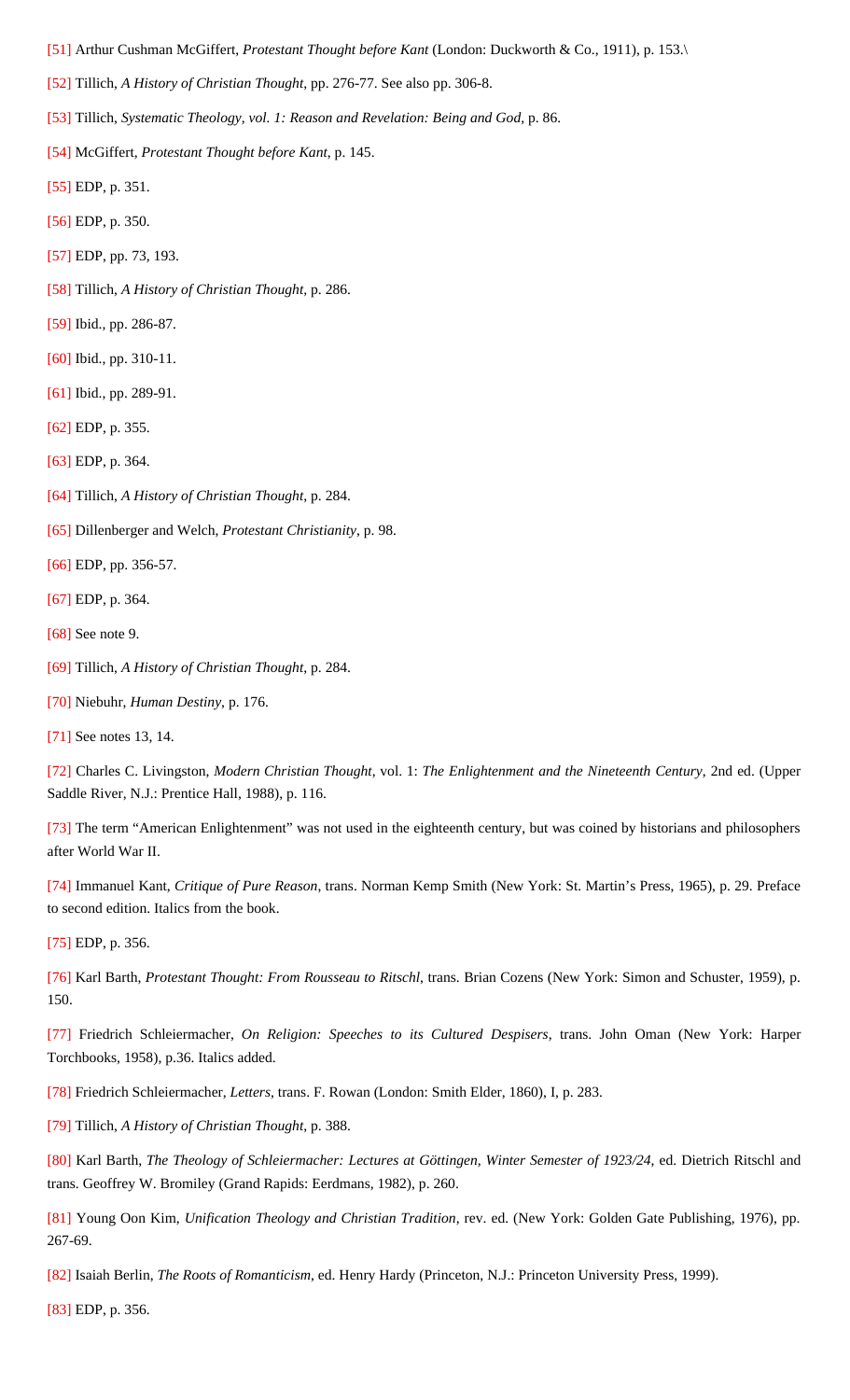<span id="page-25-0"></span>[\[84\]](#page-8-2) Tillich, *A History of Christian Thought*, p. 301.

<span id="page-25-1"></span>[\[85\]](#page-8-3) See note 21.

<span id="page-25-2"></span>[\[86\]](#page-8-4) Moon, "Reflection of 1986."

<span id="page-25-3"></span>[\[87\]](#page-8-5) Stanley J. Grenz and Roger E. Olson, *20th-Century Theology: God and the World in a Transitional Age* (Downers Grove, Ill.: InterVarsity Press, 1992), p. 25.

<span id="page-25-4"></span>[\[88\]](#page-8-6) See note 52.

<span id="page-25-5"></span>[\[89\]](#page-9-0) Grenz and Olson, *20th-Century Theology*, p. 25.

<span id="page-25-6"></span>[\[90\]](#page-9-1) Roger E. Olson, "What Is 'Liberal Theology'?" http://www.patheos.com/blogs/rogereolson/ 2013/10/what-is-liberaltheology/.

<span id="page-25-7"></span>[\[91\]](#page-9-2) Sydney E. Ahlstrom, *A Religious History of the American People*, 2nd ed. (New Haven: Yale University Press, 2004), p. 610.

<span id="page-25-8"></span>[\[92\]](#page-9-3) Livingston, *The Enlightenment and the Nineteenth Century*, p. 137.

<span id="page-25-9"></span>[\[93\]](#page-10-0) Tillich, *A History of Christian Thought*, p. 413.

<span id="page-25-10"></span>[\[94\]](#page-10-1) Ibid., p. 414.

<span id="page-25-11"></span>[\[95\]](#page-10-2) Ibid.

<span id="page-25-12"></span>[\[96\]](#page-10-3) Paul Tillich, *Systematic Theology*, vol. 2: *Existence and the Christ* (Chicago: The University of Chicago Press, 1957), p. 24.

<span id="page-25-13"></span>[\[97\]](#page-10-4) Ludwig Feuerbach, *The Essence of Christianity*, trans. George Eliot (New York: Harper Torchbooks, 1957), pp. 12-13.

<span id="page-25-14"></span>[\[98\]](#page-10-5) Søren Kierkegaard, *The Sickness unto Death: A Christian Psychological Exposition for Upbuilding and Awakening*, ed. and trans. Howard V. Hong and Edna H. Hong (Princeton: Princeton University Press, 1983), p. 126.

<span id="page-25-15"></span>[\[99\]](#page-11-0) Søren Kierkegaard, *Concluding Unscientific Postscript*, trans. David F. Swenson and Walter Lowrie (Princeton: Princeton University Press, 1968), pp. 169-224.

<span id="page-25-16"></span>[\[100\]](#page-11-1) Karl Marx, *Critique of Hegel's 'Philosophy of Right*,' ed. and trans. Joseph O'Malley (Cambridge: Cambridge University Press, 1977), p. 131.

<span id="page-25-17"></span>[\[101\]](#page-11-2) EDP, p. 355. It also mentions D.F. Strauss (1808-1974), another Left Hegelian, and Friedrich Engels (1820-1895), Marx's co-worker.

<span id="page-25-18"></span>[\[102\]](#page-11-3) EDP, p. 364.

<span id="page-25-19"></span>[\[103\]](#page-11-4) Karl Barth, *The Epistle to the Romans*, 6th ed., trans. Edwyn C. Hoskyns (London: Oxford University Press, ), p. 10.

<span id="page-25-20"></span>[\[104\]](#page-11-5) Barth, *Protestant Thought*, p. 304.

<span id="page-25-21"></span>[\[105\]](#page-12-0) Barth, *The Theology of Schleiermacher*, pp. 261-79.

<span id="page-25-22"></span>[\[106\]](#page-12-1) Barth, *The Epistle to the Romans*, p. 258.

<span id="page-25-23"></span>[\[107\]](#page-12-2) Vladimir Lenin, "The Criticism of Kantianism from the Left and from the Right," which is chap. 4, sec. 1 of *Materialism and Empirio-criticism*. https://www.marxists.org/ archive/lenin/works/1908/mec/four1.htm.

<span id="page-25-24"></span>[\[108\]](#page-12-3) Barth, *Protestant Thought*, p. 191.

<span id="page-25-25"></span>[\[109\]](#page-12-4) Barth, *The Epistle to the Romans*, p. 45.

<span id="page-25-26"></span>[\[110\]](#page-13-0) Karl Barth, "The Church between East and West," in *Against the Stream: Shorter Post-War Writings 1946-52*, ed. Ronald George Smith (New York: Philosophical Library, 1954), p. 127.

<span id="page-25-27"></span>[\[111\]](#page-13-1) Ibid., pp. 132, 136, 145.

<span id="page-25-28"></span>[\[112\]](#page-13-2) Ibid., pp. 143-46.

<span id="page-25-29"></span>[\[113\]](#page-13-3) Ibid., p. 135.

<span id="page-25-30"></span>[\[114\]](#page-13-4) Reinhold Niebuhr, *Moral Man and Immoral Society* (New York: Charles Scribner's Sons, 1932), p. 257.

<span id="page-25-31"></span>[\[115\]](#page-13-4) Ibid., p. 259.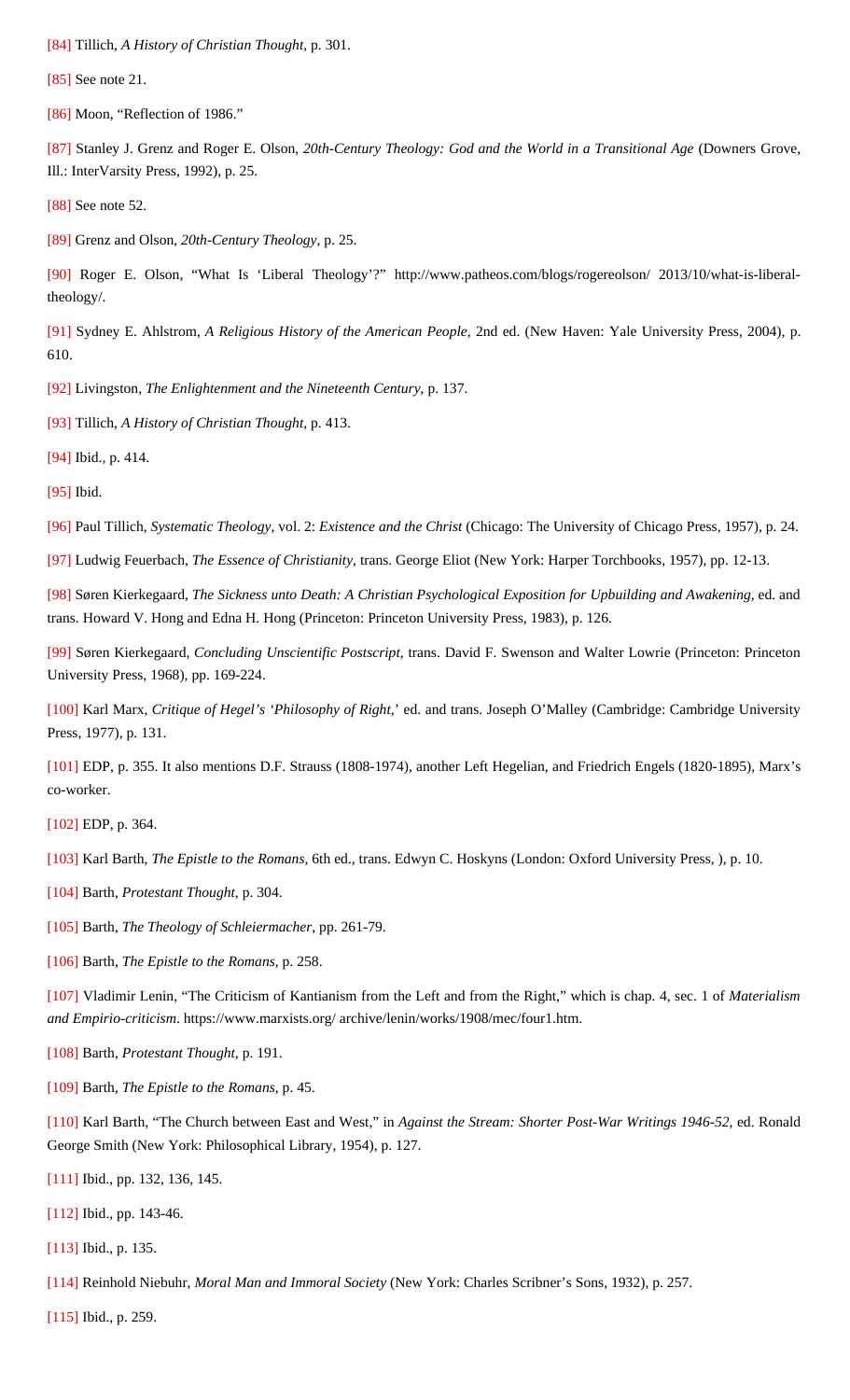<span id="page-26-0"></span>[\[116\]](#page-14-0) Reinhold Niebuhr, *An Interpretation of Christian Ethics*, Living Age ed. (New York: Meridian Books, 1956), p. 38.

<span id="page-26-1"></span>[\[117\]](#page-14-1) See note 11.

<span id="page-26-2"></span>[\[118\]](#page-14-2) Niebuhr, *Human Destiny*, pp. 213-87.

<span id="page-26-3"></span>[\[119\]](#page-14-3) Reinhold Niebuhr, *The Irony of American History* (New York: Charles Scribner's Sons, 1962), p. 170.

<span id="page-26-4"></span>[\[120\]](#page-14-4) Ronald H. Stone, "An Interview with Reinhold Niebuhr," *Christianity and Crisis* (March 17, 1969): 48.

<span id="page-26-5"></span>[\[121\]](#page-14-5) "Death of a Christian Realist," *Time*, June 14, 1971.

<span id="page-26-6"></span>[\[122\]](#page-14-6) Regarding his connection with Marx, see Ernst Troeltsch, *Der Historismus und seine Probleme* (Tübingen: J. C. B. Mohr, 1922).

<span id="page-26-7"></span>[\[123\]](#page-14-7) H. Richard Niebuhr, *The Meaning of Revelation* (New York: Macmillan Company, 1960), p. x.

<span id="page-26-8"></span>[\[124\]](#page-14-8) Ibid., p. 17.

<span id="page-26-9"></span>[\[125\]](#page-14-8) Ibid., pp. 36-37.

<span id="page-26-10"></span>[\[126\]](#page-14-8) Ibid., pp. 18, 40-43.

<span id="page-26-11"></span>[\[127\]](#page-14-9) Ibid., pp. 13-14.

<span id="page-26-12"></span>[\[128\]](#page-14-10) Ibid., p. 45.

<span id="page-26-13"></span>[\[129\]](#page-14-11) H. Richard Niebuhr, *Christ and Culture* (New York: Harper & Row, Publishers, 1951), p. 6.

<span id="page-26-14"></span>[\[130\]](#page-14-12) H. Richard Niebuhr, "The Illusions of Power," Pulpit 33 (April 1962): 100-3.

<span id="page-26-15"></span>[\[131\]](#page-15-0) Some of Paul Tillich's articles written during the period between 1919 and 1933 are included in his *Political Expectation*, ed. James Luther Adams (New York: Harper & Row, 1971). See also his *The Socialist Decision*, tr. Franklin Sherman (New York: Harper & Row, 1977), which was originally published in Germany in 1933.

<span id="page-26-16"></span>[\[132\]](#page-15-1) Tillich, *Systematic Theology*, vol. 1: *Reason and Revelation: Being and God*, p. 64.

<span id="page-26-17"></span>[\[133\]](#page-15-2) For the connection of the *nouvelle théologie* with Vatican II as well as its connection with Catholic modernism, see Jürgen Mettepenningen, *Nouvelle Théologie – New Theology: Inheritor of Modernism, Precursor of Vatican II* (New York: T&T Clark International, 2010).

<span id="page-26-18"></span>[\[134\]](#page-15-3) M. Darrol Bryant, "Unification Eschatology and American Millennial Traditions," in *A Time for Consideration: A Scholarly Appraisal of the Unification Church*, ed. M. Darrol Bryant and Herbert W. Richardson (New York: Edwin Mellen Press, 1978), pp. 261-74.

<span id="page-26-19"></span>[\[135\]](#page-15-4) EDP, pp. 375.

<span id="page-26-20"></span>[\[136\]](#page-16-0) "The mission of America as the world-level Rome," in *Cheon Seong Gyeong: Selections from the Speeches of True Parents* (Seoul: Sunghwa Publishing Co., 2006), pp. 1200-04.

<span id="page-26-21"></span>[\[137\]](#page-16-1) Regarding the friendship of the two people, see, for example, Larry Gragg, "A Mere Civil Friendship: Benjamin Franklin and George Whitefield," *History Today* 28 (1978): 574-79.

<span id="page-26-22"></span>[\[138\]](#page-16-2) Sun Myung Moon, "The Unification of My Country." God's Day midnight address at Chungpadong Church, January 1, 1990: "Korean Christianity was invaded by Satan, causing Christians all over the world to ignore God's Will." http://www.tparents.org/ Moon-Talks/SunMyungMoon90/SunMyungMoon-900101Mid.htm.

<span id="page-26-23"></span>[\[139\]](#page-17-0) James H. Cone, *A Black Theology of Liberation* (Maryknoll: Orbis Books, 1986), p. 64.

<span id="page-26-24"></span>[\[140\]](#page-17-1) Ibid., pp. 60-61.

<span id="page-26-25"></span>[\[141\]](#page-17-2) Mary Daly, *The Church and the Second Sex* (New York: Harper & Row, 1975), p. 193.

<span id="page-26-26"></span>[\[142\]](#page-17-3) Mary Daly, *Beyond God the Father: Toward a Philosophy of Women's Liberation* (Boston: Beacon Press, 1985), p. 19.

<span id="page-26-27"></span>[\[143\]](#page-17-4) Letty M. Russell, *Human Liberation in a Feminist Perspective: A Theology* (Philadelphia: Westminster Press, 1974), p. 138.

<span id="page-26-28"></span>[\[144\]](#page-18-0) Paul Enns, *The Moody Handbook of Theology* (Chicago: Moody Press, 1989), pp. 619-20.

<span id="page-26-29"></span>[\[145\]](#page-18-1) Harvie M. Conn, *Contemporary World Theology: A Layman's Guidebook* (Phillipsburg, N.J.: Presbyterian and Reformed Publishing Co., 1973), pp. 119-21.